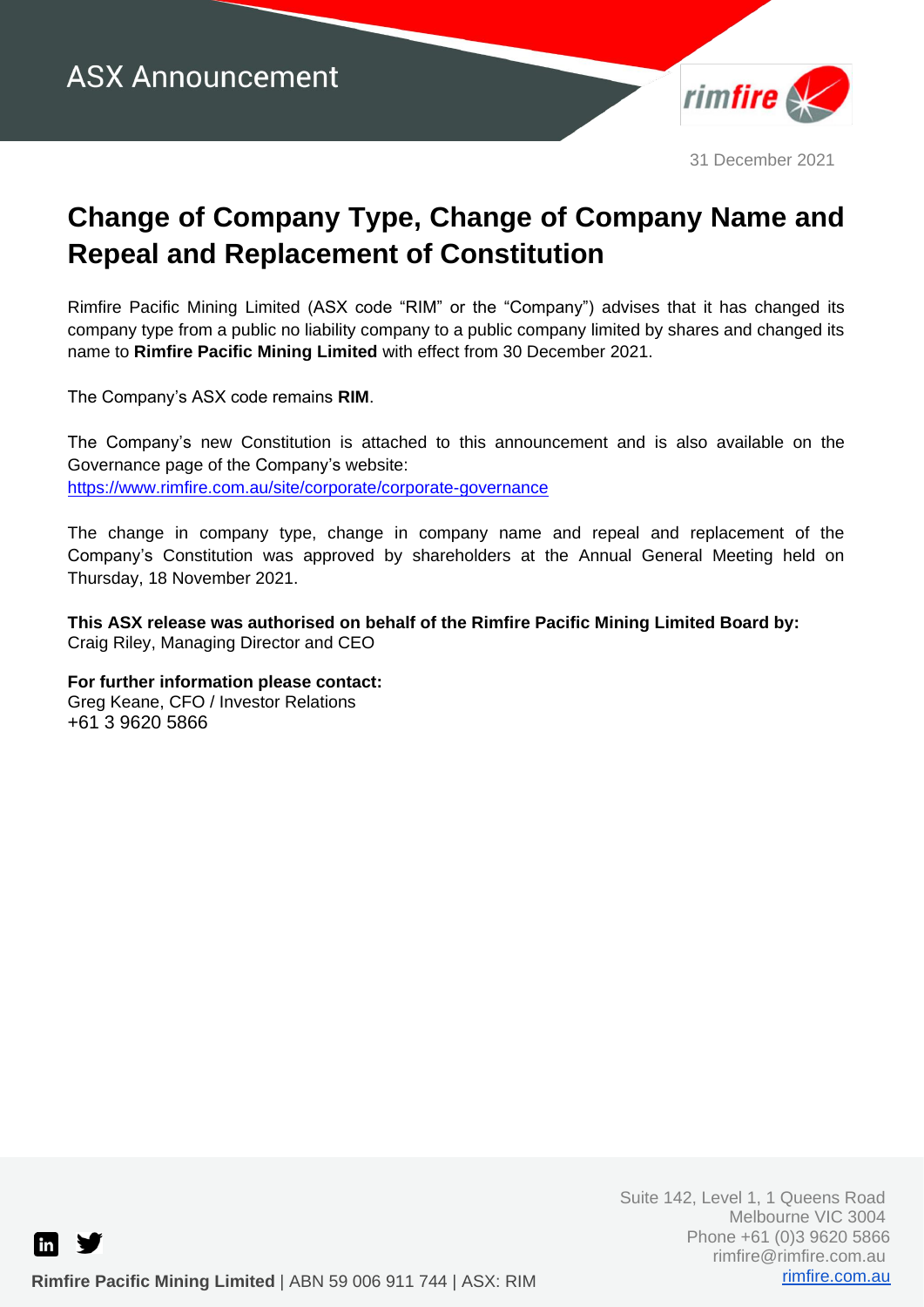# **ASX Announcement**



#### **ABOUT RIMFIRE**

Rimfire Pacific Mining NL (ASX:RIM) is an ASX listed exploration company focused on projects in the Lachlan Fold Belt in central NSW and Broken Hill NSW. The company has a track record of successful exploration and asset monetisation through partnership agreements.

Rimfire currently has four key project areas under management in the Lachlan Fold Belt:

- 1. The Valley Porphyry Copper / Gold, RIM 100%
	- ✓ Located 5km west of Kincora Copper/RareX Mordialloc porphyry copper-gold target.
	- Recently completed a drilling program to test interpreted Ordovician basement that hosts regional major discoveries such as Northparkes, Cadia and Cowal.
- 2. Cowal Project Copper / Gold, RIM 100%.
	- Located to the east of Evolution's Lake Cowal Gold mine
	- ✓ Little exploration has occurred on these tenements that are prospective for Copper / Gold
- 3. Fifield Project Gold / Platinum Group Elements (PGE's)
	- Golden Plains Resources Pty Ltd (GPR) earning up to 50.1%, RIM free carried for development.
	- Maiden JORC 2012 resource of 125Koz gold + 7.9Moz silver.
	- ✓ Recent drilling at the Transit Prospect returned 55m @ 0.94g/t gold with the final 1m intersection increasing to 9.98g/t gold.
- 4. Avondale Project Cobalt, Platinum Group Elements (PGE's) and Gold
	- GPR earning up to 75%
	- ✓ Avondale and Kars Prospects located in the southern area of the project area and prospective for Cobalt and PGE's respectively.

Rimfire also has a key project located at Broken Hill:

- 1. Green View Cobalt, RIM 100%
	- ✓ Located 15km from Broken Hill
	- ✓ Adjacent to significant Cobalt Blue Holdings Railway Cobalt Resource



in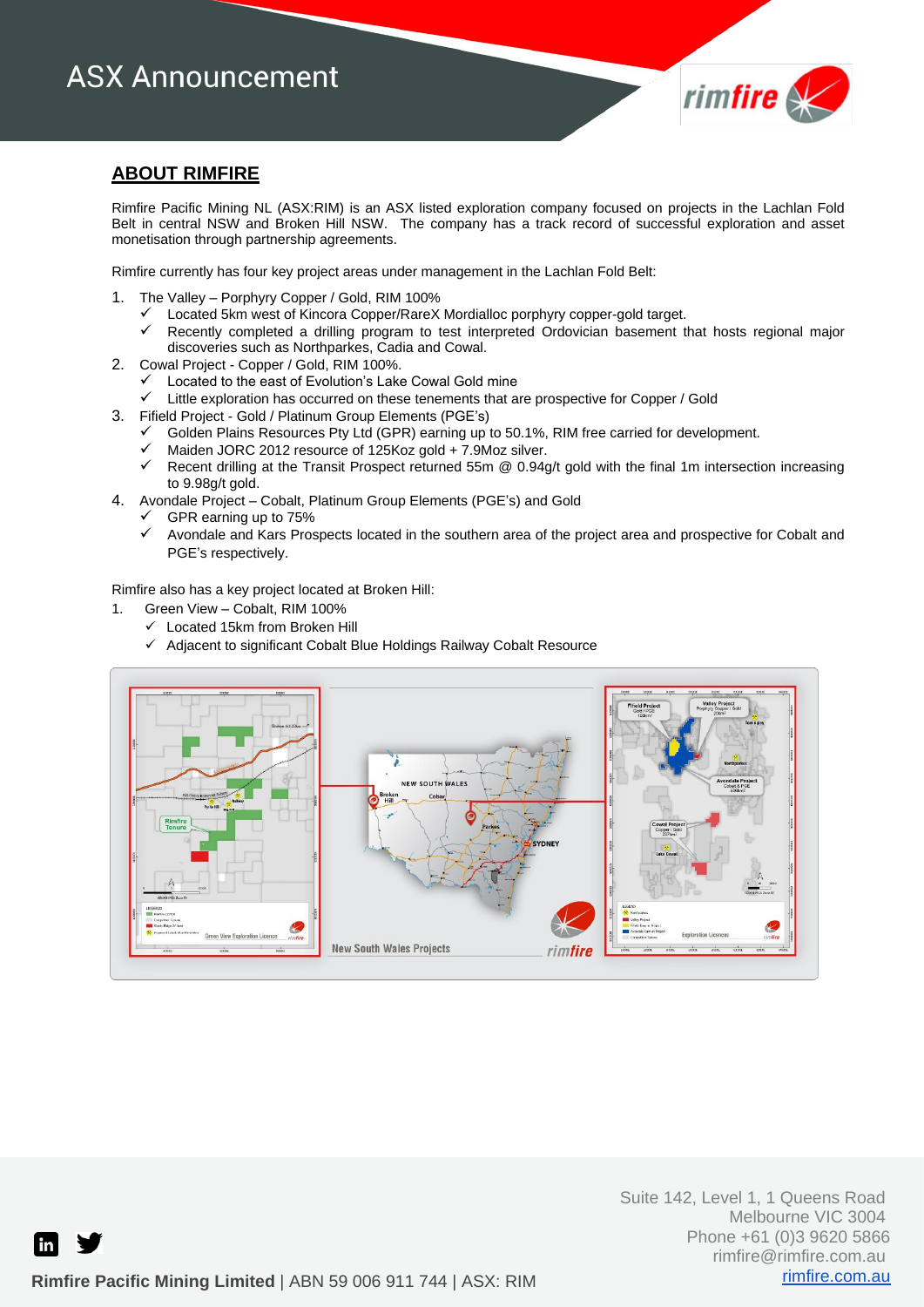Corporations Act A Company limited by shares

# Constitution of **Rimfire Pacific Mining Limited (A.C.N. 006 911 744)**



GrilloHiggins | Level 4, 114 William Street, Melbourne 3000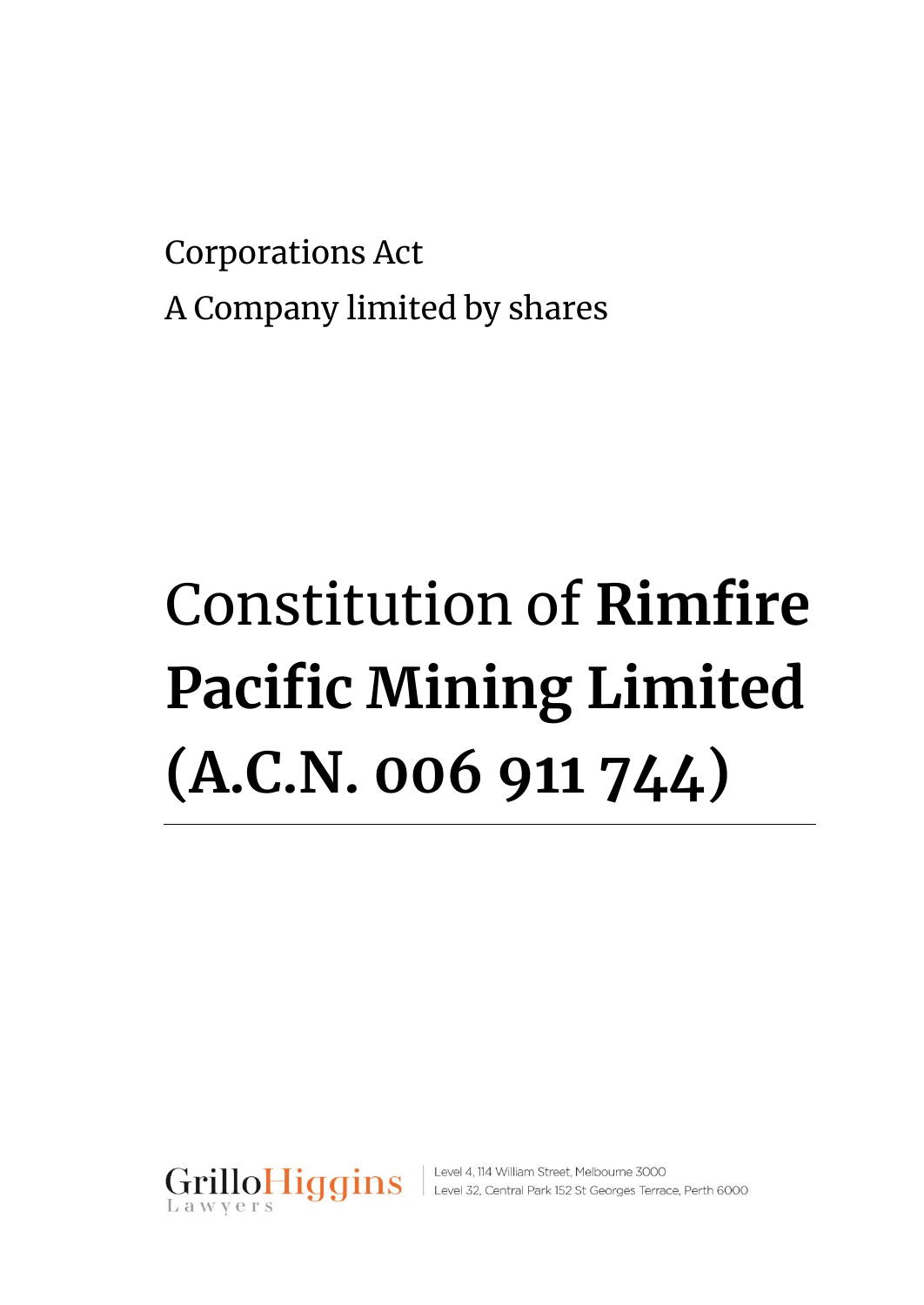# **Contents**

| 5<br>2.<br><b>Shares</b><br>9<br>Certificates<br>3.<br>Calls<br>11<br>4.<br>Forfeiture and lien<br>5.<br>13<br>15<br>Payments by the Company<br>6.<br>Transfer of shares<br>7.<br>16<br>Transmission of shares<br>8.<br>9.<br>General meetings<br>20<br>Proceedings of meetings<br>10.<br>23<br>11.<br>Special meetings<br>27<br>12.<br><b>Votes of Shareholders</b><br>27<br>13.<br><b>Directors</b><br>31<br>14.<br><b>Alternate Directors</b><br>Vacation of office of Director<br>15.<br>35<br>16.<br><b>Election of Directors</b><br>36<br>17.<br>Managing Director and Executive Directors<br>37<br>18.<br>Proceedings of Directors<br>38<br>19.<br>Powers of the Board<br>40<br>41<br>20.<br>Branch register<br>Seal<br>21.<br>41<br>22.<br>Minutes<br>42<br>23.<br>Dividends and reserves<br>43<br>Notices<br>24.<br>25.<br>Winding up<br>26.<br>Indemnity<br>27.<br>Proportional takeover approval<br>28.<br>Security Interests<br>29.<br><b>Small Holdings</b> | 1.  | General              | $\overline{2}$ |
|--------------------------------------------------------------------------------------------------------------------------------------------------------------------------------------------------------------------------------------------------------------------------------------------------------------------------------------------------------------------------------------------------------------------------------------------------------------------------------------------------------------------------------------------------------------------------------------------------------------------------------------------------------------------------------------------------------------------------------------------------------------------------------------------------------------------------------------------------------------------------------------------------------------------------------------------------------------------------|-----|----------------------|----------------|
|                                                                                                                                                                                                                                                                                                                                                                                                                                                                                                                                                                                                                                                                                                                                                                                                                                                                                                                                                                          |     |                      |                |
|                                                                                                                                                                                                                                                                                                                                                                                                                                                                                                                                                                                                                                                                                                                                                                                                                                                                                                                                                                          |     |                      |                |
|                                                                                                                                                                                                                                                                                                                                                                                                                                                                                                                                                                                                                                                                                                                                                                                                                                                                                                                                                                          |     |                      |                |
|                                                                                                                                                                                                                                                                                                                                                                                                                                                                                                                                                                                                                                                                                                                                                                                                                                                                                                                                                                          |     |                      |                |
|                                                                                                                                                                                                                                                                                                                                                                                                                                                                                                                                                                                                                                                                                                                                                                                                                                                                                                                                                                          |     |                      |                |
|                                                                                                                                                                                                                                                                                                                                                                                                                                                                                                                                                                                                                                                                                                                                                                                                                                                                                                                                                                          |     |                      |                |
|                                                                                                                                                                                                                                                                                                                                                                                                                                                                                                                                                                                                                                                                                                                                                                                                                                                                                                                                                                          |     |                      | 19             |
|                                                                                                                                                                                                                                                                                                                                                                                                                                                                                                                                                                                                                                                                                                                                                                                                                                                                                                                                                                          |     |                      |                |
|                                                                                                                                                                                                                                                                                                                                                                                                                                                                                                                                                                                                                                                                                                                                                                                                                                                                                                                                                                          |     |                      |                |
|                                                                                                                                                                                                                                                                                                                                                                                                                                                                                                                                                                                                                                                                                                                                                                                                                                                                                                                                                                          |     |                      |                |
|                                                                                                                                                                                                                                                                                                                                                                                                                                                                                                                                                                                                                                                                                                                                                                                                                                                                                                                                                                          |     |                      |                |
|                                                                                                                                                                                                                                                                                                                                                                                                                                                                                                                                                                                                                                                                                                                                                                                                                                                                                                                                                                          |     |                      |                |
|                                                                                                                                                                                                                                                                                                                                                                                                                                                                                                                                                                                                                                                                                                                                                                                                                                                                                                                                                                          |     |                      | 34             |
|                                                                                                                                                                                                                                                                                                                                                                                                                                                                                                                                                                                                                                                                                                                                                                                                                                                                                                                                                                          |     |                      |                |
|                                                                                                                                                                                                                                                                                                                                                                                                                                                                                                                                                                                                                                                                                                                                                                                                                                                                                                                                                                          |     |                      |                |
|                                                                                                                                                                                                                                                                                                                                                                                                                                                                                                                                                                                                                                                                                                                                                                                                                                                                                                                                                                          |     |                      |                |
|                                                                                                                                                                                                                                                                                                                                                                                                                                                                                                                                                                                                                                                                                                                                                                                                                                                                                                                                                                          |     |                      |                |
|                                                                                                                                                                                                                                                                                                                                                                                                                                                                                                                                                                                                                                                                                                                                                                                                                                                                                                                                                                          |     |                      |                |
|                                                                                                                                                                                                                                                                                                                                                                                                                                                                                                                                                                                                                                                                                                                                                                                                                                                                                                                                                                          |     |                      |                |
|                                                                                                                                                                                                                                                                                                                                                                                                                                                                                                                                                                                                                                                                                                                                                                                                                                                                                                                                                                          |     |                      |                |
|                                                                                                                                                                                                                                                                                                                                                                                                                                                                                                                                                                                                                                                                                                                                                                                                                                                                                                                                                                          |     |                      |                |
|                                                                                                                                                                                                                                                                                                                                                                                                                                                                                                                                                                                                                                                                                                                                                                                                                                                                                                                                                                          |     |                      |                |
|                                                                                                                                                                                                                                                                                                                                                                                                                                                                                                                                                                                                                                                                                                                                                                                                                                                                                                                                                                          |     |                      | 49             |
|                                                                                                                                                                                                                                                                                                                                                                                                                                                                                                                                                                                                                                                                                                                                                                                                                                                                                                                                                                          |     |                      | 51             |
|                                                                                                                                                                                                                                                                                                                                                                                                                                                                                                                                                                                                                                                                                                                                                                                                                                                                                                                                                                          |     |                      | 52             |
|                                                                                                                                                                                                                                                                                                                                                                                                                                                                                                                                                                                                                                                                                                                                                                                                                                                                                                                                                                          |     |                      | 53             |
|                                                                                                                                                                                                                                                                                                                                                                                                                                                                                                                                                                                                                                                                                                                                                                                                                                                                                                                                                                          |     |                      | 56             |
|                                                                                                                                                                                                                                                                                                                                                                                                                                                                                                                                                                                                                                                                                                                                                                                                                                                                                                                                                                          |     |                      | 56             |
|                                                                                                                                                                                                                                                                                                                                                                                                                                                                                                                                                                                                                                                                                                                                                                                                                                                                                                                                                                          | 30. | <b>Listing Rules</b> | 59             |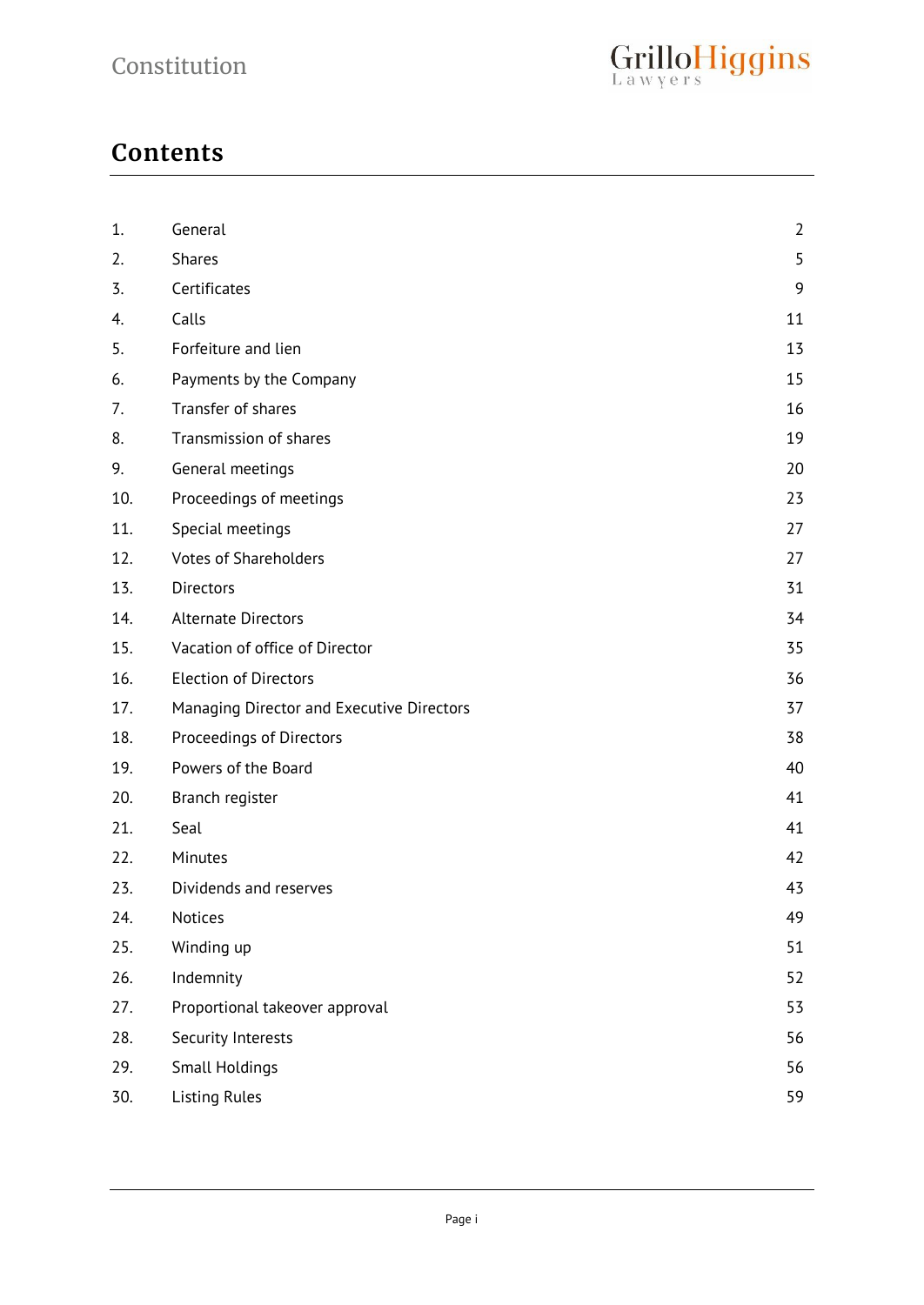

# **Corporations Act**

# **A Company limited by shares**

# **Constitution of Rimfire Pacific Mining Limited (A.C.N. 006 911 744)**

#### **1. General**

# **1.1 Name of Company**

The name of the Company is Rimfire Pacific Mining Limited A.C.N. 006 911 744.

#### **1.2 Liability of Shareholders**

The liability of Shareholders is limited.

#### **1.3 Replaceable Rules**

The Replaceable Rules set out in the Act do not apply to the Company.

#### **1.4 Listing Rules**

In this Constitution, a reference to the Listing Rules only applies while the Company is included in the official list of the relevant Securities Exchange.

# **1.5 Definitions**

The following definitions apply unless the context requires otherwise:

- (a) *Act* means the *Corporations Act 2001* (Cth) and any regulations made under that Act or any statutory modification, amendment or re-enactment in force and any reference to any section, regulation, part or division is to that provision as so modified, amended or enacted;
- (b) *ASX* means ASX Limited (ACN 008 624 691);
- (c) *Auditor* has the meaning given in the Act;
- (d) *Board* means the Directors for the time being of the Company;
- (e) *Business Day* means a day defined as such under the Listing Rules;
- (f) *Call* includes any instalment of a call and any amount due on allotment of any share;
- (g) *Chair* includes an acting Chair under rule 10;
- (h) *Committee* means a Committee to which powers have been delegated by the Board pursuant to rule 18.7;
- (i) *Company* means Rimfire Pacific Mining Limited (A.C.N. 006 911 744);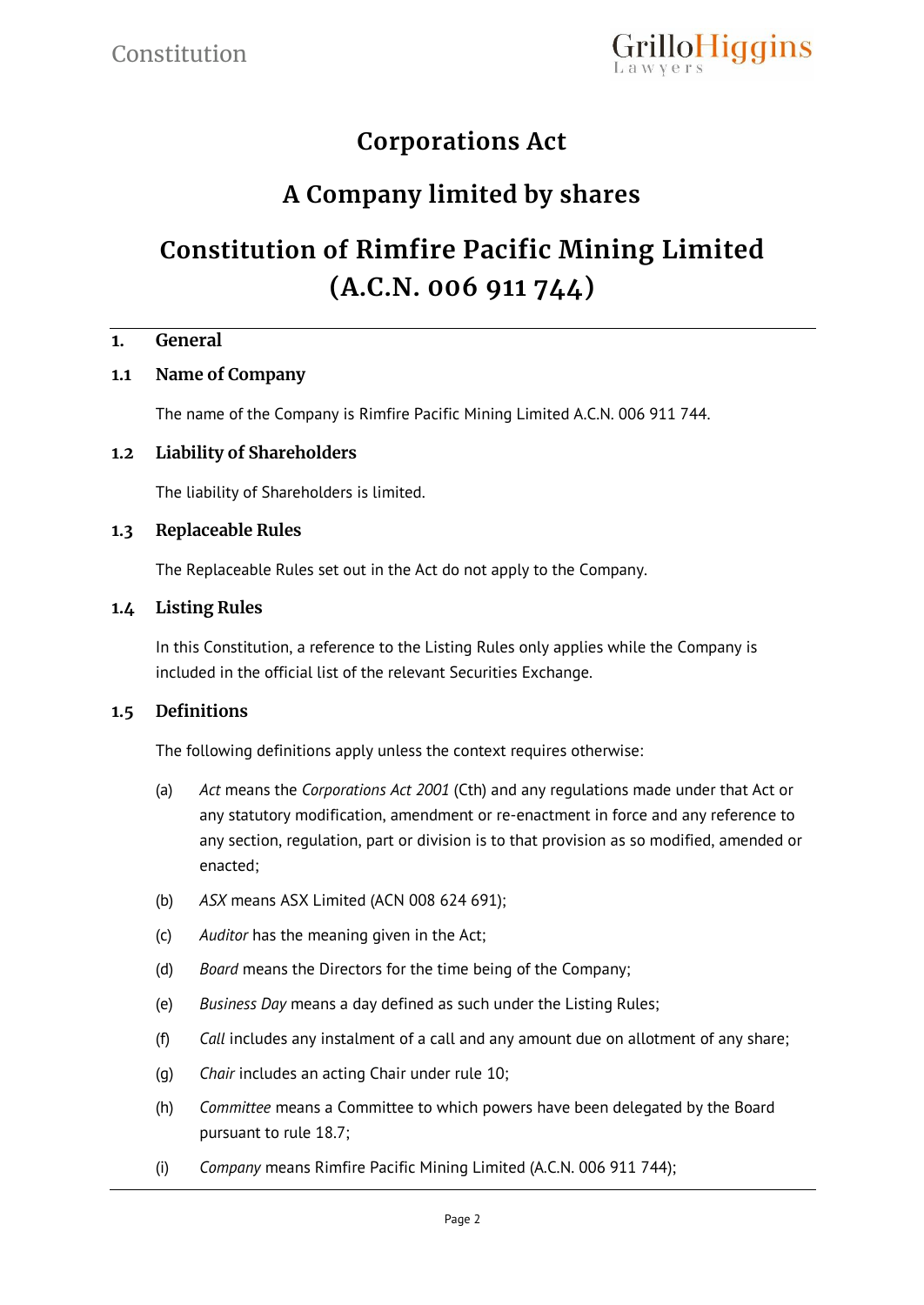

- (j) *Constitution* means the rules that comprise the constitution of the Company in force for the time being and as amended at any time;
- (k) *CS Facility* means clearing and settlement facility as that term is defined in the Act;
- (l) *Director* means a person appointed or elected from time to time to the office of Director of the Company in accordance with this Constitution and includes any alternate Director duly acting as a Director;
- (m) *Divestment Notice* means a notice given under rule 29.1 to a Small Holder or a New Small Holder;
- (n) *Executive Director* means a person appointed to that position pursuant to rule 17.3;
- (o) *Listing Rules* means the Listing Rules of a Securities Exchange which are applicable while the Company is admitted to the official list of the relevant Securities Exchange, each as amended or replaced from time to time, except to the extent of any express waiver by the relevant Securities Exchange;
- (p) *Managing Director* means the person appointed to that position pursuant to rule 17.1;
- (q) *Market Value* in relation to a Share means the closing price on ASX of the Share;
- (r) *Marketable Parcel* has the meaning given to the term 'marketable parcel' in the Listing Rules;
- (s) *New Small Holder* is a Shareholder who is the holder or a joint holder of a New Small Holding;
- (t) *New Small Holding* means a holding of Shares created after the date on which this rule came into effect by the transfer of a parcel of Shares the aggregate Market Value of which at the time a proper transfer was initiated or a paper based transfer was lodged, was less than a Marketable Parcel of Shares;
- (u) *Office* means the registered office from time to time of the Company;
- (v) *person* and words importing persons include partnerships, associations and corporations unincorporated and incorporated by Ordinance, Act of Parliament or registration as well as individuals;
- (w) PPSA means the *Personal Property Securities Act 2009* (Cth);
- (x) *Register* means the register of Shareholders of the Company and includes a branch register of Shareholders established pursuant to rule 20;
- (y) *Registered Address* means the address of a Shareholder specified on a transfer or any other address of which the Shareholder notifies the Company as a place at which the Shareholder will accept service of notices;
- (z) *Relevant Day* in relation to a takeover scheme, means the day that is 14 days before the end of the period during which the offers under the takeover scheme remain open;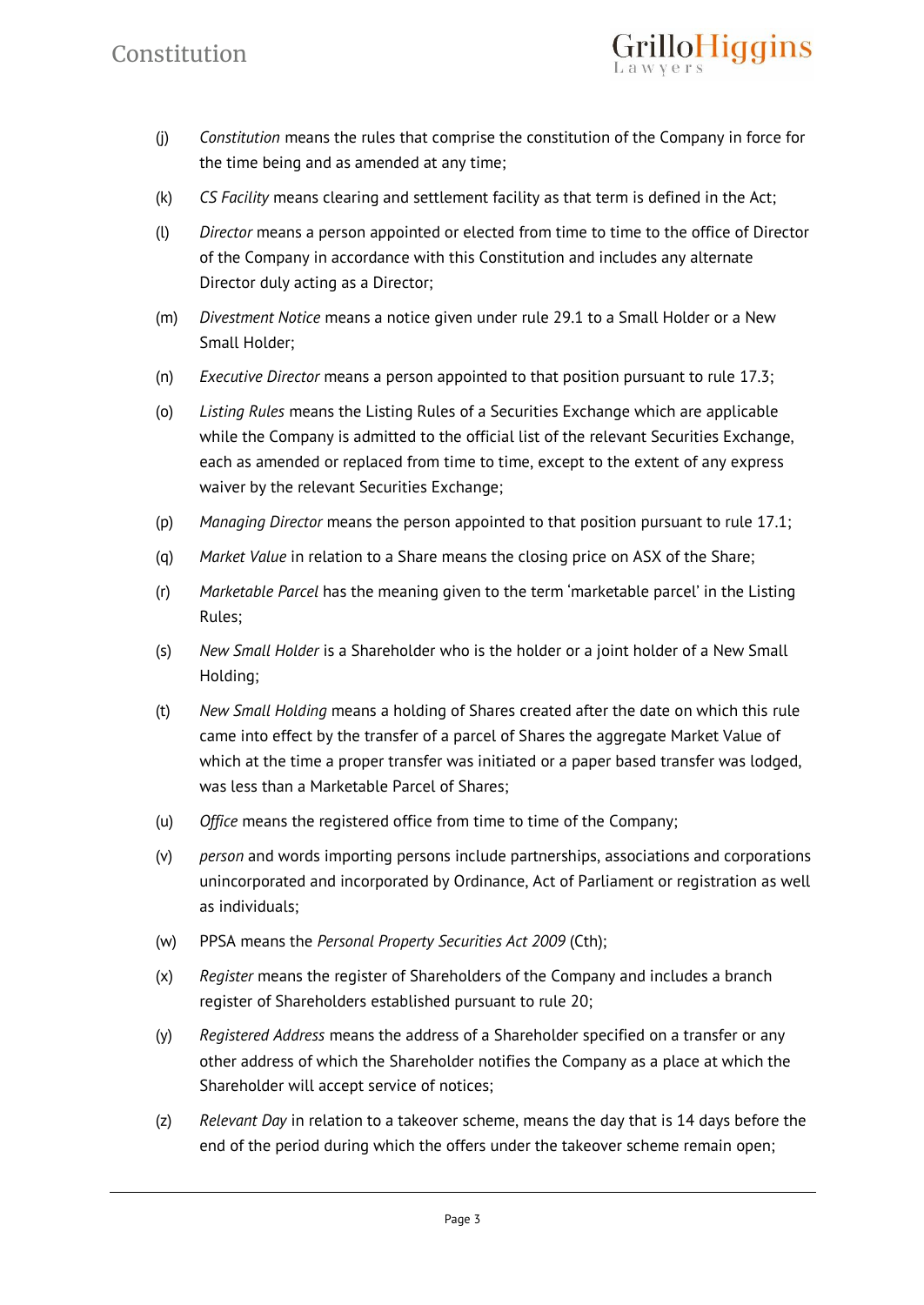# Constitution

- illoHiggins
- (aa) *Relevant Period* means the period specified in a Divestment Notice under rule 29.3;
- (bb) *Relevant Shares* are the Shares specified in a Divestment Notice;
- (cc) *Replaceable Rules* has the meaning given to that term by the Act;
- (dd) *Restricted Security* has the meaning specified in the Listing Rules;
- (ee) *Retiring Director* means a Director who is required to retire or ceases to hold office under rule 16.1;
- (ff) *rules* means the rules of this Constitution as altered or added to from time to time;
- (gg) *Seal* means the common seal, if any, from time to time, of the Company and includes any duplicate common seal of the Company;
- (hh) *Secretary* means a person appointed as secretary of the Company and includes any person appointed to perform the duties of secretary;
- (ii) *securities* includes shares, rights to shares, options to acquire shares and other securities with rights of conversion to equity;
- (jj) *Securities Exchange* means the ASX or any other securities exchange on whose official list the Company is, from time to time, admitted;
- (kk) *Security Holder* means a holder of securities of the Company in accordance with the Act;
- (ll) *Settlement Operating Rules* means the operating rules of a CS Facility licensee (including the ASX Settlement Corporation Limited (ACN 008 617 187), which apply to the securities of the Company except to the extent of any relief given by the CS Facility in their application to the Company;
- (mm) *Shares* for the purposes of rule 29 are shares in the Company all of the same class;
- (nn) *Shareholder* means a shareholder of the Company in accordance with the Act;
- (oo) *Shareholders Present* means Shareholders present at a general meeting of the Company in person or by duly appointed representative, proxy or attorney;
- (pp) *Small Holder* is a Shareholder who is the holder or a joint holder of a Small Holding;
- (qq) *Small Holding* means a holding of Shares the aggregate Market Value of which at the relevant date is less than a Marketable Parcel of Shares.
- (rr) *Unmarketable Parcel* means, in respect of the shareholding of a Shareholder, a parcel of shares that is not a Marketable Parcel; and
- (ss) *writing* and *written* includes printing, typing, lithography and other modes of reproducing words in a visible form.

#### **1.6 Interpretation**

- (a) Words importing the singular include the plural and vice versa.
- (b) Words importing a gender include any gender.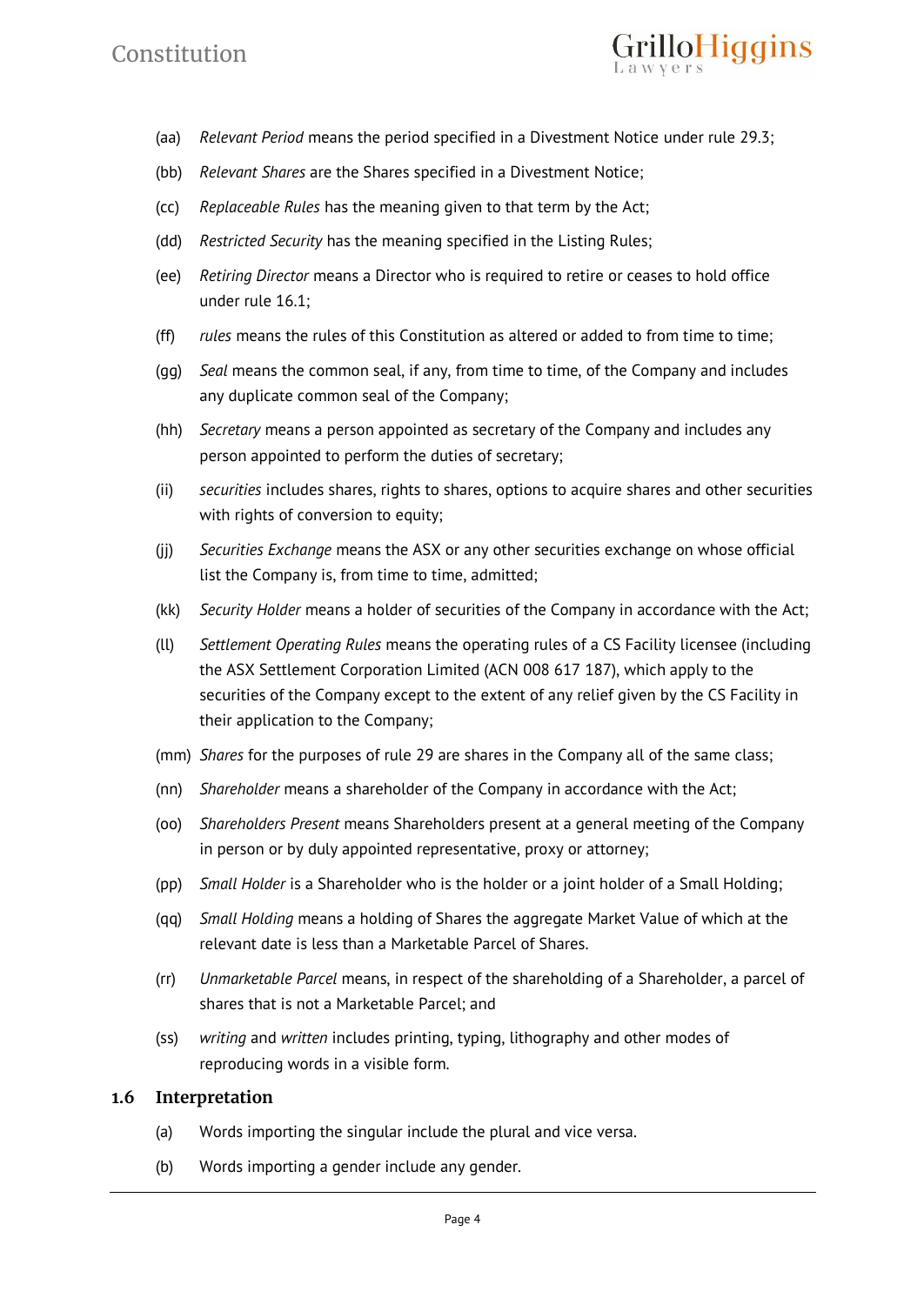

- (c) Words or expressions defined in the Act have those meanings.
- (d) Except so far as the contrary intention appears in this Constitution, an expression has, in a provision of this Constitution that deals with a matter dealt with by a particular provision of the Act, the same meaning as in that provision of the Act.
- (e) Headings are for convenience only, and do not affect interpretation.
- (f) A reference to:
	- (i) a party includes its administrators, successors, substitutes by novation, and assigns;
	- (ii) any legislation includes legislation varying consolidating or replacing that legislation and includes all regulations or other instruments issued under that legislation;
	- (iii) a person includes a body incorporated or unincorporated, partnership or any legal entity; and
	- (iv) a document or agreement, or a provision of a document or agreement, is to that document, agreement or provision as amended, supplemented, replaced or novated.

# **2. Shares**

#### **2.1 Issue of securities**

- (a) Without prejudice to any special rights conferred on the holders of any securities, and subject to the Listing Rules, any security in the capital of the Company may be issued with preferred, deferred or other special rights, obligations or restrictions, whether in regard to dividends, voting, return of share capital, payment of Calls or otherwise, as the Board may from time to time determine. Except as provided by contract or this Constitution to the contrary, all unissued shares are under the control of the Board which may grant options on the shares, issue option certificates in respect of the shares, allot or otherwise dispose of the shares on the terms and conditions and for the consideration it thinks fit. The Company will maintain registers of securities in accordance with the Act.
- (b) The Company may only have one class of ordinary securities unless:
	- (i) the additional class is of partly paid securities which, if fully paid, would be the same class as the ordinary securities; or
	- (ii) a waiver is provided by the relevant Securities Exchange.

# **2.2 Power to pay commission and brokerage**

The Company may pay a commission to any person in consideration of the person subscribing or agreeing to subscribe, whether absolutely or conditionally, for any shares in the Company,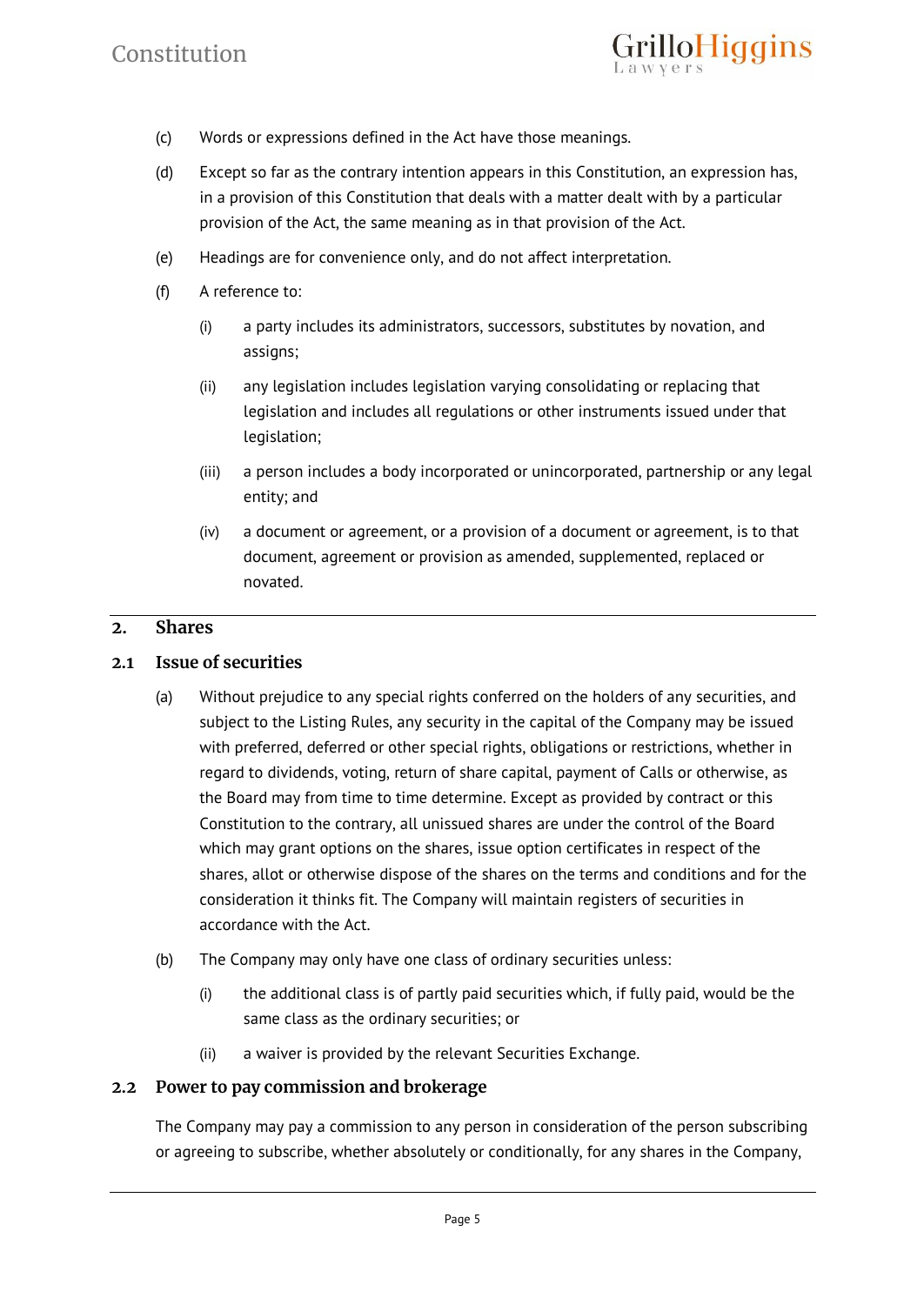or procuring or agreeing to procure subscriptions, whether absolutely or conditionally, for any shares in the Company. The Company may in addition to or instead of a commission pay any brokerage permitted by law.

illoHiggins

# **2.3 Directors may participate**

Any Director or any person who is an associate of a Director for the purpose of the Listing Rules may participate in any issue by the Company of securities unless the Director is precluded from participating by the Listing Rules.

# **2.4 Surrender of shares**

In its discretion, the Board may accept a surrender of shares by way of compromise of any question as to whether or not those shares have been validly issued or in any other case where the surrender is within the powers of the Company. Any shares surrendered may be sold or re-issued in the same manner as forfeited shares.

#### **2.5 Joint holders**

Where 2 or more persons are registered as the holders of any shares, they are deemed to hold the shares as joint tenants with benefits of survivorship subject to the following provisions:

- (a) Number of holders the Company is not bound to register more than 3 persons as the holders of the shares (except in the case of trustees, executors or administrators of a deceased Shareholder);
- (b) Liability for payments the joint holders of the shares are liable severally as well as jointly in respect of all payments which ought to be made in respect of the shares;
- (c) Death of joint holder on the death of any one of the joint holders, the survivor is the only person recognised by the Company as having any title to the shares but the Board may require evidence of death;
- (d) Power to give receipt any one of the joint holders may give a receipt for any dividend, bonus or return of capital payable to the joint holders;
- (e) Notices and certificates only the person whose name stands first in the Register as one of the joint holders of the shares is entitled if the Company is required by the Act or the Listing Rules to issue certificates for shares, to delivery of a certificate relating to the shares or to receive notices from the Company and any notice given to that person is deemed notice to all the joint holders; and
- (f) Votes of joint holders any one of the joint holders may vote at any meeting of the Company either personally or by duly authorised representative, proxy or attorney, in respect of the shares as if that joint holder was solely entitled to the shares. If more than one of the joint holders are present at any meeting personally or by duly authorised representative, proxy or attorney, the joint holder who is present whose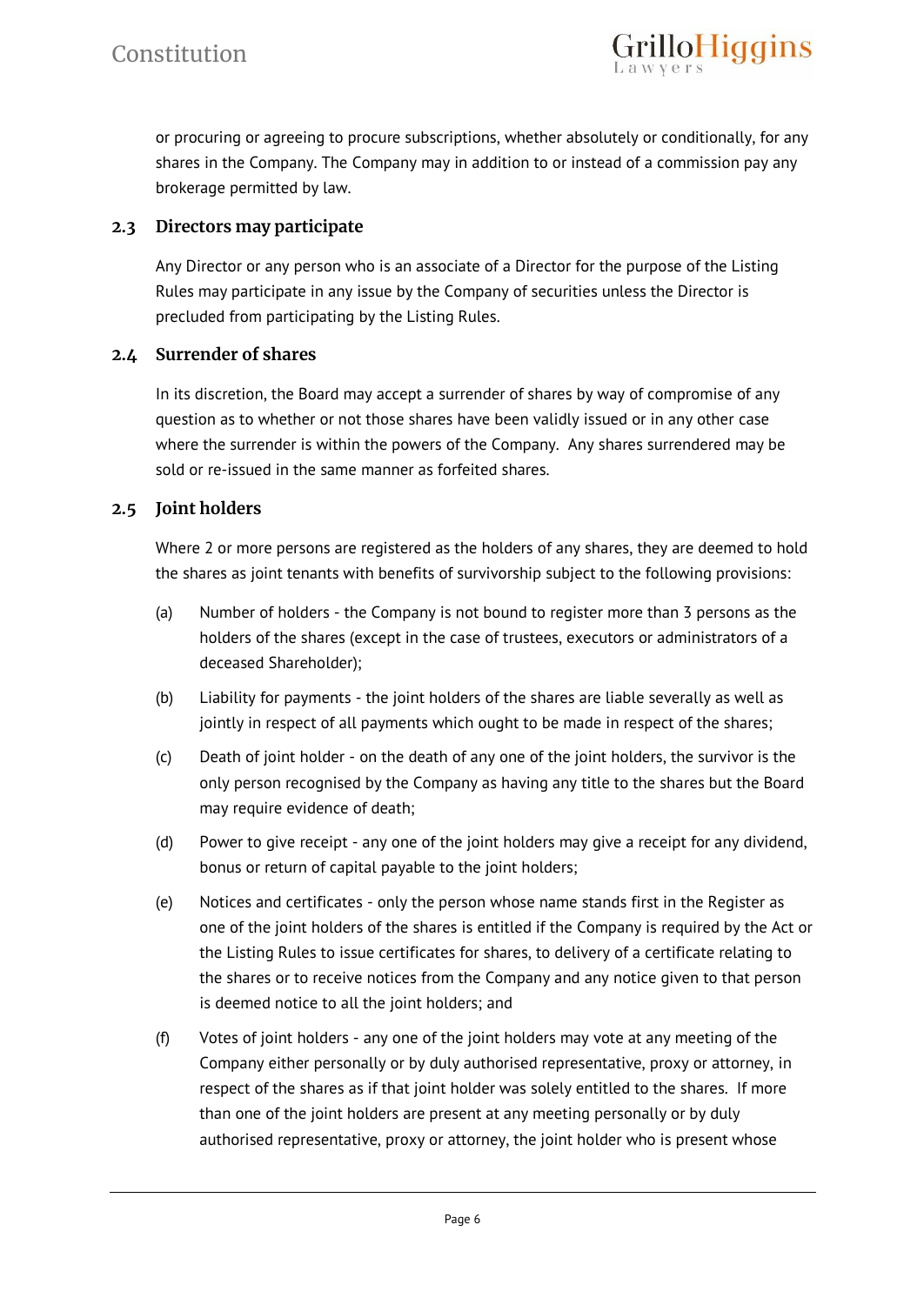

name stands first in the Register in respect of the shares is entitled alone to vote in respect of the shares.

# **2.6 Non-recognition of equitable interests**

Except as otherwise provided in this Constitution, the Company is entitled to treat the registered holder of any shares as the absolute owner of the share and is not, except as ordered by a Court or as required by statute, bound to recognise (even when having notice thereof) any equitable or other claim to or interest in the share or the part of any other person.

#### **2.7 Restricted Securities**

- (a) A holder of Restricted Securities must not dispose of, or agree or offer to dispose of, the securities during the escrow period applicable to those securities except as permitted by the Listing Rules or ASX;
- (b) If the Restricted Securities are in the same class as quoted securities, the holder will be taken to have agreed in writing that the Restricted Securities are to be kept on the Company's Issuer Sponsored Subregister and are to have a holding lock applied for the duration of the escrow period applicable to those securities;
- (c) The Company will refuse to acknowledge any disposal (including, without limitation, to register any transfer) of Restricted Securities during the escrow period applicable to those securities except as permitted by the Listing Rules or ASX;
- (d) A holder of Restricted Securities will not be entitled to participate in any return of capital on those securities during the escrow period applicable to those securities except as permitted by the Listing Rules or ASX; and
- (e) If a holder of Restricted Securities breaches a restriction deed or a provision of the Constitution restricting a disposal of those securities, the holder will not be entitled to any dividend or distribution, or to exercise any voting rights, in respect of those securities for so long as the breach continues.

# **2.8 Issue of and rights attaching to preference shares**

- (a) The Company may issue preference shares (including those which may be, or at the option of either or both the Company and the holder are, liable to be redeemed) and may convert any issued shares into preference shares, if the rights of the holders of the preference shares are set out in rule 2.8(b) or are approved by special resolution of the Company in accordance with the Act.
- (b) If the Company at any time proposes to issue any preference shares with the terms set out in this rule 2.8(b), each preference share confers on the holder:
	- (i) an entitlement to convert the preference share into an ordinary share if and on the basis the Directors resolve at the time of issue of the preference share;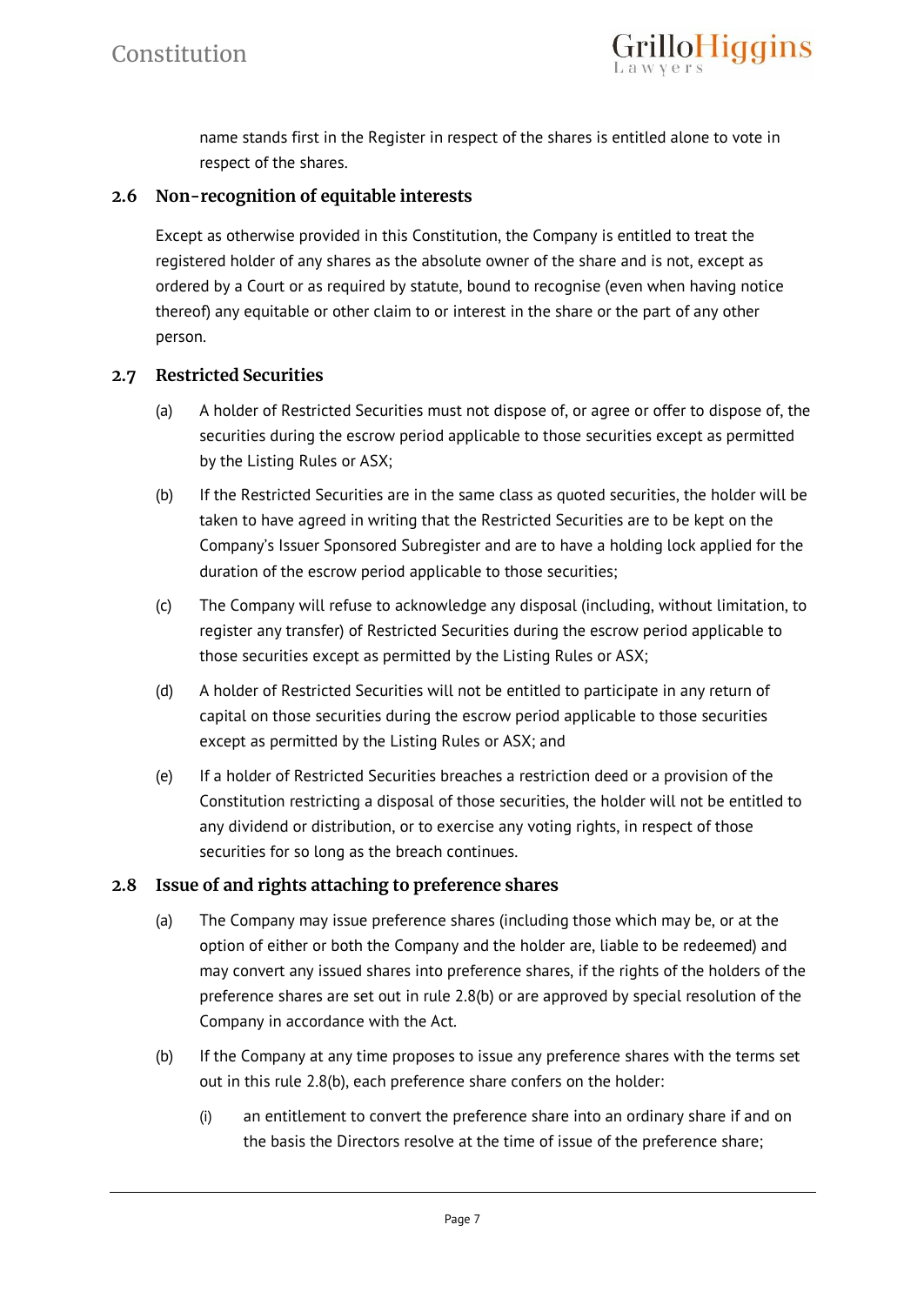# Constitution

(ii) an entitlement to a dividend in priority to holders of ordinary shares and any other class of securities as the Directors resolve at the time of issue, at the rate or of the amount and on the basis (including whether cumulative or not) the Directors resolve at the time of issue;

rilloHiggins

- (iii) in addition to the rights pursuant to rules  $2.8(b)(i)$  and (ii), participate with the ordinary shares in profits and assets of the Company, including on a winding up, only if and to the extent that the Directors resolve at the time of issue;
- (iv) an entitlement in a winding up or on a reduction of capital, and on redemption in the case of a redeemable preference share, to payment in priority to ordinary shares and any other class of securities as the Directors resolve at the time of issue of:
	- (A) the amount of any Dividends due but unpaid on the preference share at the date of winding up or reduction of capital, or, in the case of a redeemable preference share, the date of redemption; and
	- (B) any additional amount (which may include the amount paid or agreed to be considered as paid on the preference share) that the Directors resolve at the time of issue; and
- (v) a bonus issue of capitalisation of profits in favour of holders of preference shares only, if and to the extent the Directors resolve at the time of issue of the preference share.
- (c) In the case of a redeemable preference share, the Company must, if required by the terms of issue for that preference share, at the time and place for redemption specified in or determined in accordance with the terms of issue of that preference share, redeem those preference shares and, subject to the giving or receipt of a valid redemption notice or other document required by those terms of issue, pay the amount payable upon redemption of that preference share.
- (d) Holders of a preference share have the right to vote at any general meeting of the Company in each of the following circumstances and in no others:
	- (i) during a period during which a dividend (or part of a dividend) in respect of the share is in arrears;
	- (ii) on a proposal to reduce the Company's share capital;
	- (iii) on a resolution to approve the terms of a buy-back agreement;
	- (iv) on a proposal that affects rights attached to the share;
	- (v) on a proposal to wind up the Company;
	- (vi) on a proposal for the disposal of the whole of the Company's property, business or undertaking; or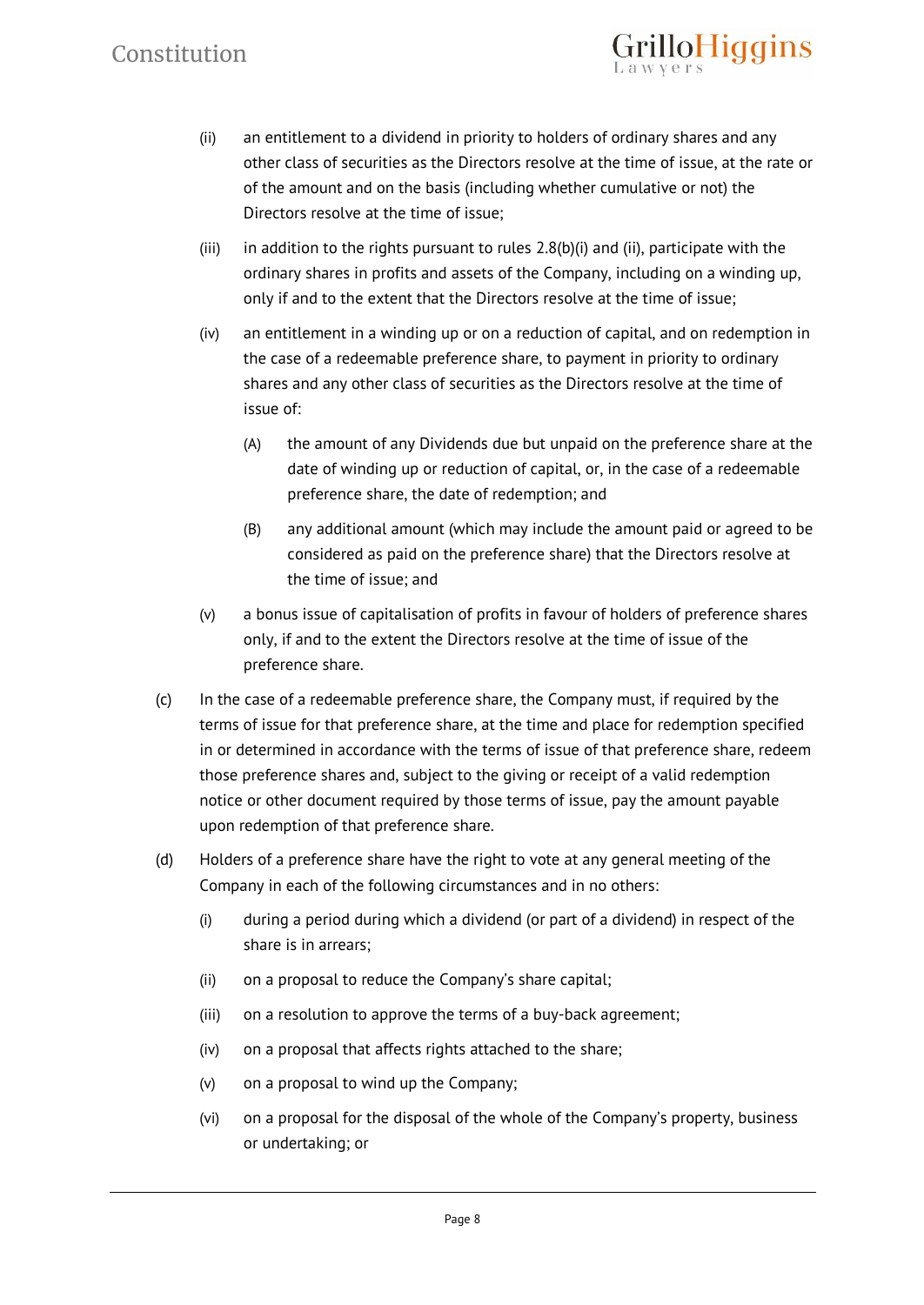- (vii) during the winding up of the Company.
- (e) Holders of preference shares have the same rights as holders of ordinary shares in relation to receiving notices, reports and audited accounts, and attending general meetings of the Company.

illoHiggins

# **2.9 Variation of rights**

If at any time the share capital of the Company is divided into different classes of shares, the rights attached to any class (unless otherwise provided by the terms of issue of shares of that class) may, whether or not the Company is being wound up, and subject to the Listing Rules, be varied with the consent in writing of Shareholders with at least 75% of the votes in the class, or with the sanction of a special resolution passed at a separate meeting of the holders of the shares of that class.

#### **2.10 Issue of new preference shares**

The rights conferred upon the holders of the shares of any class issued with preferred or other rights are, unless otherwise expressly provided by the terms of issue of the shares of that class, deemed not to be varied by the creation or issue of further shares ranking equally with the first-mentioned shares.

#### **2.11 Reorganisation of partly paid securities**

The Company must comply with the following specific rules in relation to the way partly paid securities are treated under a reorganisation:

- (a) The number of partly paid securities must be reorganised in the same proportion as the other classes of securities; and
- (b) The reorganisation must not involve cancellation or reduction of the total amount payable and unpaid by the holder.

# **3. Certificates**

# **3.1 Certificates/uncertificated holdings**

While the Company is admitted to the official list of a relevant Securities Exchange, the following applies:

- (a) subject to rule 2.5(e), where the Company is required by the Act or the Listing Rules to issue certificates for shares, every Shareholder is entitled, without payment, to one certificate for the shares registered in that Shareholder's name or to several certificates in reasonable denominations, each for a part of the shares;
- (b) the Company may send any certificate to a Shareholder by prepaid post addressed to the Shareholder at that Shareholder's Registered Address or as is otherwise directed by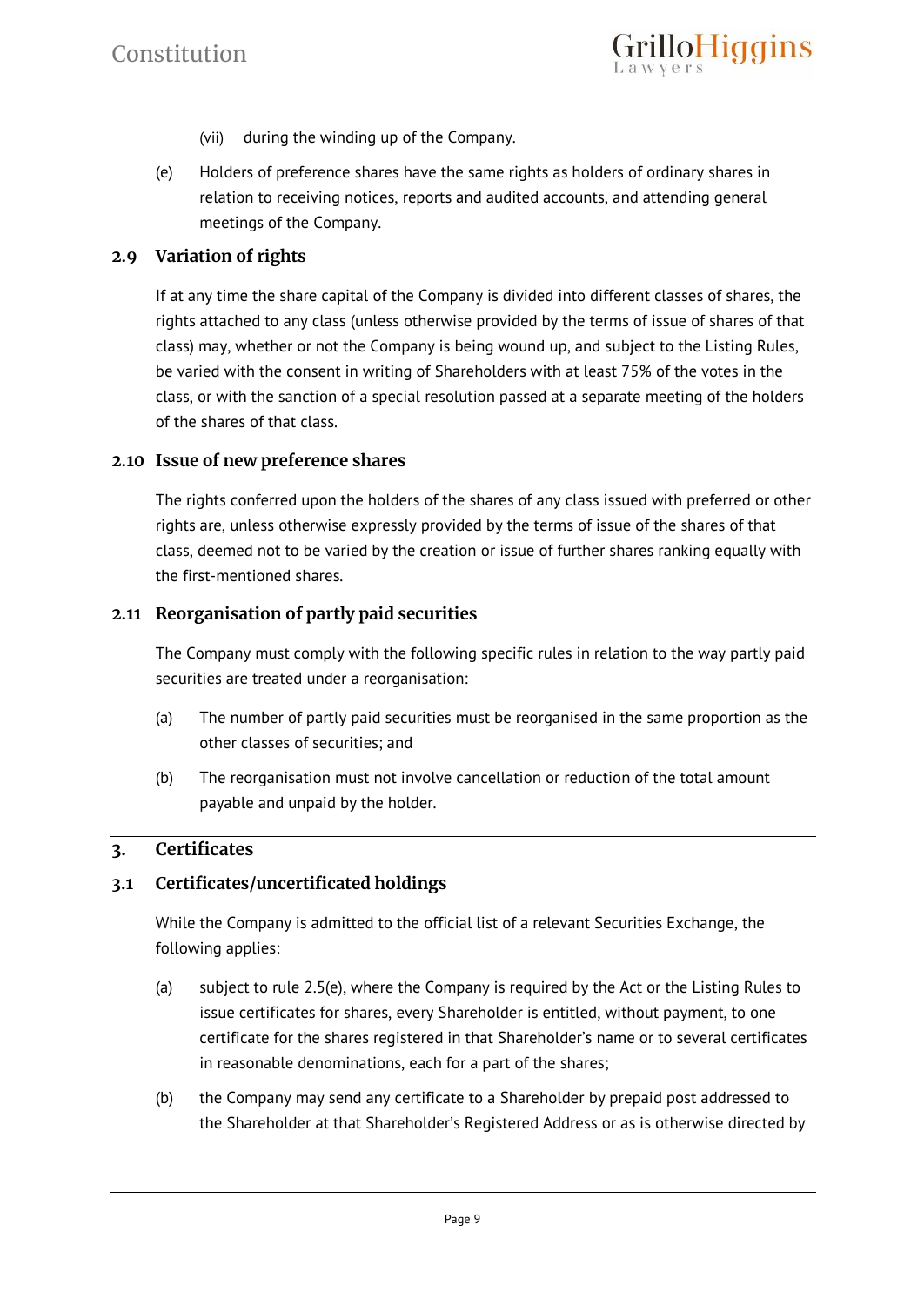

the Shareholder and every certificate so sent will be at the risk of the Shareholder entitled thereto;

- (c) if the Board wishes to issue certificates for shares, or where the Company is required by the Act to issue certificates for shares, share certificates are to be issued under the Seal or by authority of the Board (whether or not in accordance with rule 21.3) in any form prescribed by the Board permitted under the Act and are to be signed in any manner determined by the Board; and
- (d) if a certificate is lost, destroyed, worn out or defaced, then upon production of the document (if available) to the Directors they may order it to be cancelled and may issue a new certificate in substitution subject to the conditions prescribed by the Act and the Listing Rules.

# **3.2 Directors need not issue certificates**

Notwithstanding any other provision in this Constitution, when the Company is admitted to the official list of a relevant Securities Exchange the Directors may determine not to issue a certificate for any security or may determine to cancel such a certificate without issuing any certificate in its place, if that determination is not contrary to the Act or the Listing Rules or the Settlement Operating Rules or is required by the Listing Rules or the Settlement Operating Rules.

# **3.3 Holding statements**

Where the Directors have determined not to issue a certificate or to cancel a certificate in respect of any marketable security of the Company, a Shareholder is entitled to receive a statement of the holdings of the Shareholder setting out the number of marketable securities and any other matter of which the Company is required to provide particulars under this Constitution, the Act, the Listing Rules or the Settlement Operating Rules.

# **3.4 Computerised trading**

- (a) The Directors may do anything they consider necessary or desirable and which is permitted under the Act, the Listing Rules and the Settlement Operating Rules to facilitate the involvement by the Company in any computerised or electronic system established or recognised by the Act or the Listing Rules for the purposes of facilitating dealings in securities.
- (b) If the Company is involved in a system of the kind described in rule 3.4(a), the Company must comply with and give effect to the Listing Rules and the Settlement Operating Rules applying in relation to that system.

# **3.5 Cancellation of certificates**

Where the Directors of the Company have pursuant to rule 3.2 determined not to issue certificates for securities or to cancel existing certificates a Security Holder has the right to receive such statements of the holdings of the Security Holder as are required to be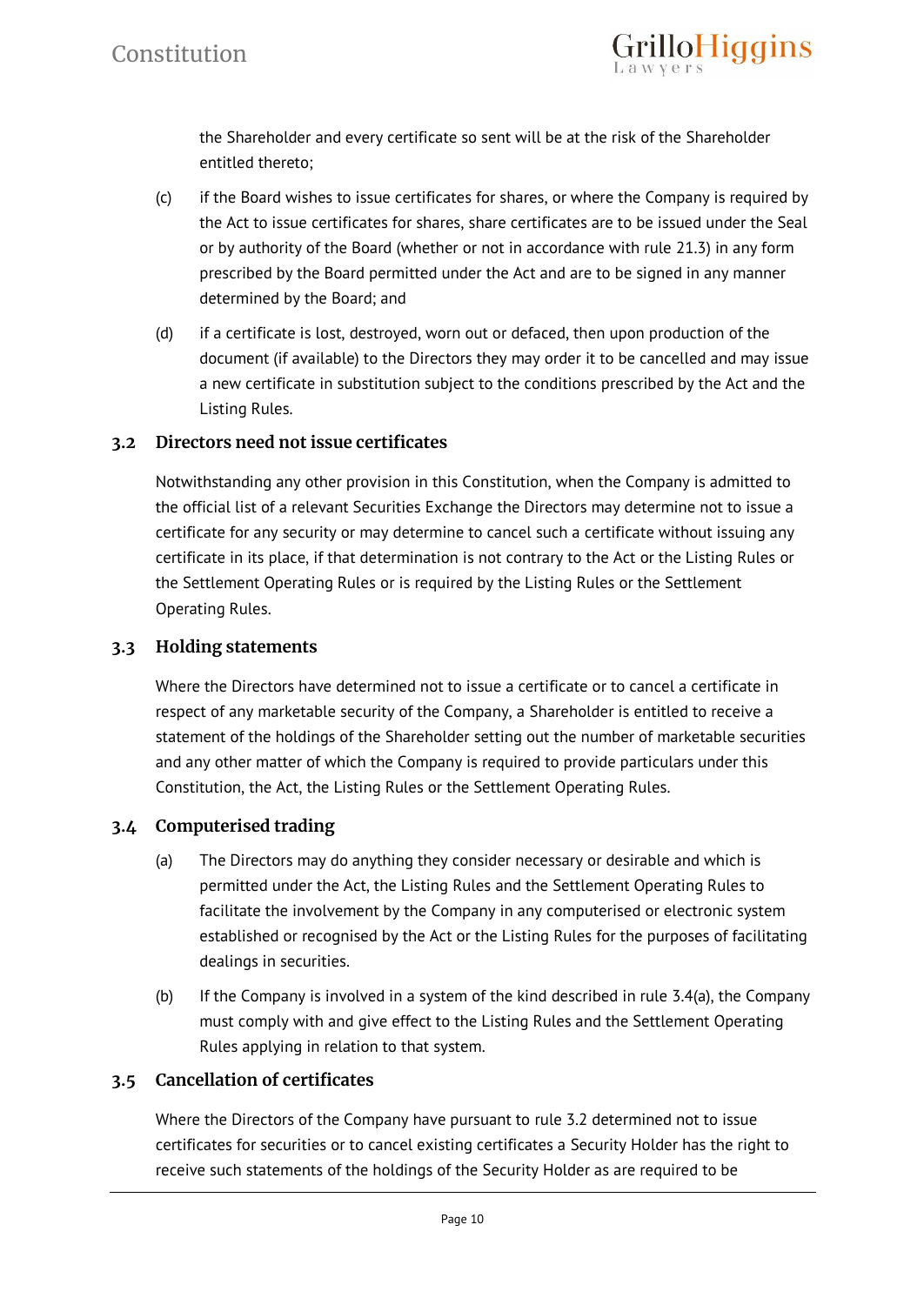

distributed to a Security Holder under the Act, the Listing Rules or the Settlement Operating Rules.

# **4. Calls**

# **4.1 Power to make Calls**

Subject to the terms upon which any shares may have been issued, the Board may make Calls from time to time upon the Shareholders in respect of all moneys unpaid on their shares. Each Shareholder is liable to pay the amount of each Call in the manner, at the time and at the place specified by the Board. Calls may be made payable by instalments.

# **4.2 Obligation for Calls**

The Company may make arrangements on the issue of shares for a difference between the holders of those shares in the amount of Calls to be paid and the time of payment of the Calls.

#### **4.3 When a Call is made**

A Call is deemed to have been made at the time when the resolution of the Board authorising the Call was passed. Subject to the Listing Rules, the Call may be revoked or postponed at the discretion of the Board at any time prior to the date on which the payment in respect of the Call is due.

#### **4.4 Interest on the late payment of Calls**

If any sum payable in respect of a Call is not paid on or before the date for payment, the Shareholder from whom the sum is due is to pay interest on the unpaid amount from the due date to the date of payment at the rate the Board from time to time determines. The Board may waive the whole or part of any interest paid or payable under this rule.

#### **4.5 Instalments**

Subjects to any notice requirements under the Listing Rules, if, by the terms of an issue of shares, any amount is payable in respect of any shares by instalments, every instalment is payable as if it is a Call duly made by the Board of which due notice had been given, and, subject thereto, all provisions of this Constitution with respect to the payment of Calls and of interest or to the forfeiture of shares for non-payment of Calls or with respect to liens or charges apply to the instalment and to the shares in respect of which is payable.

# **4.6 Payment in advance of Calls**

If the Board thinks fit it may receive from any Shareholder all or any part of the moneys unpaid on all or any of the shares held by that Shareholder beyond the sums actually called up and then due and payable either as a loan repayable or as a payment in advance of Calls. The Company may pay interest on the moneys advanced at the rate and on the terms agreed by the Board and the Shareholder paying the sum in advance.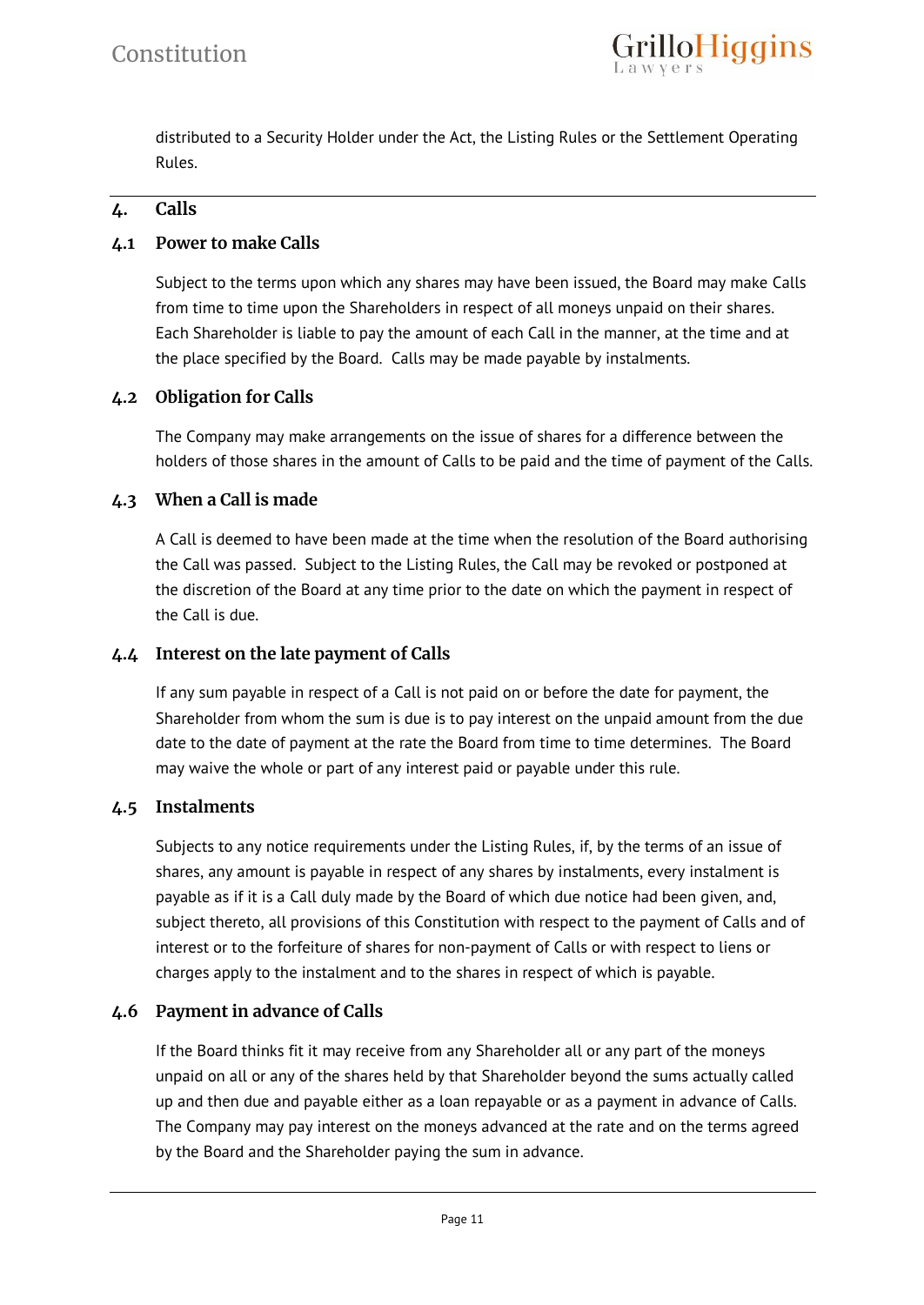# **4.7 Non-receipt of notice of Call**

Notice of any Call will be in writing including such information as the Act and the Listing Rules may require, but the non-receipt of a notice of any Call by, or the accidental omission to give notice of any Call to, any Shareholder does not invalidate the Call.

#### **4.8 Joint holders' liability**

The joint holders of a share are jointly and severally liable to pay all amounts of instalments and Calls in respect of the share.

#### **4.9 Differences in terms of issue**

The Directors may, on the issue of shares, differentiate between the holders as to the amount of Calls to be paid and times of payment.

#### **4.10 Recovery action**

If a Call is not paid the Company may proceed to recover it with interest and expenses (if any) by action, suit or otherwise. The right of action, suit or otherwise is without prejudice to the right to forfeit the share of any Shareholder so in arrears and either or both of such rights may be exercised by the Directors.

#### **4.11 Proof of Call**

- (a) On the trial of any action for the recovery of any Call or of any interest or expenses upon or in respect of any Call it is sufficient to prove that:
	- (i) the name of the Shareholder sued is entered in the Register as the holder, or one of the holders, of the shares in respect of which such debt accrued; and
	- (ii) the resolution making the Call is duly recorded in the minute book; and
	- (iii) notice of such Call was duly given to the registered holder of the shares or, in the case of Calls or instalments payable at fixed times, by the terms of issue of any share or otherwise to prove such terms; and
	- (iv) such sum or Call has not been paid.
- (b) It is not necessary to prove the appointment of the Directors who made the allotment or Call or the passing of the resolution nor any other matters whatever. Proof of the matters in rule 4.11(a)(i) to rule 4.11(a)(iv) is conclusive evidence of the debt.

#### **4.12 Listing Rules**

None of the powers conferred by this rule 4 may be exercised otherwise than in accordance with such timetable as may at the relevant time be prescribed by the Listing Rules.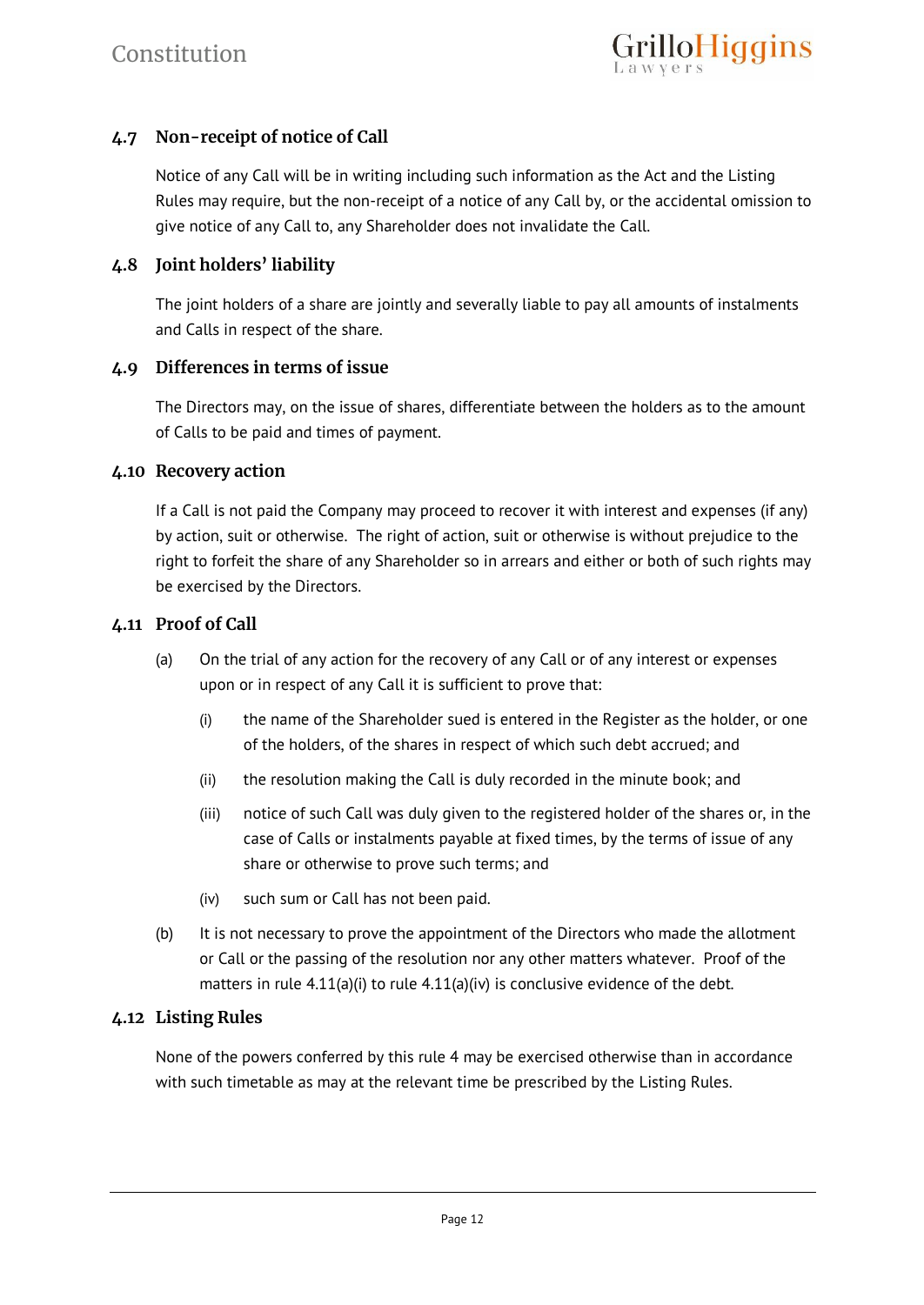# **5. Forfeiture and lien**

# **5.1 Sale under lien**

The Company may sell in such manner as the Directors think fit any shares on which the Company has a lien if:

- (a) a sum in respect of which the lien exists is presently payable; and
- (b) a notice in writing stating and demanding payment of such part of the amount in respect of which the lien exists as is presently payable has been given to the registered holder for the time being of the share or the person entitled to it by reason of death or bankruptcy; and
- (c) that notice remains unsatisfied 14 days after it was given.

# **5.2 Notice of forfeiture**

When any share is forfeited, notice of the resolution of the Board is to be given to the Shareholder in whose name it stood immediately prior to the forfeiture, and an entry of the forfeiture and the date of forfeiture is to be made in the Register. Failure to give notice or make the entry as required by this rule does not invalidate the forfeiture.

# **5.3 Disposal of forfeited shares**

Subject to the Act and the Listing Rule conditions regarding cancellation of forfeited shares, any forfeited share is deemed to be the property of the Company and, subject to the Listing Rules, the Board may sell or otherwise dispose of or deal with the share in any manner it thinks fit and with or without any money paid on the share by any former holder credited as paid up.

# **5.4 Annulment of forfeiture**

The Board may, at any time before any forfeited share is sold or otherwise disposed of, annul the forfeiture of the share upon any conditions it thinks fit.

# **5.5 Liability notwithstanding forfeiture**

Any Shareholder whose shares have been forfeited is, notwithstanding the forfeiture, liable to pay and is obliged forthwith to pay to the Company all sums of money, interest and expenses owing upon or in respect of the forfeited shares at the time of forfeiture, together with expenses and interest from that time until payment at the rate the Board from time to time determines.

# **5.6 Company's lien or charge**

The Company has a first and paramount lien or charge for unpaid Calls, instalments, reasonable interest due in relation to any Calls or instalments and any amounts the Company is called upon by law to pay (and has paid) in respect of the shares of a Shareholder upon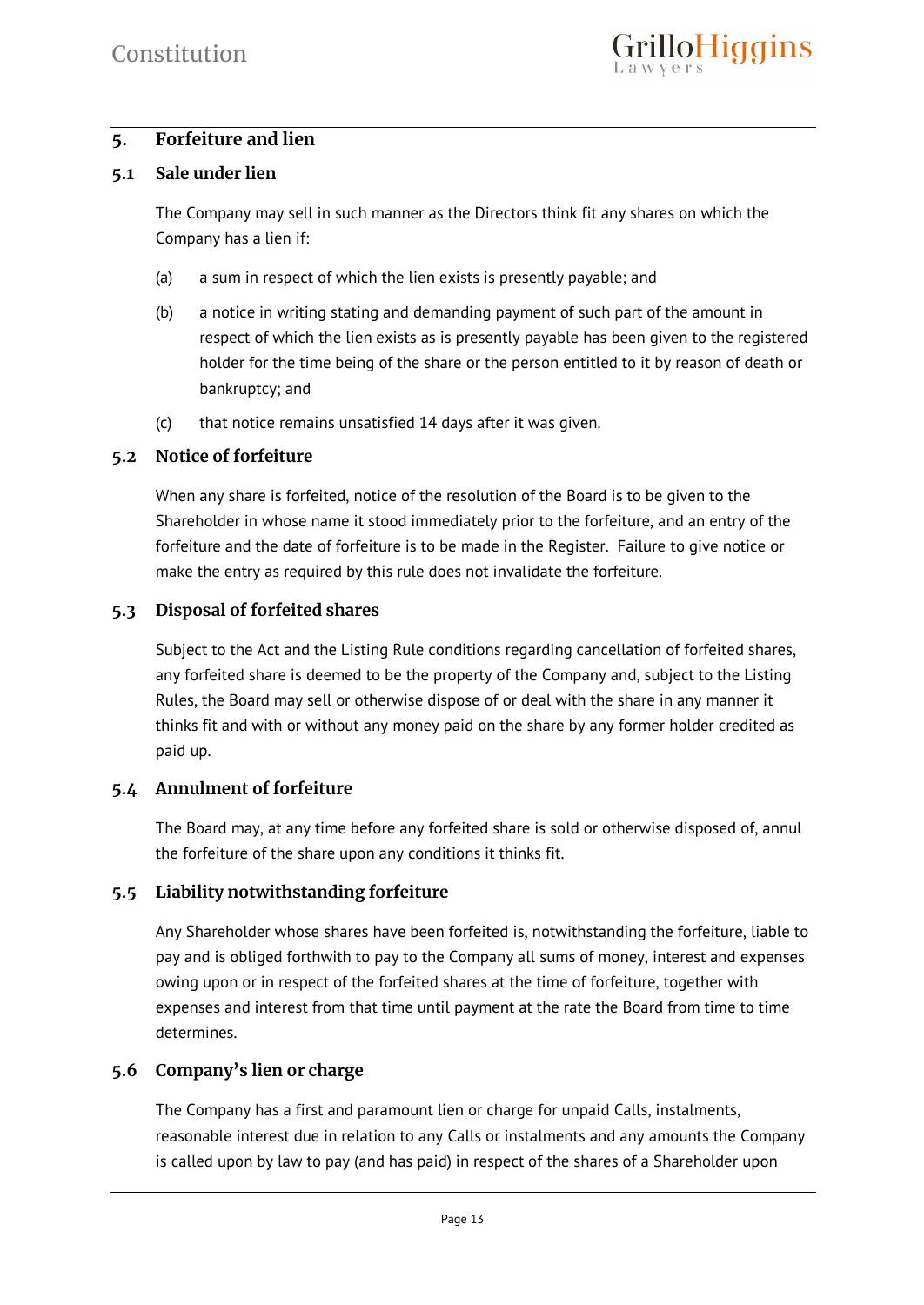shares registered in the name of the Shareholder in respect of which the Calls, instalments and interest are due and unpaid or in respect of which the amounts are paid and upon the proceeds of sale of the shares. The lien or charge extends to all dividends from time to time declared in respect of the shares provided that, if the Company registers a transfer of any shares upon which it has a lien or charge without giving the transferee notice of any claim it may have at that time, the shares are freed and discharged from the lien or charge of the Company in respect of that claim.

rilloHiggins

# **5.7 Sale of shares to enforce lien**

The Company may do all such things as may be necessary or appropriate for it to do under the Settlement Operating Rules or the Listing Rules to effect a transfer or to protect any lien, charge or other right to which it may be entitled under any law or this Constitution.

# **5.8 Title of shares forfeited or sold to enforce lien**

- (a) In a sale or a re-allotment of forfeited shares or in the sale of shares to enforce a lien or charge, an entry in the Board's minute book that the shares have been forfeited, sold or re-allotted in accordance with this Constitution is sufficient evidence of that fact as against all persons entitled to the shares immediately before the forfeiture, sale or reallotment of the shares. The Company may receive the purchase money or consideration (if any) given for the shares on any sale or re-allotment.
- (b) In a re-allotment, a certificate signed by a Director or the Secretary to the effect that the shares have been forfeited and the receipt of the Company for the price of the shares constitutes a good title to them.
- (c) In a sale, the Company may appoint a person to execute or effect a transfer in favour of the person to whom the shares are sold.
- (d) Upon the issue of the receipt or the execution of the transfer the person to whom the shares have been re-allotted or sold is to be registered as the holder of the shares, discharged from all Calls or other money due in respect of the shares prior to the reallotment or purchase and the person is not bound to see to the regularity of the proceedings or to the application of the purchase money or consideration, nor is the person's title to the shares affected by any irregularity or invalidity in the proceedings relating to the forfeiture, sale or re-allotment.
- (e) The net proceeds of any sale or re-allotment are to be applied first in payment of all costs of or in relation to the enforcement of the lien or charge or the forfeiture (as the case may be) and of the sale or re-allotment, next in satisfaction of the amount in respect of which the lien exists as is then payable to the Company (including interest) and the residue (if any) paid to, or at the direction of, the person registered as the holder of the shares immediately prior to the sale or re-allotment or to the person's executors, administrators or assigns upon the production of any evidence as to title required by the Board.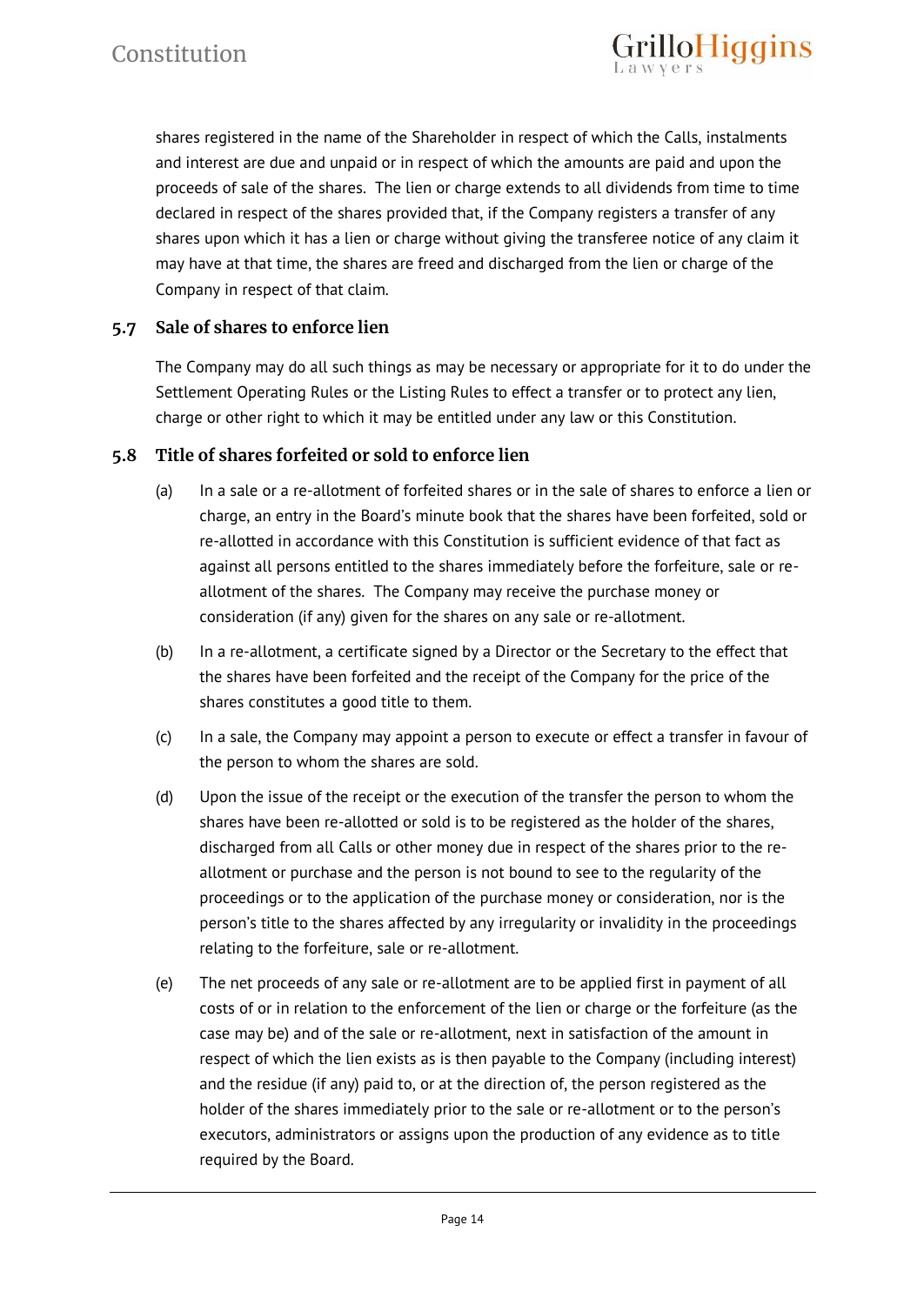(f) If a certificate for the shares is not produced to the Company, the Board may, where the Company is required by the Act or the Listing Rules to issue certificates for shares, issue a new certificate distinguishing it from the certificate (if any) which was not produced.

rilloHiggins

# **6. Payments by the Company**

#### **6.1 Payments by the Company**

If any law of any place imposes or purports to impose any immediate or future or possible liability on the Company to make any payment or empowers any government or taxing authority or government official to require the Company to make any payment in respect of any securities held either jointly or solely by any holder or in respect of any transfer of those securities or in respect of any interest, dividends, bonuses or other moneys due or payable or accruing due or which may become due or payable to the holder by the Company on or in respect of any securities or for or on account or in respect of any holder of securities, whether in consequence of:

- (a) the death of the holder;
- (b) the non-payment of any income or other tax by the holder;
- (c) the non-payment of any estate, probate, succession, death, stamp or other duty by the holder or the trustee, executor or administrator of that holder or by or out of the holder's estate;
- (d) any assessment of income tax against the Company in respect of interest or dividends paid or payable to the holder; or
- (e) any other act or thing,

the Company may exercise any of the rights set out in rule 6.2.

# **6.2 Rights of the Company**

In each of the situations described in rules 6.1(a) to 6.1(e), the Company:

- (a) is to be fully indemnified from all liability by the holder or the holder's trustee, executor or administrator and by any person who becomes registered as the holder of the securities on the distribution of the deceased holder's estate;
- (b) has a lien or charge upon the securities for all moneys paid by the Company in respect of the securities under or in consequence of any law;
- (c) has a lien upon all dividends payable in respect of the securities registered in the Register as held either jointly or solely by the holder for all moneys paid by the Company in respect of the securities under or in consequence of any law, together with interest at a rate the Board may determine from time to time from the date of payment to the date of repayment, and may deduct or set off against any dividends payable any moneys paid by the Company together with interest;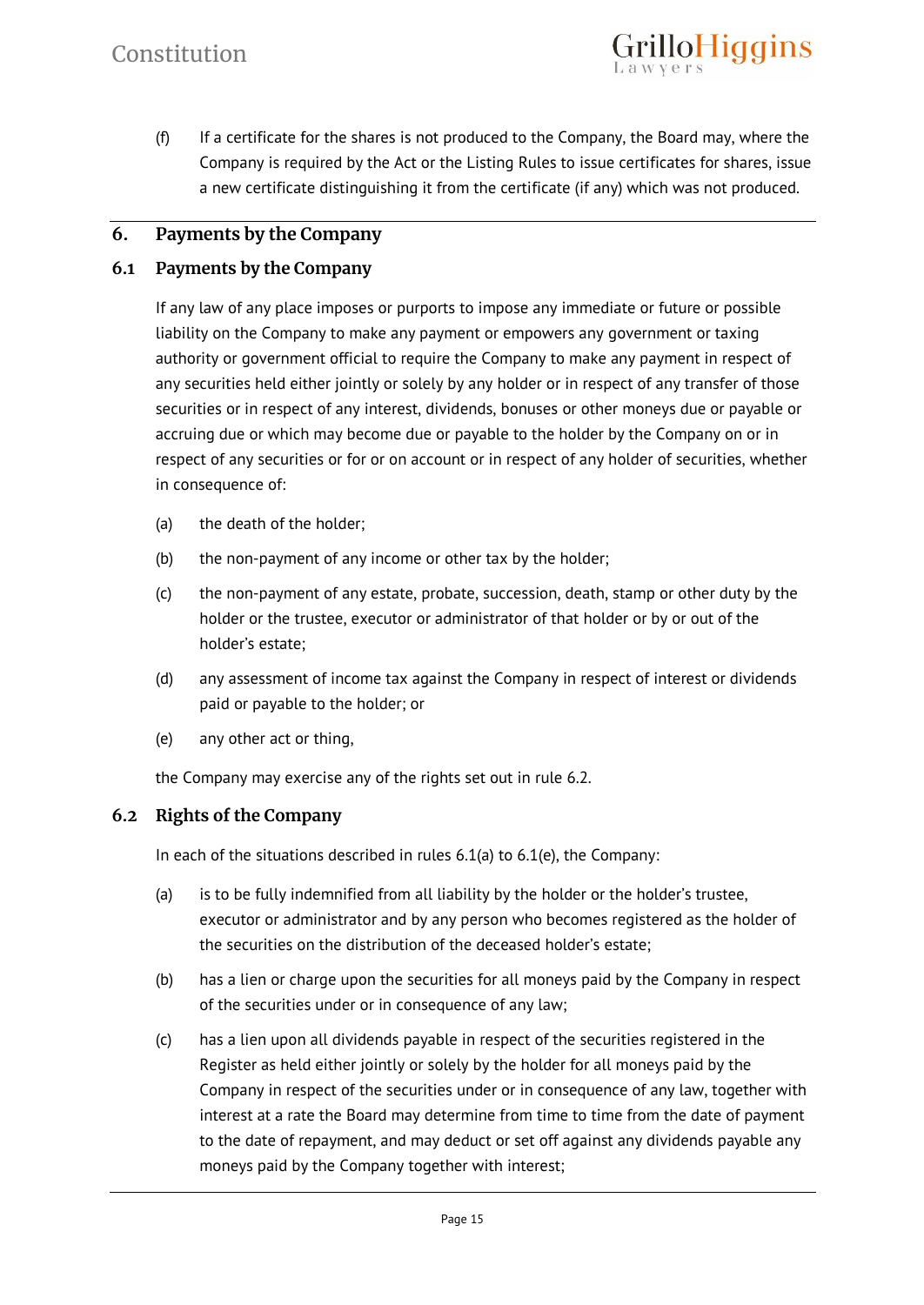(d) may recover as a debt from the holder or the holder's trustee, executor or administrator or any person who becomes registered as the holder of the securities on the distribution of the deceased holder's estate, any moneys paid by the Company under or in consequence of any law which exceed any dividend, bonus or other money then due or payable by the Company to the holder together with interest at a rate the Board may determine from time to time from the date of payment to the date of repayment; and

**rilloHiggins** 

(e) may, if any money is paid by the Company under any law but subject to the Listing Rules, refuse to register a transfer of any securities by the holder or the holder's trustee, executor or administrator until the money and interest is set off or deducted or, in case the money and interest exceeds the amount of any dividend then due or payable by the Company to the holder, until the excess is paid to the Company.

# **6.3 No prejudice to the Company**

Nothing in rules 6.1 or 6.2 prejudices or affects any right or remedy which any law confers on the Company, and, as between the Company and each holder, each holder's trustee, executor, administrator and estate, any right or remedy which the law confers on the Company, is enforceable by the Company.

# **7. Transfer of shares**

# **7.1 Securities clearing house authorisation**

The Directors may do anything permitted by the Act and the Listing Rules which the Directors consider necessary or desirable in connection with the participation of the Company in any computerised or electronic system established or recognised by the Act or the Listing Rules for the purposes of facilitating dealings in shares including, without limitation, electronic registration of transfers of shares.

# **7.2 Market transfer**

Subject to this Constitution, a Shareholder may transfer all or any of the Shareholder's shares by a market transfer in accordance with any computerised or electronic system established or recognised by the Listing Rules or the Act for the purpose of facilitating transfers in shares, including a transfer that takes effect pursuant to the Settlement Operating Rules or some other computerised or electronic transfer process. The Company must comply with any obligations which are imposed on it by the Listing Rules or the Settlement Operating Rules in connection with that transfer of shares.

# **7.3 Non-interference with market transfers**

Despite any other provision of this Constitution, the Directors may not prevent, delay or interfere with, the registration of a market transfer where to do so would be contrary to any provision of the Listing Rules or the Settlement Operating Rules.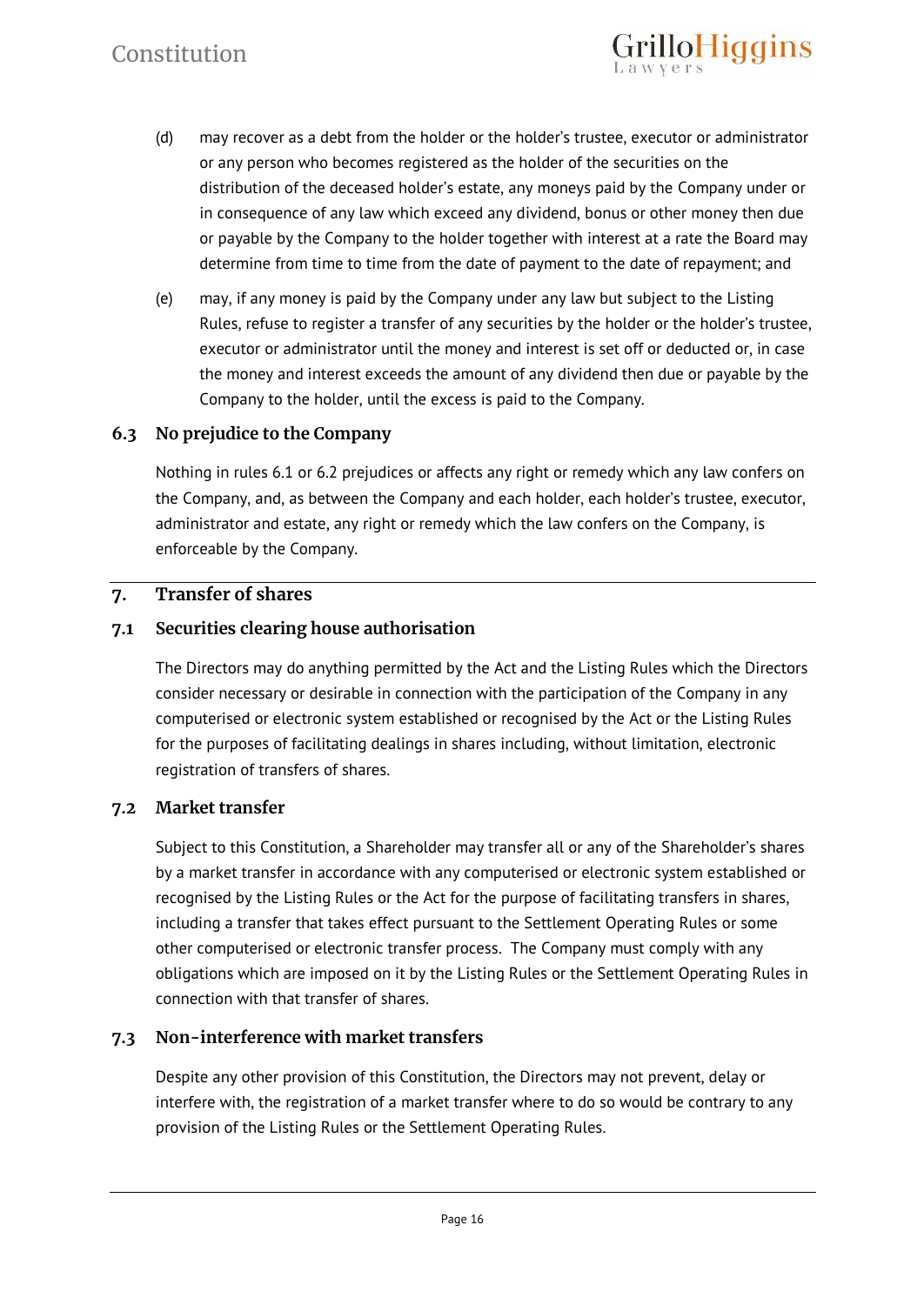# **7.4 Instrument of transfer**

If not done by a market transfer then, subject to this Constitution, a Shareholder may transfer all or any of the Shareholder's shares by instrument in writing which is:

- (a) a sufficient instrument of transfer of securities under the Act; or
- (b) in a form approved by the relevant Securities Exchange; or
- (c) in any other usual or common form; or
- (d) in any other form approved by the Directors.

#### **7.5 Proper instrument**

If a Shareholder seeks to transfer all or any of the Shareholder's shares in accordance with rule 7.4, the Company may only register a transfer of shares where an instrument satisfying rule 7.4 is delivered to the Company (including, for this purpose, a person authorised by the Company to receive instruments, such as a share registrar of the Company) and the instrument:

- (a) is duly stamped, if necessary; and
- (b) is executed by the transferor and (unless the Directors otherwise determine in a particular case, relating only to fully paid shares) the transferee, except where execution by either transferor or transferee is not required by law or is deemed by law to be present; and
- (c) except where otherwise permitted by law, is accompanied by the certificate for the shares the subject of the transfer where a certificate has been issued, unless the Directors waive production of the certificate on receiving satisfactory evidence of the loss or destruction of the certificate; and
- (d) is accompanied by such other evidence as the Directors may require to prove the title of the transferor or the transferor's right to transfer the shares; and
- (e) relates only to shares of one class.

# **7.6 Registration Fees**

Except as provided in:

- (a) rule 2.7; or
- (b) rule 7.7; or
- (c) the terms of issue of the shares concerned,

the Directors must register each transfer of shares which complies with rule 7.4 and rule 7.5, and may only charge a reasonable fee for do so, as provided for in the Listing Rules.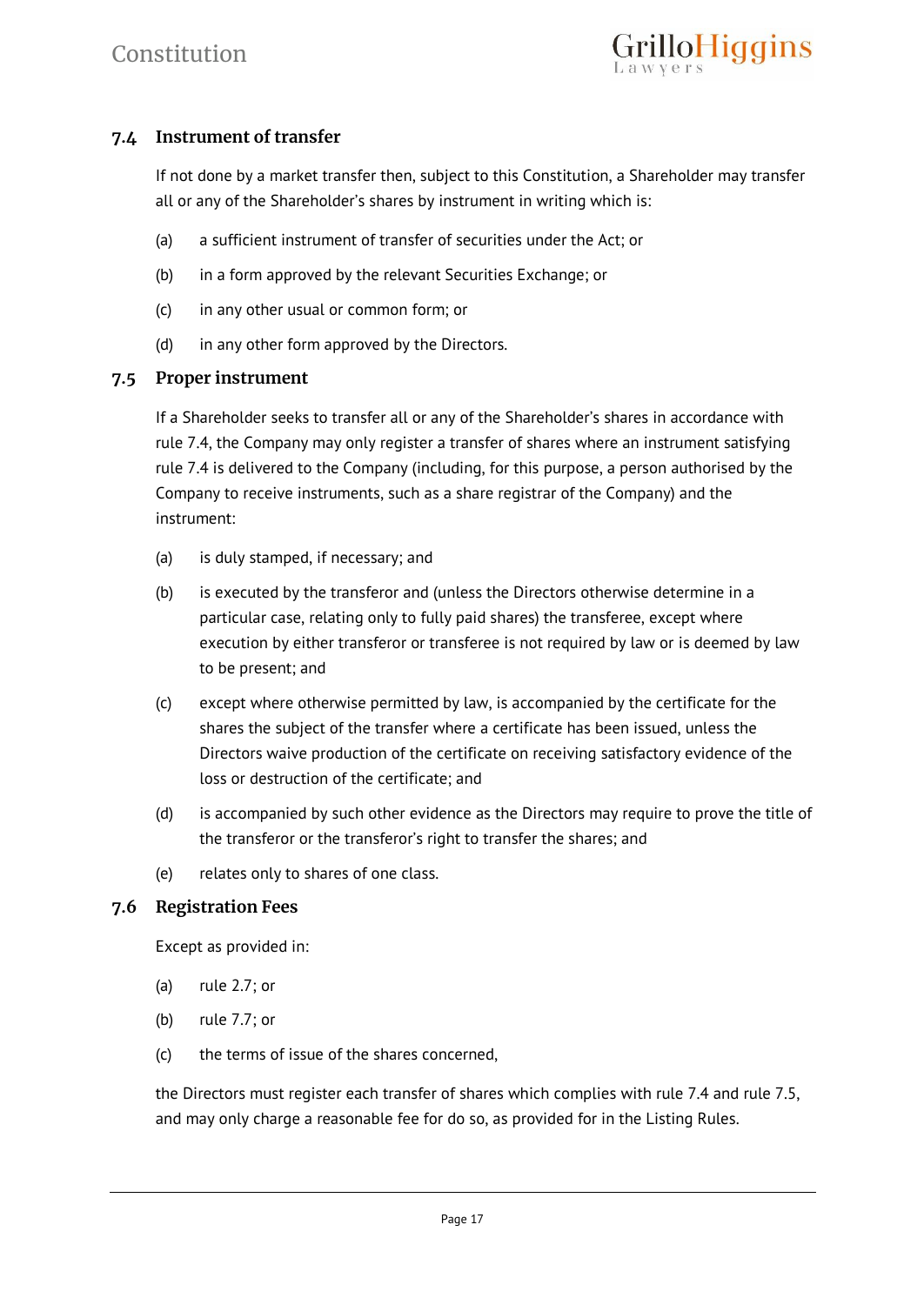# **7.7 Restrictions on transfer**

- (a) The Directors may decline to register a transfer of shares where to do so would not contravene the Listing Rules; and
- (b) The Directors must decline to register a transfer of shares:
	- (i) when required by law; or
	- (ii) when required by the Listing Rules; or
	- (iii) when required by the Settlement Operating Rules; or
	- (iv) in the case of acceptances of offers made under a proportional takeover bid, when required by rule 27.2.

# **7.8 Transferor remains Shareholder**

The transferor of a share remains the holder of that share until the transfer is registered and the name of the transferee is entered in the Register in respect of that share.

# **7.9 Retention of instruments**

If an instrument of transfer or a purported instrument of transfer is delivered to the Company, property to and title in that instrument (but not the shares the subject of it) passes to the Company which is entitled, as against all persons, to the possession of the instrument.

#### **7.10 Notification of refusal to register**

If the Directors refuse to register a transfer of shares they must give written notice of the refusal to the transferee and the reasons for the refusal:

- (a) if the Company is listed, within 5 Business Days after the date on which the transfer was lodged with the Company; and
- (b) otherwise, within 2 months after the date on which the transfer was lodged with the Company.

#### **7.11 Powers of attorney**

All powers of attorney granted by Shareholders for the purpose, among other things, of transferring shares which may be lodged, produced or exhibited to the Company are, as between the Company and the grantor of such powers, treated as remaining in full force and effect and they may be acted upon until such time as express notice in writing of the revocation of them or of the death of the grantor has been lodged at the Office.

#### **7.12 Small holdings**

If the Company is listed, the Company is permitted to sell the securities of a holder who is a Small Holder or a New Small Holder as determined by, and in accordance with, the provisions in rule 29.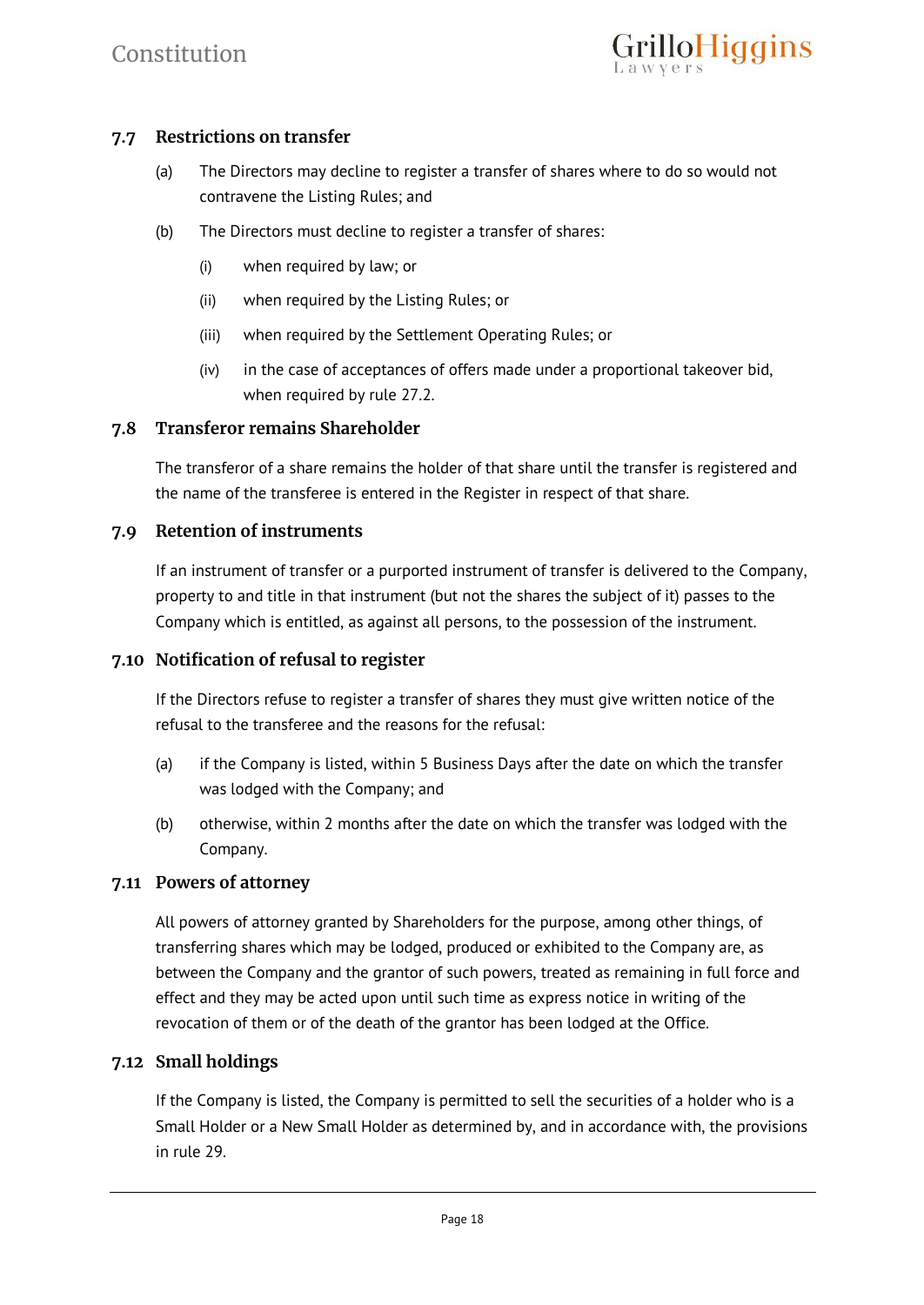# **8. Transmission of shares**

#### **8.1 Entitlement to shares on death**

- (a) If a Shareholder dies:
	- (i) where the deceased was a joint holder, the survivor or survivors; and
	- (ii) where the deceased was a sole holder, the legal personal representative,

is, upon producing satisfactory proof of death, the only person recognised by the Company as having any title to the deceased's interest in the share.

(b) Nothing in this Constitution releases the estate of a deceased joint holder from any liability in respect of any share which has been jointly held by the deceased.

#### **8.2 Registration of persons entitled**

If a person becomes entitled to a share in consequence of the death or bankruptcy of a Shareholder or to a share of a mentally incapable Shareholder then:

- (a) that person may, upon such information being produced as is properly required by the Directors, and subject to rule 8.2(b) and rule 8.2(c), elect either to be registered as the holder of the share or to have some other person (nominated by the person becoming entitled) registered as the transferee of the share; and
- (b) if the person so becoming entitled elects to be registered, that person must deliver or send to the Company a notice in writing signed by that person stating that election; and
- (c) if the person so becoming entitled elects to have another person registered, the person becoming entitled must execute a transfer of the share to that other person; and
- (d) all the provisions of this Constitution relating to the right to transfer and the registration of transfers apply to any such notice or transfer as if the notice or transfer were a transfer executed by that Shareholder.

# **8.3 Dividends and other rights**

- (a) A person entitled to be registered as a Shareholder in respect of a share by virtue of rule 8.1 and rule 8.2 is, upon the production of such evidence as may at any time be properly required by the Directors, entitled to the same dividends and other advantages, and to the same rights (whether in relation to meetings of the Company, or to voting, or otherwise), as the registered holder would have been.
- (b) If 2 or more persons are jointly entitled to any share in consequence of the death of the registered holder they are, for the purposes of this Constitution, treated as joint holders of the share.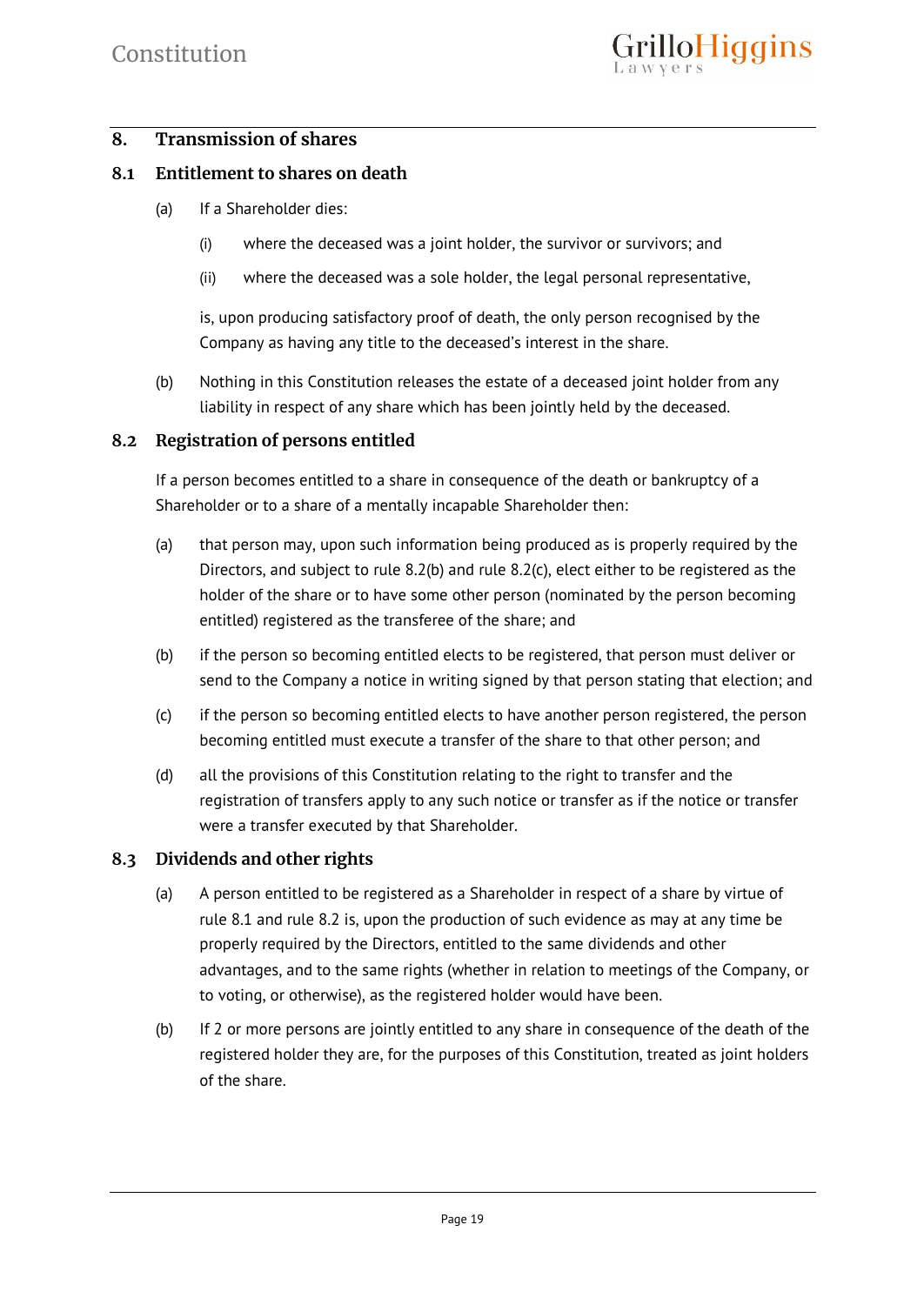# **9. General meetings**

#### **9.1 General meetings**

- (a) General meetings of the Company may be called by the Board or any Director and held in the manner determined by the Board. Except as permitted under the Act, the Shareholders may not convene a meeting of the Company. By resolution of the Board any general meeting (other than a general meeting which has been requisitioned or called by Shareholders in accordance with the Act) may be cancelled or postponed prior to the date on which it is to be held.
- (b) The Company may hold a general meeting (whether called by Directors or requisition) at two or more venues, including by way of virtual or hybrid meeting, using any technology that gives the Shareholders as a whole a reasonable opportunity to participate.
- (c) If the technology used in accordance with rule 9.1(b) encounters a technical difficulty, whether before or during the meeting, which results in a Shareholder not being able to participate in the meeting, the Chair may, subject to the Act and this Constitution, allow the meeting to continue or may adjourn the meeting either for such reasonable period as may be required to fix the technology or to such other time and location as the Chair deems appropriate.

#### **9.2 Admission to general meetings**

- (a) The Chair of a general meeting may refuse any person admission to, or require any person to leave and remain out of, the meeting where that person:
	- (i) fails to comply with searches, restrictions or other security arrangements the Chair considers appropriate; or
	- (ii) is in possession of a pictorial-recording device, a sound-recording device or a broadcasting device; or
	- (iii) is in possession of a placard or banner; or
	- (iv) is in possession of an article considered by the Chair to be dangerous, offensive or liable to cause disruption; or
	- (v) refuses to produce, or to permit examination of, any article, or the contents of any article, in the possession of that person; or
	- (vi) behaves or threatens to behave in a dangerous, offensive or disruptive manner; or
	- (vii) is not entitled under this Constitution to attend the meeting.
- (b) This power may be exercised:
	- (i) in respect of a person regardless of whether that person is a Shareholder or otherwise would have been entitled to attend the meeting or not; and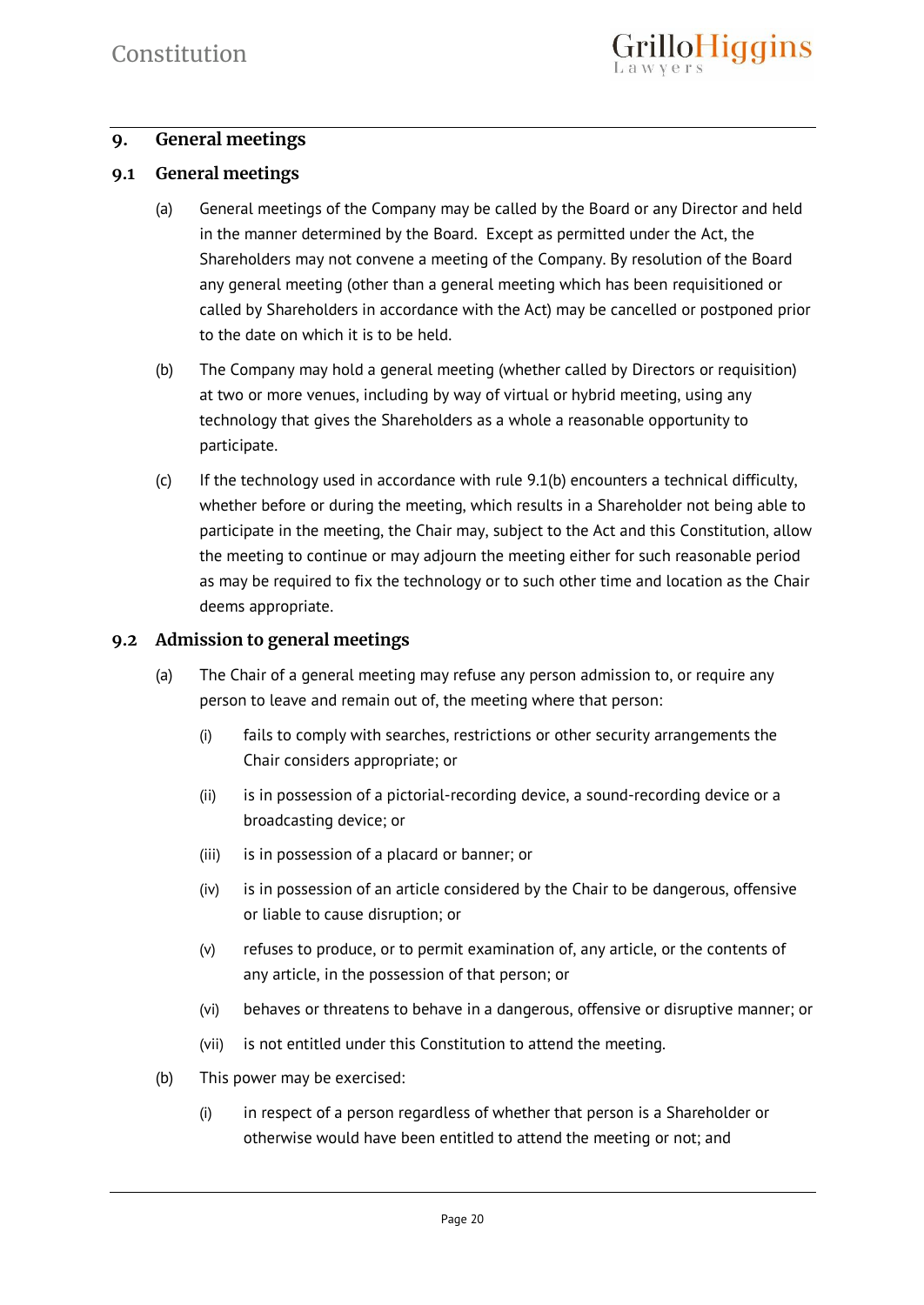(ii) by either the Chair personally or by an individual acting with the authority of the Chair of the meeting.

**rilloHiggins** 

# **9.3 Notice of general meeting**

- (a) Not less than 28 days' notice of a general meeting, or such other period prescribed by the Act, may be given by the Board in the form and in the manner the Board thinks fit including notice of any general meeting at which the Board proposes or this Constitution requires that an election of Directors be held. Notice of meetings will be given to the Shareholders, the Directors, each relevant Securities Exchange and to such persons as are entitled to receive notice under this Constitution, the Act or the Listing Rules. The non-receipt of a notice of any general meeting by, or the accidental omission to give notice to, any person entitled to notice does not invalidate any resolution passed at that meeting.
- (b) If the meeting is to be held at 2 or more places the notice is to set out details of the technology that will be used to facilitate such a meeting and any other matters required to be stated by the Act in relation to the use of such technology.

#### **9.4 Contents of notice of meeting**

Every notice of a general meeting must:

- (a) set out the place, date and time of meeting (and if the meeting is to be held in 2 or more places, the technology that will be used to facilitate this); and
- (b) in the case of special business, state the general nature of the business; and
- (c) if a special resolution is to be proposed at the meeting, set out an intention to propose the special resolution and state the resolution; and
- (d) in the case of an election of Directors, give the names of the candidates for election; and
- (e) in the case of an annual general meeting, inform Shareholders that an advisory resolution, which does not bind the Directors or the Company, will be put to the annual general meeting that the remuneration report referred to in the Act be adopted; and
- (f) contain a statement of the right to appoint a proxy, being to the effect that:
	- (i) a Shareholder entitled to attend and vote has a right to appoint a proxy;
	- (ii) a proxy need not be a Shareholder; and
	- (iii) a Shareholder who is entitled to cast 2 or more votes may appoint 2 proxies and may specify the proportion or number of votes each proxy is appointed to exercise. If there is no such specification, each proxy may exercise half of the votes; and
- (g) specify a place and an electronic address or other electronic means for the purpose of receipt of proxy forms; and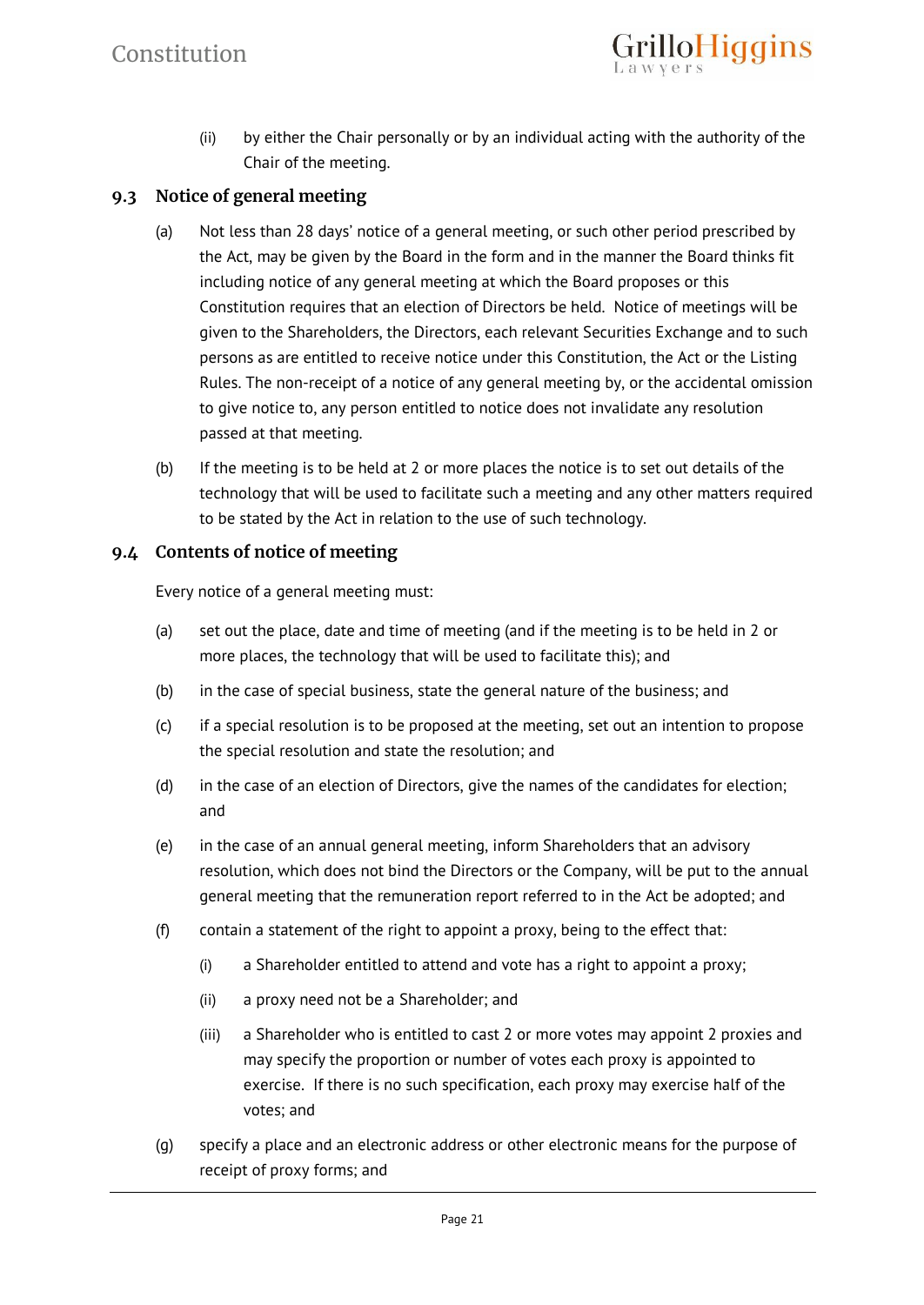(h) contain a statement, in accordance with the Act, that the Directors have determined that a person's entitlement to vote at the general meeting will be the entitlement of that person set out in the Register as at the time and date so determined by the Directors.

loHiggins

# **9.5 Form of notice of meeting**

- (a) A notice may be given by the Company to a Shareholder by:
	- (i) serving it on the Shareholder personally;
	- (ii) sending it by post to the Shareholder' address in the Register or an alternative address nominated by the Shareholder;
	- (iii) unless the Shareholder has requested otherwise, sending the notice (and any accompanying material) to an electronic address the Shareholder has supplied to the Company for the giving of notices or by other electronic means determined by the Board acting reasonably and previously notified to Shareholders; or
	- (iv) subject to compliance with the Act and the Listing Rules, unless the Shareholder has requested otherwise, sending the notice to:
		- (A) an electronic address the Shareholder has supplied to the Company for the giving of notices, a URL from which the notice and other material can be viewed or downloaded; or
		- (B) sending, to the Shareholder's Registered Address or an alternative address nominated by the Shareholder, a letter or postcard setting out a URL from which the notice and other material can be viewed or downloaded.
- (b) For the purposes of this rule, the fact that a Shareholder has supplied an electronic address for the giving of notices does not require the Company to give any notice to that person by electronic means.
- (c) A notice may be given by the Company to the joint holders of a share by giving the notice in a manner authorised by rule 9.5(a) to the joint holder first named in the Register in respect of the share.
- (d) Where:
	- (i) a Shareholder does not have a Registered Address; or
	- (ii) the Company has reasonable grounds to believe that a Shareholder is not known at the Shareholder's Registered Address (including where the Company has made enquiry at the Registered Address as to the Shareholder's whereabouts, and receives no response or a response indicating that the Shareholder's whereabouts are unknown),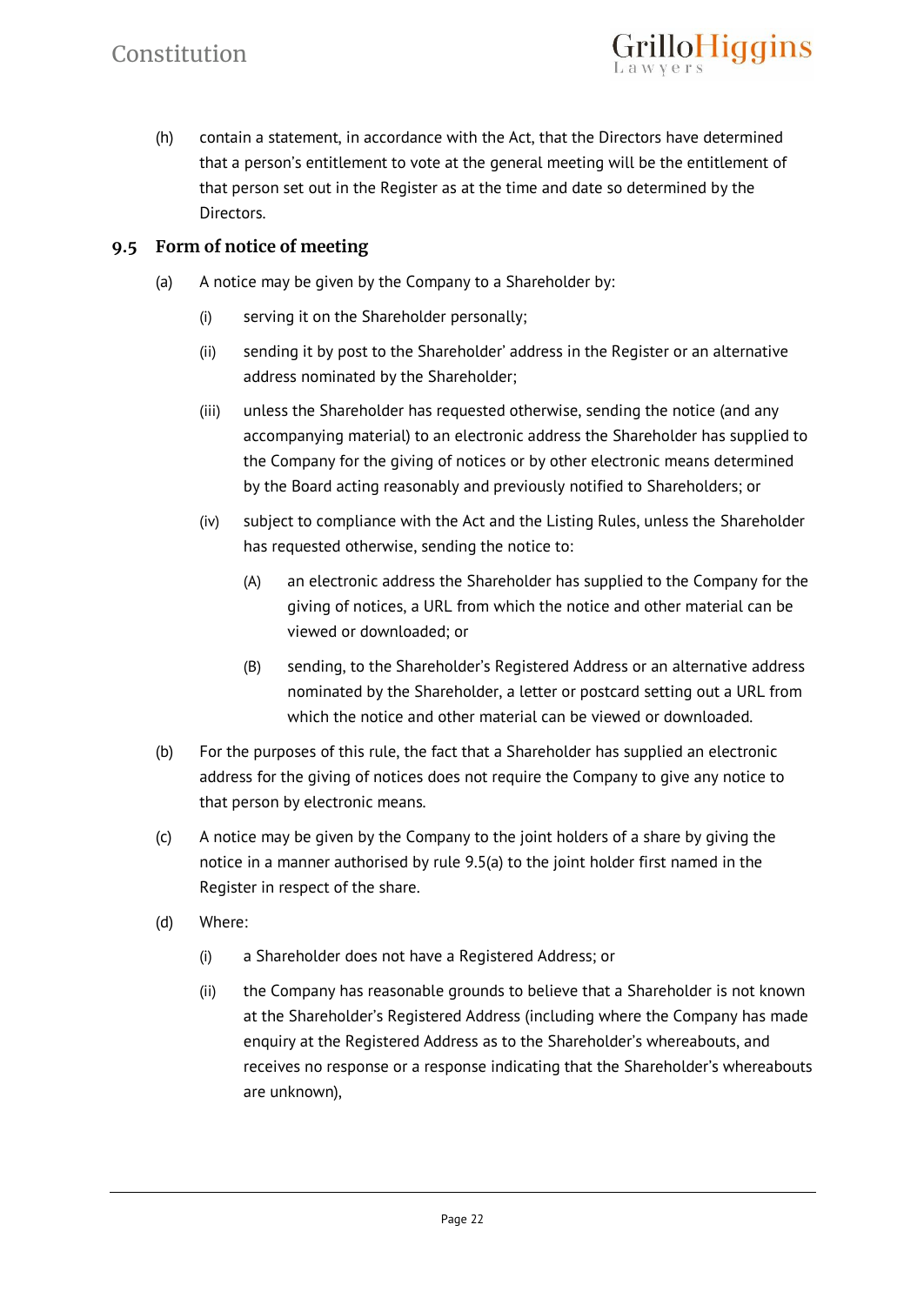

the Company may give any notice to that Shareholder by exhibiting the notice at the Office of the Company or publishing the notice on the Company's page of the ASX Market Announcements Platform for at least 48 hours.

- (e) A notice may be given by the Company to a person entitled to a share as a result of a transmission event in any manner authorised by rule 9.5(a) addressed to the name or title of the person:
	- (i) at or to such address or electronic address supplied to the Company for the giving of notices; or
	- (ii) if no address or electronic address has been supplied, at or to the address or electronic address to which the notice might have been sent if the relevant transmission event had not occurred.

# **9.6 Entitlement to proxy form**

A proxy form (in a form determined by the Directors) must be given to each Shareholder entitled to attend and vote at the general meeting.

# **9.7 Cancellation or postponement of meeting**

The Directors may cancel or postpone the holding of any general meeting. If the meeting was called by requisitioning Shareholders, or in response to a requisition by Shareholders, the Directors may only cancel or postpone for 30 days or more the holding of it with the consent of a majority of the requisitioning Shareholders. The Directors may notify the Shareholders of such cancellation or postponement by such means as they see fit. If any meeting is postponed for 30 days or more then no less than 5 Business Days' notice must be sent to the Shareholders of the postponed meeting but it is not necessary to specify in such notice the nature of the business to be transacted at the postponed meeting.

# **10. Proceedings of meetings**

# **10.1 Business of general meetings**

- (a) The business of an annual general meeting is to receive and consider the financial and any other reports required by the Act to be laid before each annual general meeting, to elect Directors in the place of those retiring under this Constitution, when relevant to appoint an Auditor, and to transact any other business which, under this Constitution, is required to be transacted at any annual general meeting.
- (b) All other business transacted at an annual general meeting and all business transacted at other general meetings is deemed to be special.
- (c) Except with the approval of the Board, with the permission of the Chair or pursuant to the Act, no person may move at any meeting either:
	- (i) in regard to any special business of which notice has been given under rule 9.3, any resolution or any amendment of a resolution; or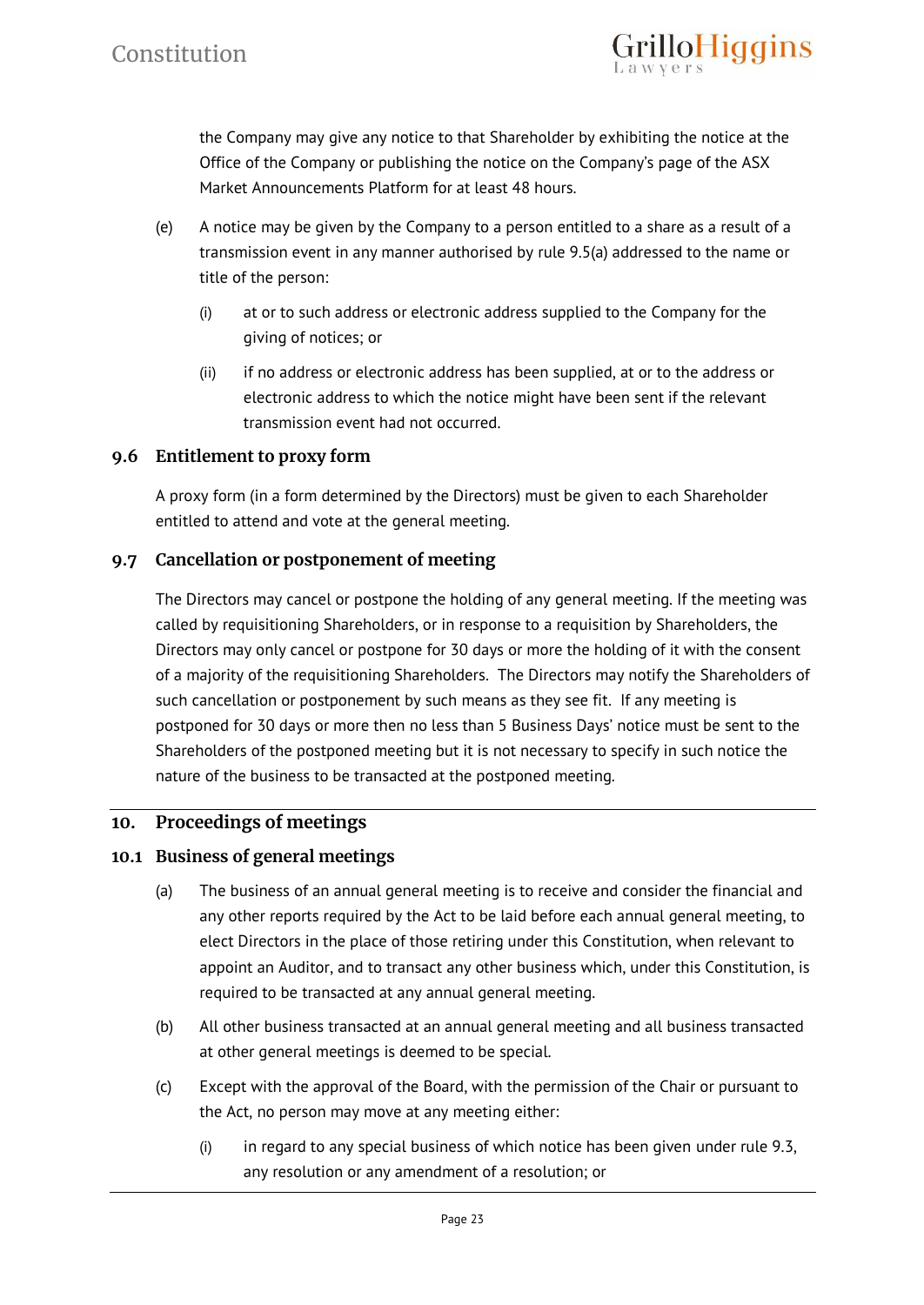(ii) any other resolution which does not constitute part of special business of which notice has been given under rule 9.3.

loHiggins

(d) The Auditors and their representative are entitled to attend and be heard on any part of the business of a meeting which concerns the Auditors. The Auditors or their representative, if present at the meeting, may be questioned by the Shareholders, as a whole, about the audit.

#### **10.2 Quorum**

Any 2 Shareholders Present constitute a quorum for a meeting. No business may be transacted at any meeting except the election of a Chair and the adjournment of the meeting unless the requisite quorum is present at the commencement of the meeting.

#### **10.3 Adjournment in absence of quorum**

If within 15 minutes after the time specified for a general meeting a quorum is not present, the meeting, if convened upon a requisition by Shareholders or called by Shareholders, is to be dissolved, and in any other case it is to be adjourned to the same day in the next week (or, where that day is not a Business Day, the Business Day next following that day) at the same time and place and if, at the adjourned meeting, a quorum is not present within 30 minutes after the time specified for holding the meeting, the meeting is to be dissolved.

#### **10.4 Chair**

- (a) The Chair of the Board is entitled to take the chair at every general meeting.
- (b) If at any general meeting:
	- (i) the Chair of the Board is not present at the specified time for holding the meeting; or
	- (ii) the Chair of the Board is present but is unwilling to act as the chair of the meeting,

the deputy Chair of the Board is entitled to take the chair at the meeting.

- (c) If at any general meeting:
	- (i) there is no Chair of the Board or deputy Chair of the Board;
	- (ii) the Chair of the Board and deputy Chair of the Board are not present at the specified time for holding the meeting; or
	- (iii) the Chair of the Board and the deputy Chair of the Board are present but each is unwilling to act as chair of the meeting,

the Directors present may choose another Director as Chair of the meeting and if no Director is present or if each of the Directors present are unwilling to act as Chair of the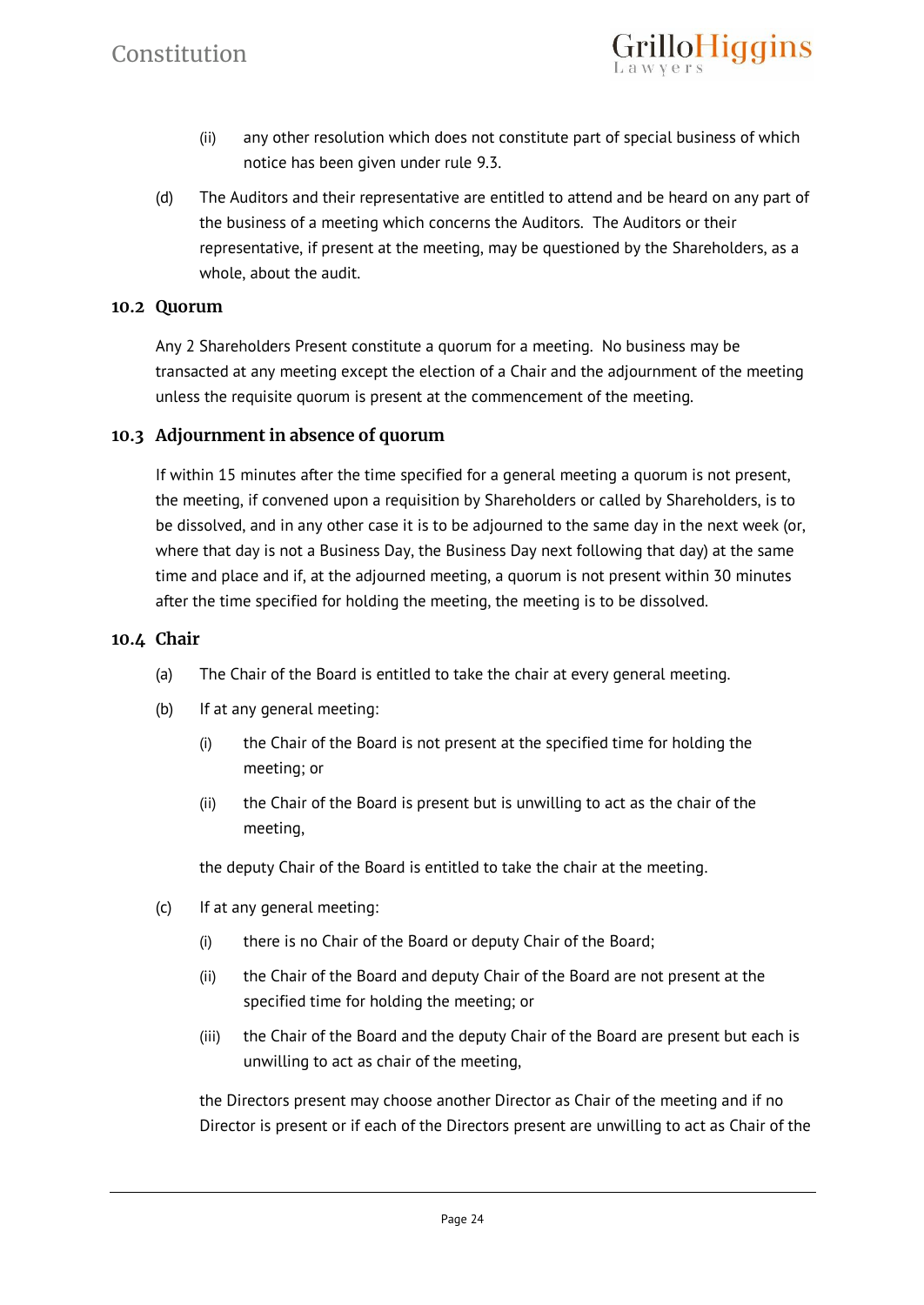meeting, a Shareholder chosen by the Shareholders Present is entitled to take the chair at the meeting.

# **10.5 Acting Chair**

If during any general meeting the Chair acting pursuant to rule 10.4 is unwilling to act as chair for any part of the proceedings, the Chair may withdraw as Chair during the relevant part of the proceedings and may nominate any person who immediately before the general meeting was a Director or who has been nominated for election as a Director at the meeting to be acting Chair of the meeting during the relevant part of the proceedings. Upon the conclusion of the relevant part of the proceedings the acting Chair is to withdraw and the Chair is to resume acting as Chair of the meeting.

# **10.6 General conduct of meeting**

- (a) Except as provided by the Act, the general conduct of each general meeting of the Company and the procedures to be adopted at the meeting are as determined by the Chair. The Chair may at any time the Chair considers it necessary or desirable for the proper and orderly conduct of the meeting demand the cessation of debate or discussion on any business, question, motion or resolution being considered by the meeting and require the business, question, motion or resolution to be put to a vote of the Shareholders Present. The Chair may require the adoption of any procedure which is in the Chair's opinion necessary or desirable for the proper and orderly casting or recording of votes at any general meeting of the Company, whether on a show of hands or on a poll.
- (b) If a separate meeting place is linked to the main place of a general meeting by an instantaneous audio-visual communication device which, by itself or in conjunction with other arrangements:
	- (i) gives the general body of Shareholders in the separate meeting place a reasonable opportunity to participate in proceedings in the main place;
	- (ii) enables the Chair to be aware of proceedings in the other place; and
	- (iii) enables the Shareholders in the separate meeting place to vote on a show of hands or on a poll,
	- (iv) a Shareholder present at the separate meeting place is taken to be present at the general meeting and entitled to exercise all rights as if the Shareholder was present at the main place.
- (c) If, before or during the meeting, any technical difficulty occurs where one or more of the matters set out in rule 10.6(b) is not satisfied, the Chair of the meeting may:
	- (i) adjourn the meeting until the difficulty is remedied; or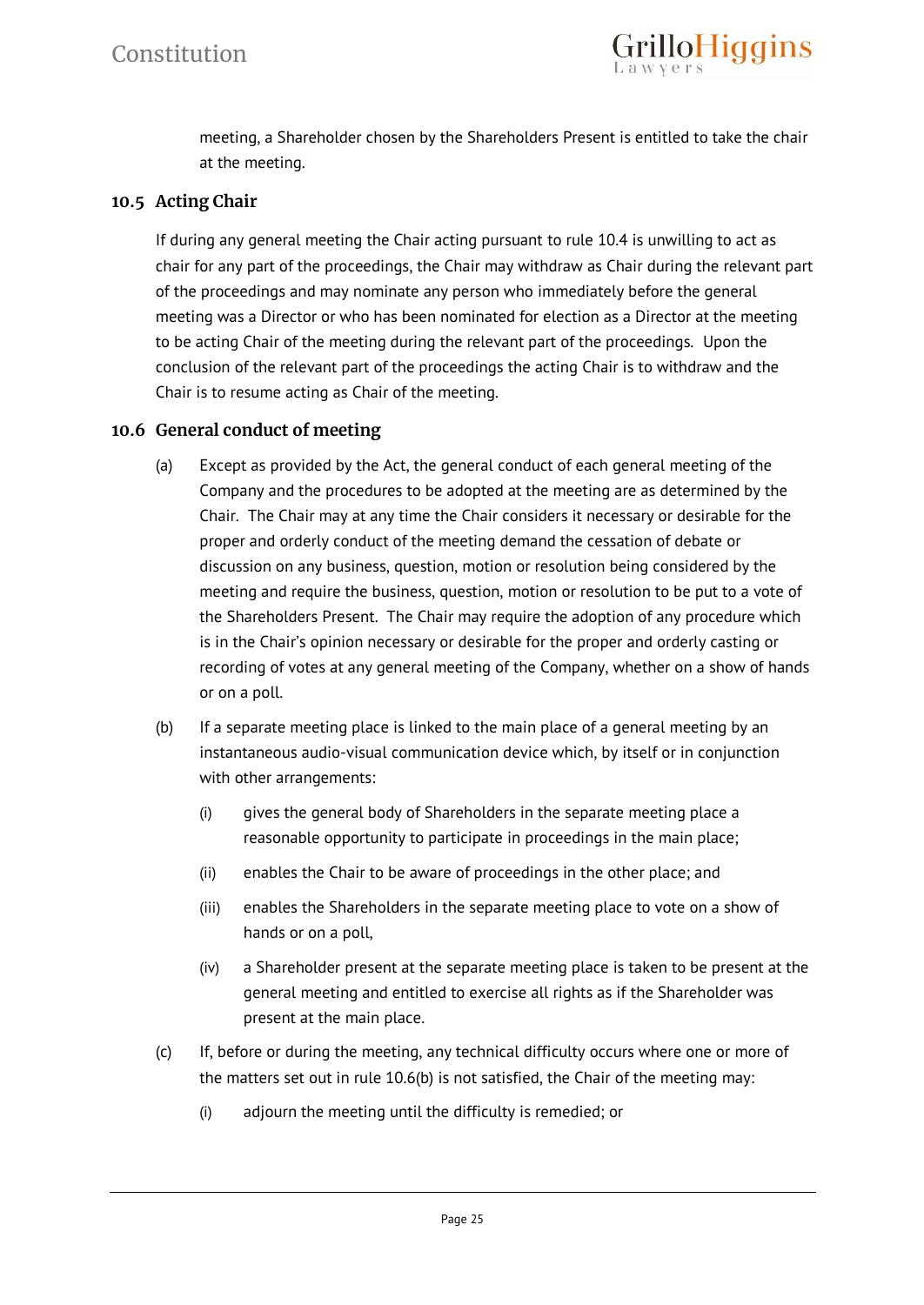(ii) continue to hold the meeting in the main place (and any other place which is linked under rule 10.6(b) and transact business, and no Shareholder may object to the meeting being held or continuing.

**rilloHiggins** 

(d) Nothing in this rule 10.6 is to be taken to limit the powers conferred on the Chair of the meeting by law.

# **10.7 Adjournment**

(a) The Chair may at any time during the course of the meeting adjourn from time to time and place to place the meeting or any business, motion, question or resolution being considered or remaining to be considered by the meeting or any debate or discussion and may adjourn any business, motion, question, resolution, debate or discussion either to a later time at the same meeting or to an adjourned meeting. If the Chair exercises a right of adjournment of a meeting pursuant to this rule, the Chair has the sole discretion to decide whether to seek the approval of the Shareholders Present to the adjournment and, unless the Chair exercises that discretion, no vote may be taken by the Shareholders Present in respect of the adjournment. No business may be transacted at any adjourned meeting other than the business left unfinished at the meeting from which the adjournment took place.

# **10.8 Voting**

- (a) Each question submitted to a general meeting is to be described in the first instance by a show of hands of the Shareholders Present and entitled to vote. In the case of an equality of votes, the Chair, both on a show of hands and on a poll, has no casting vote in addition to the vote or votes to which the Chair may be entitled as a Shareholder or as a proxy, attorney or duly appointed representative of a Shareholder.
- (b) On a show of hands, where the Chair has 2 or more appointments that specify different ways to vote on a resolution, the Chair cannot vote.

# **10.9 Declaration of vote on a show of hands when poll demanded**

- (a) At any meeting, unless a poll is demanded, a declaration by the Chair that a resolution has been passed or lost, having regard to the majority required, and an entry to that effect in the book to be kept of the proceedings of the Company signed by the Chair of that or the next succeeding meeting, is conclusive evidence of the fact, without proof of the number or proportion of the votes recorded in favour of or against the resolution.
- (b) A poll may be demanded:
	- (i) before a vote is taken;
	- (ii) before the voting results on a show of hands are declared; or
	- (iii) immediately after the voting results on a show of hands are declared.
- (c) A poll may be demanded by: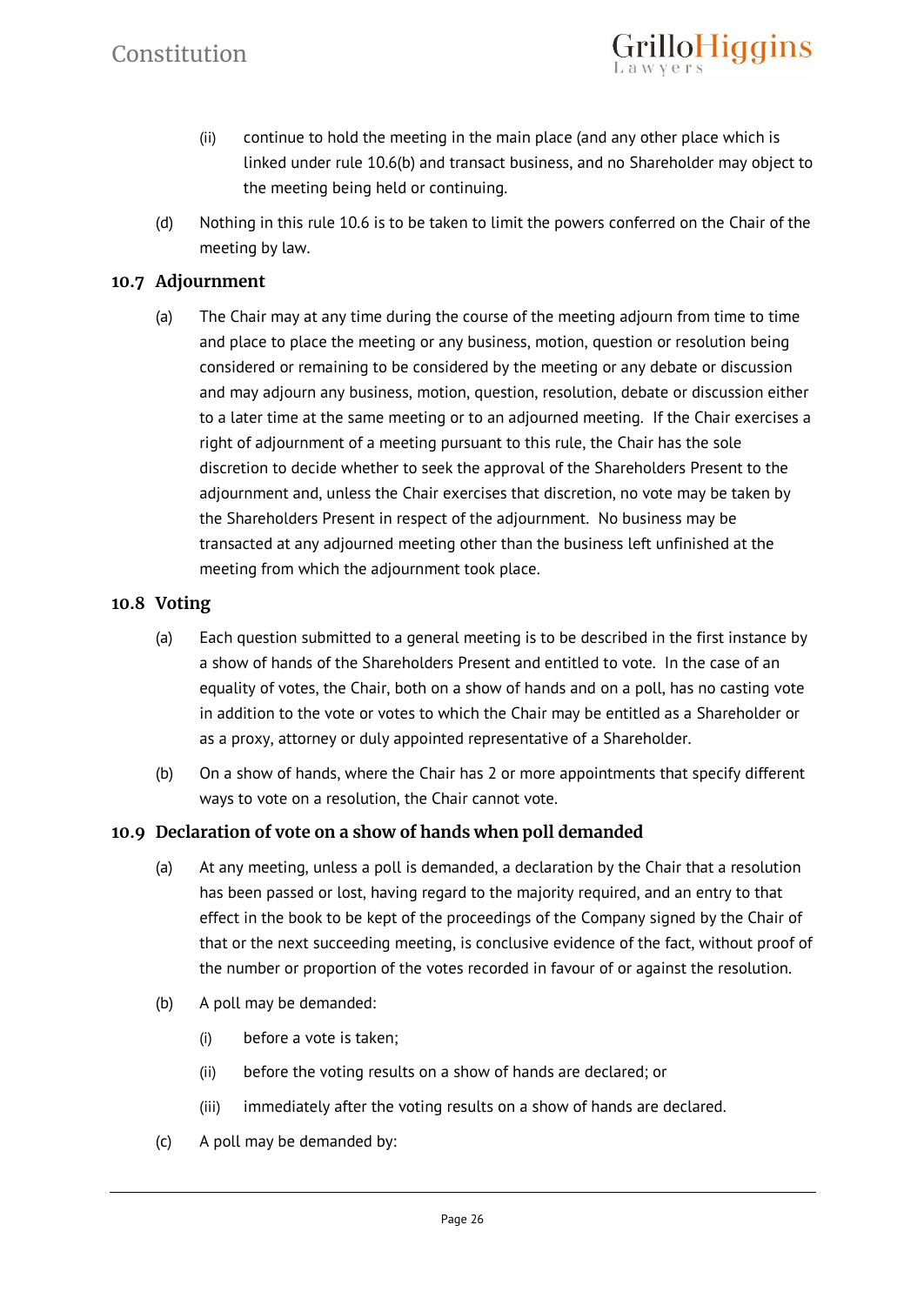

- (i) the Chair;
- (ii) at least 5 Shareholders Present entitled to vote on the resolution; or
- (iii) by a Shareholder or Shareholders Present with at least 5% of the votes that may be cast on the resolution on a poll.
- (d) No poll may be demanded on the election of a Chair of a meeting.

#### **10.10 Taking a poll**

If a poll is demanded as provided in rule 10.9, it is to be taken in the manner and at the time and place as the Chair directs, and the result of the poll is deemed to be the resolution of the meeting at which the poll was demanded. The demand for a poll may be withdrawn. In the case of any dispute as to the admission or rejection of a vote, the Chair's determination in respect of the dispute made in good faith is final.

#### **10.11 Continuation of business**

A demand for a poll does not prevent the continuance of a meeting for the transaction of any business other than the question on which a poll has been demanded. A poll demanded on any question of adjournment is to be taken at the meeting immediately and without adjournment.

#### **11. Special meetings**

All the provisions of this Constitution as to general meetings apply to any special meeting of any class of Shareholders which may be held pursuant to the operation of this Constitution or the Act.

# **12. Votes of Shareholders**

#### **12.1 Voting rights**

Subject to the restrictions on voting from time to time affecting any class of shares and subject to rules 2.5(f), 12.5 and 12.9:

- (a) on a show of hands
	- (i) subject to rules  $12.1(a)(ii)$  and  $12.1(a)(iv)$ , on a show of hands, each Shareholder present and entitled to vote has one vote;
	- (ii) where a Shareholder entitled to vote has appointed 2 persons as proxies for that Shareholder, neither proxy may vote on a show of hands;
	- (iii) subject to rule  $12.1(a)(iv)$ , where a person is entitled to vote by virtue of rule 12.1(a)(i) in more than one capacity, that person is entitled only to one vote on a show of hands; and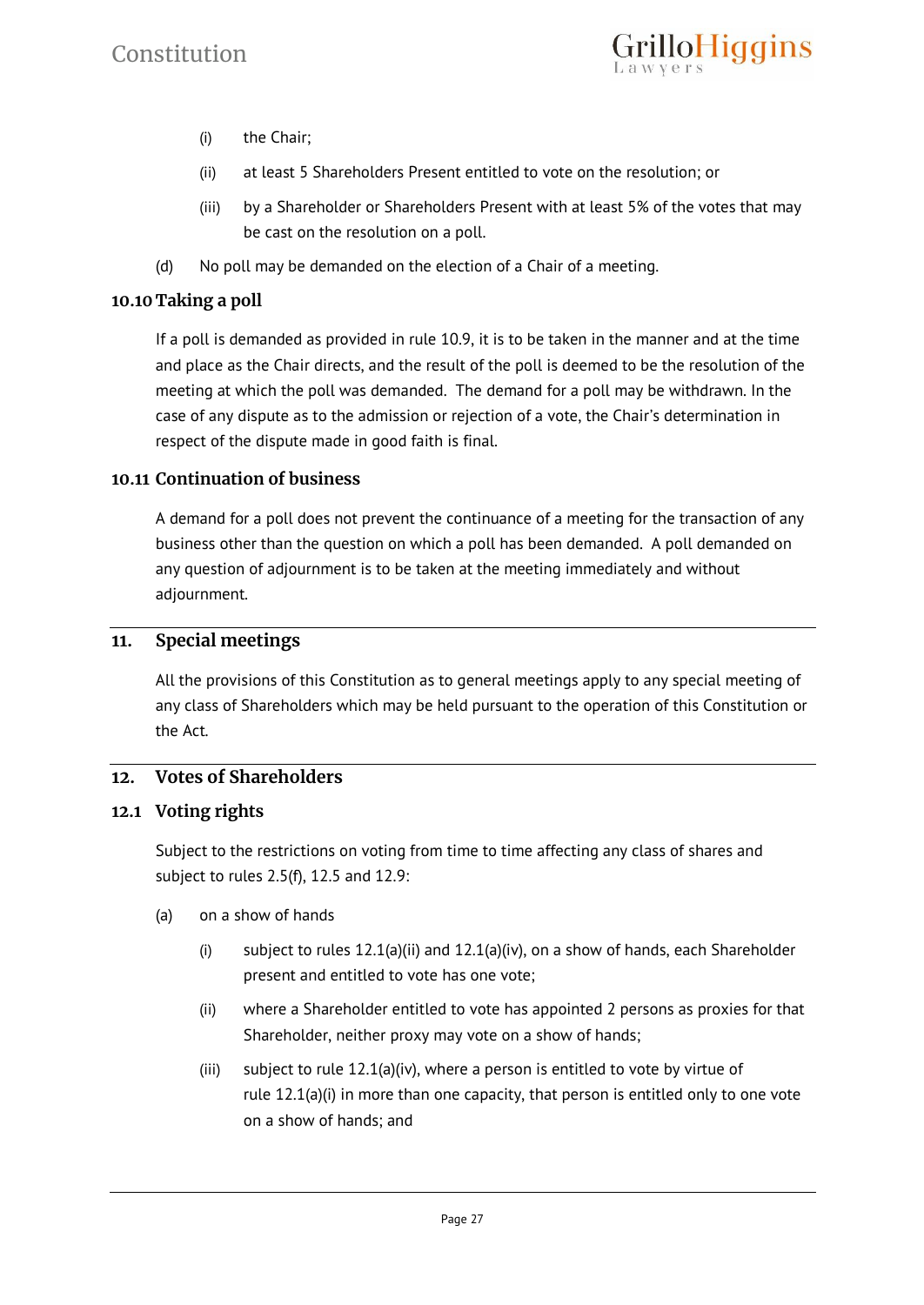(iv) if the person appointed as proxy has 2 or more appointments that specify different ways to vote on a resolution, the proxy must not vote on a show of hands; and

illoHiggins

- (b) on a poll, each Shareholder present and entitled to vote:
	- (i) has one vote for each fully paid share held; and
	- (ii) has for each share which is not fully paid a fraction of a vote equivalent to the proportion which the amount paid up, but not credited as paid up, on that share bears to the total of the amounts paid and payable (excluding amounts credited) on that share.
- (c) a Shareholder may, by providing to the Company valid notice of their voting intention and in accordance with rule 12.2, cast one vote for each fully paid share held (*direct vote*). If a Shareholder casts a direct vote on a particular resolution, they are taken to have revoked the authority of a previously authorised proxy to vote on their behalf on that resolution;
- (d) the Company must not remove or change a Security Holder's right to vote, unless this is done in accordance with the Act and the Listing Rules.

# **12.2 Direct Voting**

- (a) Despite any other provision of this Constitution, the Board may determine that, at any general meeting, a Shareholder who is entitled to attend and vote at that meeting is entitled to a direct vote.
- (b) A direct vote includes a vote delivered to the Company by hand, post or electronic means approved by the Board.
- (c) The Board may prescribe rules to govern direct voting including rules specifying the form, method and timing of giving the direct vote in order for the vote to be valid.

# **12.3 Voting rights of personal representatives**

Any person entitled under rule 8 to transfer any shares may vote at a general meeting in the same manner as if the person were the registered holder of the shares provided that at least 48 hours before the time of holding the meeting at which the person proposes to vote the person has satisfied the Board of the person's right to transfer the shares, unless the Board has previously admitted the person's right to vote at the meeting in respect of the shares.

# **12.4 Appointment of proxies**

(a) Any Shareholder entitled to vote at a general meeting may appoint a proxy. Any Shareholder who is entitled to cast 2 or more votes at a general meeting may appoint not more than 2 proxies to vote at a general meeting on that Shareholder's behalf and may direct the proxy or proxies to vote for or against or to abstain or to vote at the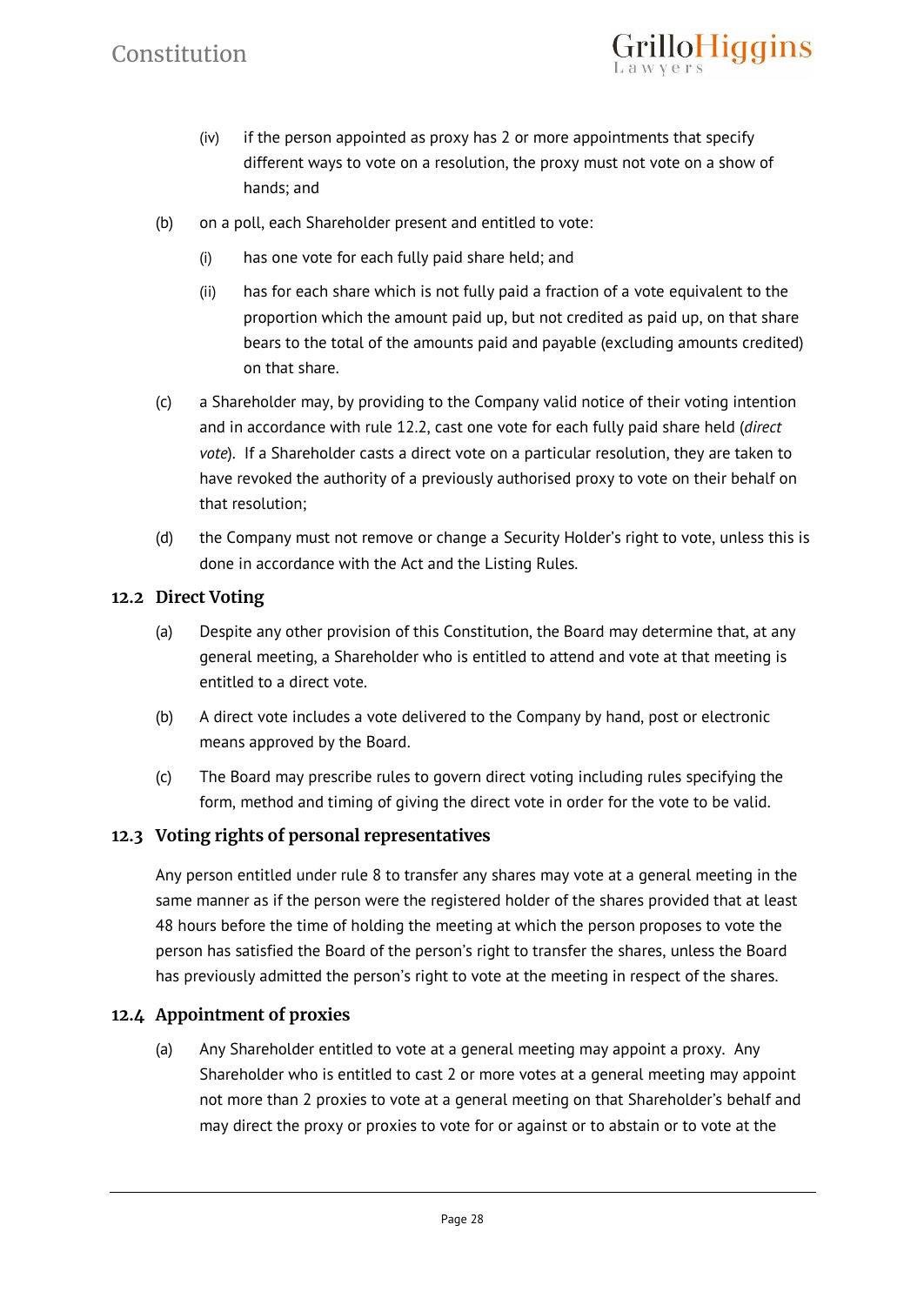

proxy's discretion in relation to each or any resolution but need not so direct their proxy or proxies on any particular resolution.

- (b) The Company must record in the minutes of a general meeting, in respect of each resolution in the notice of meeting, the total number of proxy votes exercisable by all proxies validly appointed and:
	- $(i)$  if the resolution is decided on a show of hands the total number of proxy votes in respect of which the appointment specified that:
		- (A) the proxy is to vote for the resolution;
		- (B) the proxy is to vote against the resolution;
		- (C) the proxy is to abstain on the resolution; and
		- (D) the proxy is to vote at the proxy's discretion;
	- (ii) if the resolution is decided on a poll the information specified in rule  $12.4(b)(i)$ and the total number of votes cast on the poll:
		- (A) in favour of the resolution;
		- (B) against the resolution; and
		- (C) abstaining on the resolution.
- (c) A proxy need not be a Shareholder of the Company.
- (d) Where a Shareholder appoints 2 proxies and each proxy is not appointed to represent a specified proportion of the Shareholder's voting rights, then each proxy may exercise half of the Shareholder's voting rights.
- (e) The instrument appointing a proxy (and the power of attorney, if any, under which it is signed or proof of the power of attorney to the satisfaction of the Board) must be deposited duly stamped (if necessary) at the Office or deposited or sent by electronic mail to any other place specified in the notice of meeting at least 48 hours (or a lesser period as the Directors may determine and stipulate in the notice of meeting) before the time for holding the meeting or adjourned meeting or poll at or on which the person named in the instrument proposes to vote.
- (f) No instrument appointing a proxy is, except as provided in this rule, valid after the expiration of 12 months after the date of its execution. Any Shareholder may deposit at the Office an instrument duly stamped (if necessary) appointing a proxy and the appointment is valid for all or any stipulated meetings of the Company.

# **12.5 Voting by corporation**

Any corporation, being a Shareholder and entitled to vote, may by resolution of its directors or other governing body or by an instrument of proxy authorise any person, though not a Shareholder of the Company, or any person occupying a particular office from time to time, to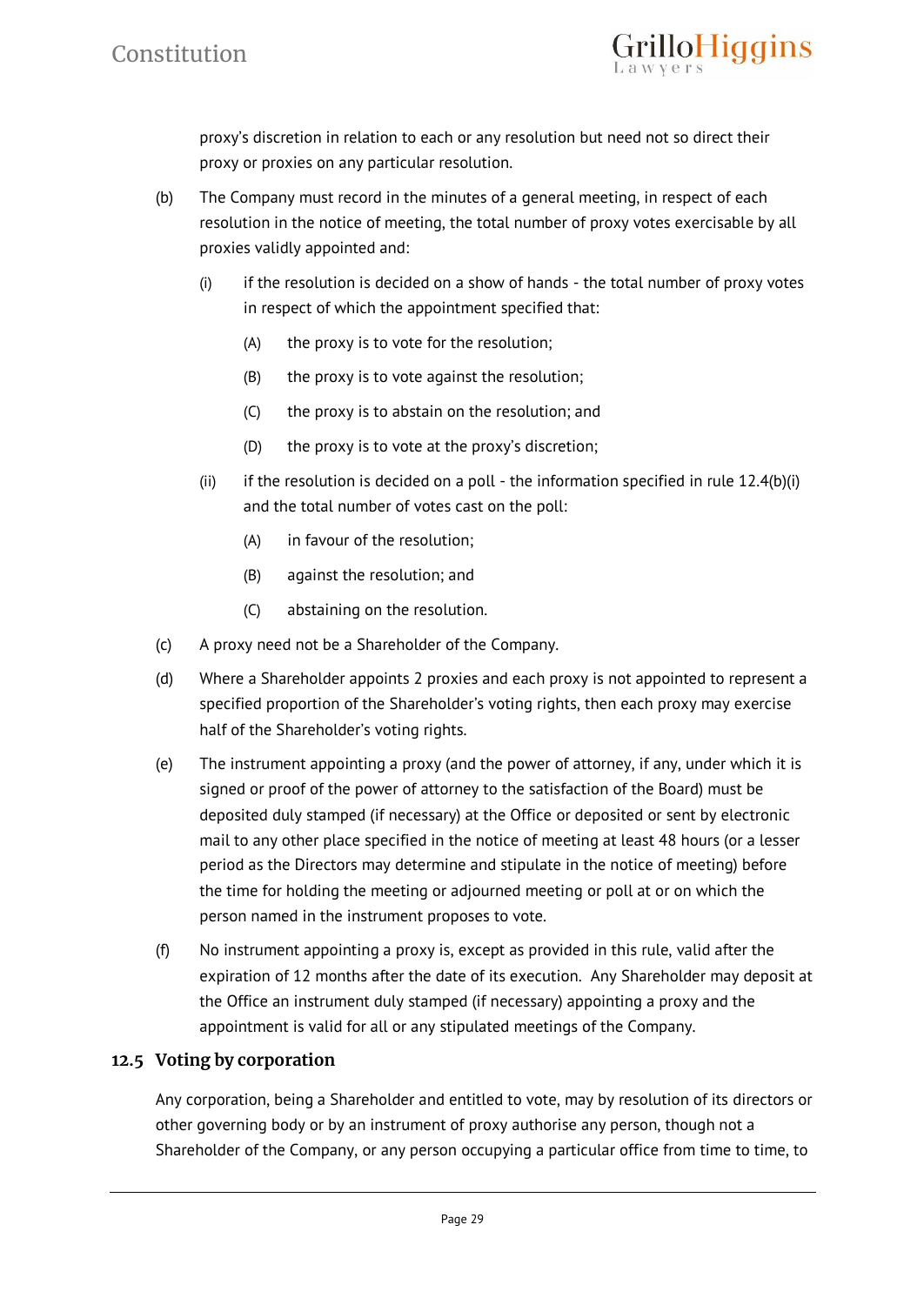act as its representative at meetings, and such representative is, in accordance with his or her authority and until his or her authority is revoked by the corporation which he or she represents, entitled to exercise the same powers on behalf of the corporation which he or she represents as that corporation could exercise if it were a natural person who was a Shareholder.

rilloHiggins

# **12.6 Validity of vote**

A vote given in accordance with the terms of an instrument of proxy or power of attorney is valid notwithstanding the previous death or unsoundness of mind of the principal or revocation of the instrument of proxy or power of attorney or transfer of the shares in respect of which the vote is given, provided no notice in writing of the death, unsoundness of mind, revocation or transfer has been received at the Office before the meeting or any adjourned meeting. A proxy is not revoked by the principal attending and taking part in the meeting, unless the principal actually votes at the meeting on the resolution for which the proxy is proposed to be used.

# **12.7 Form and execution of instrument of proxy**

- (a) An instrument appointing a proxy is required to be in writing signed by the appointer or the attorney of the appointor or, if the appointor is a corporation, under its common seal or signed by a duly authorised officer in the form which the Board may from time to time prescribe to accept (which may include by electronic means). The instrument of proxy is deemed to include the right to demand or join in demanding a poll and (except to the extent to which the proxy is specifically directed to vote for or against any proposal) the power to act generally at the meeting for the person giving the proxy.
- (b) An instrument appointing a proxy, unless the contrary is stated, is valid for any adjournment of the meeting, as well as for the meeting to which it relates. Any duly signed proxy which is incomplete may be completed by the Secretary on authority from the Board and the Board may authorise completion of the proxy by the insertion of the name of any Shareholder of the Board as the person in whose favour the proxy is given.

# **12.8 Board to issue forms of proxy**

The Board may issue with any notice of general meeting of the Company or any class of Shareholders forms of proxy for use by the Shareholders. Each form will make provision for the Shareholder to write in the name of the person or persons to be appointed as proxy and may provide that, if the Shareholder does not so write in one or more names, the proxy will be one or more persons named on the form. The form may include the names of any of the Directors or of any other persons as suggested proxies. The forms are to be worded so that a proxy may be directed to vote for or against, or abstain from voting on, each or any of the resolutions to be proposed.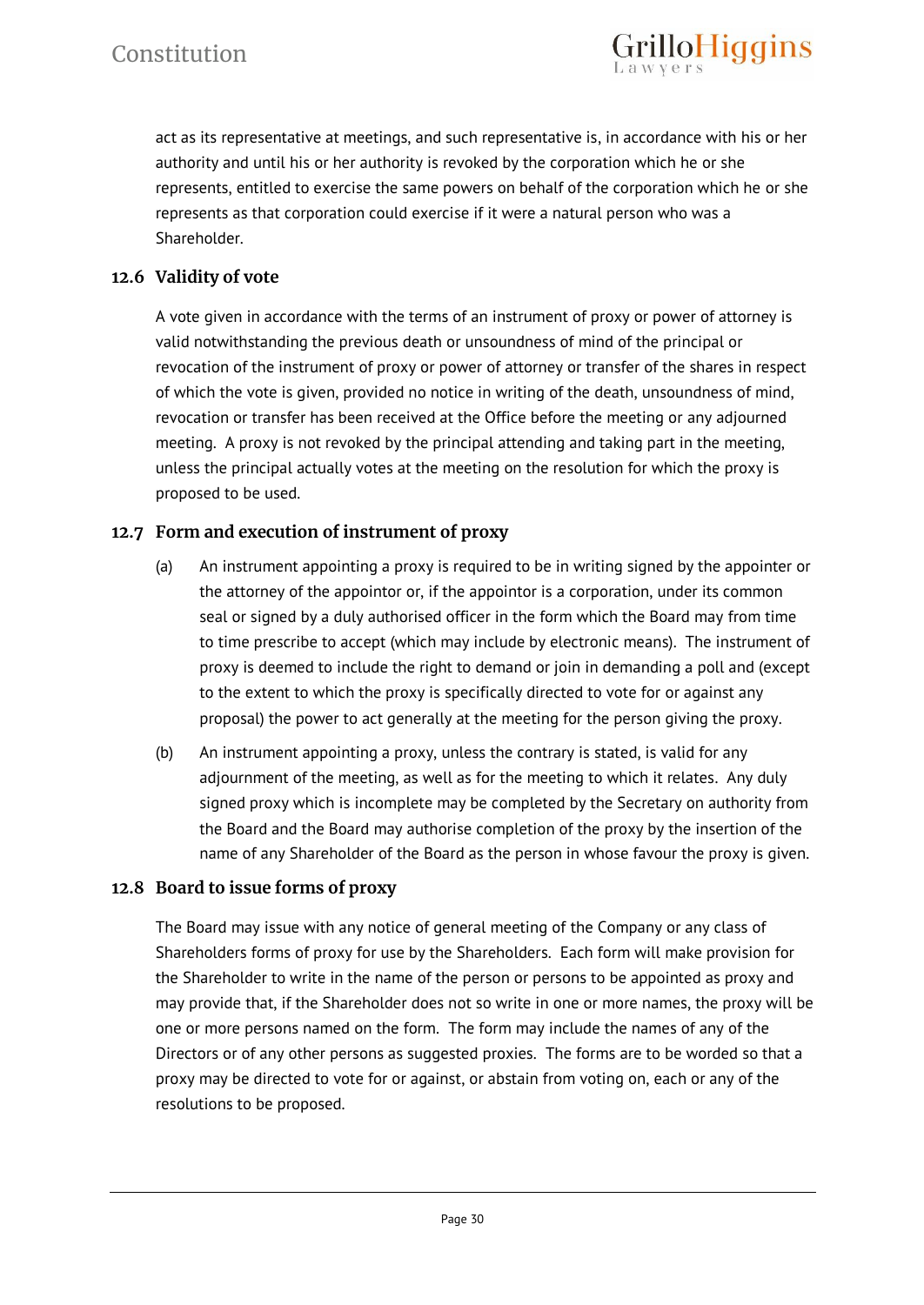# **12.9 Attorneys of Shareholders**

Any Shareholder may, by duly executed power of attorney, appoint an attorney to act on the Shareholder's behalf at all or certain specified meetings of the Company. Before the attorney is entitled to act under the power of attorney, the power of attorney or proof of the power of attorney to the satisfaction of the Board must be produced for inspection at the Office or any other place the Board may determine from time to time together, in each case, with evidence of the due execution of the power of attorney as required by the Board. The attorney may be authorised to appoint a proxy for the Shareholder granting the power of attorney.

# **12.10 Rights of Shareholder indebted to Company in respect of other shares**

Subject to any restrictions from time to time affecting the right of any Shareholder or class of Shareholders to attend any meeting, a Shareholder holding a share in respect of which for the time being no Call is due and payable to the Company is entitled to be present at any general meeting and to vote and be counted in a quorum notwithstanding that any Call is then due and payable to the Company by the Shareholder in respect of any other share held by the Shareholder provided that, on a poll, a Shareholder is only entitled to vote in respect of shares held by the Shareholder upon which, at the time when the poll is taken, no Call is due and payable to the Company.

# **13. Directors**

#### **13.1 Number and appointment of Directors**

- (a) The Directors in office on the date that this Constitution was adopted by the Company continue in office but on the terms and conditions set out in this Constitution.
- (b) The number of Directors (not including alternate Directors) is required to be the number, not being less than 3 nor more than 9, which the Board may from time to time determine provided that the Board may not reduce the number below the number of Directors in office at the time of the reduction.
- (c) All Directors are required to be natural persons.

#### **13.2 Power to appoint Directors**

The Board has the power at any time to appoint any person as a Director, either to fill a casual vacancy or as an addition to the Board but so that the number of Directors does not exceed the maximum number determined pursuant to rule 13.1(b). Any Director appointed under this rule may hold office only until the next annual general meeting of the Company and is then eligible for election at that meeting but is not to be taken into account in determining the number of Directors who are to retire by rotation at the meeting.

# **13.3 Remuneration of Directors**

(a) Subject to rule 13.3(b), the Directors are to be paid out of the funds of the Company as remuneration for their services as Directors, such sum accruing from day to day as the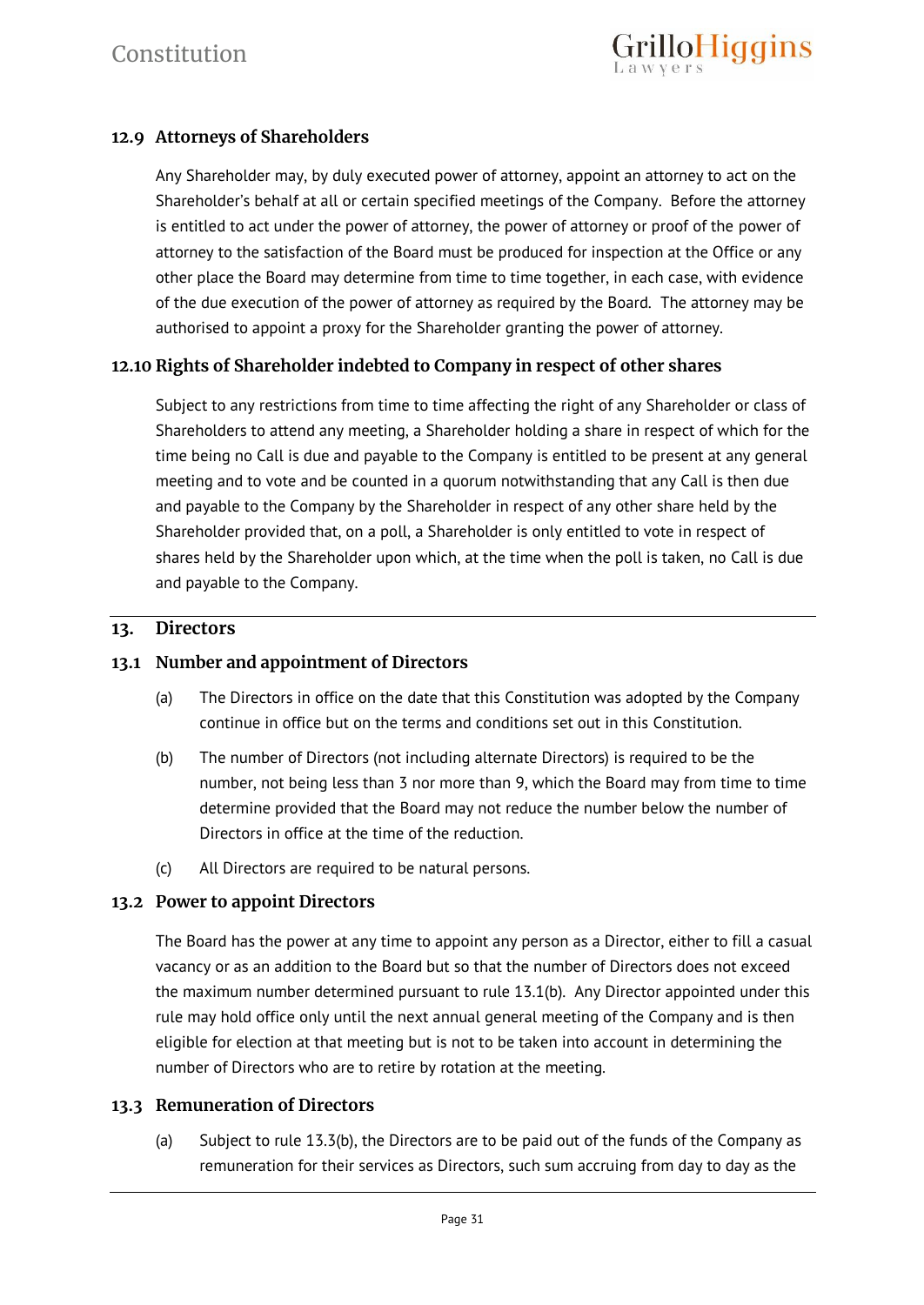

Company in general meeting determines to be divided among them in such proportion and manner as they agree or in default of agreement equally. Further, the Company must not increase the total amount of Directors' fees payable by it or any of its child entities in a manner inconsistent with the Listing Rules. This rule does not limit the remuneration that may be paid to the Managing Director or Executive Directors under rule 17.

(b) Subject to rules 17.1 and 17.3, the Directors' remuneration for their services as Directors is by fixed sum and not a commission on or percentage of profits or operating revenue and may not be increased except at a general meeting where particulars of the proposed increase have been given to the Shareholders in the notice convening the meeting.

#### **13.4 Remuneration of Directors for extra services**

Any Director who devotes special attention to the business of the Company, or who otherwise performs services which in the opinion of the Board are outside the scope of the ordinary duties of a Director, or who at the request of the Board engages in any journey on the business of the Company, may be paid extra remuneration as determined by the Board.

#### **13.5 Travelling and other expenses**

Every Director is, in addition to any other remuneration provided for in this Constitution, entitled to be paid from Company funds all reasonable travel, accommodation and other expenses incurred by the Directors in attending meetings of the Company or of the Board or of any Committee or while engaged on the business of the Company.

# **13.6 Retirement benefits**

Any Director may be paid a retirement benefit, as determined by the Board, in accordance with the Act and the Listing Rules. The Board is authorised to make arrangements with any Director with respect to the payment of retirement benefits in accordance with this rule.

#### **13.7 Directors may contract with Company**

- (a) A Director is not disqualified by the office of Director from contracting or entering into any arrangement with the Company or any other person either as vendor, purchaser or otherwise and no contract or arrangement entered into with the Company or any other person by a Director or any contract or arrangement entered into by or on behalf of the Company or any other person in which a Director is in any way interested may be avoided for that reason. A Director is not liable to account to the Company for any profit realised by any contract or arrangement, by reason of holding the office of Director or of the fiduciary relationship established by the office.
- (b) Unless otherwise permitted by the Act or the Listing Rules, no Director may as a Director vote in respect of any contract or arrangement in which the Director has directly or indirectly any material interest and if the Director does vote his vote may not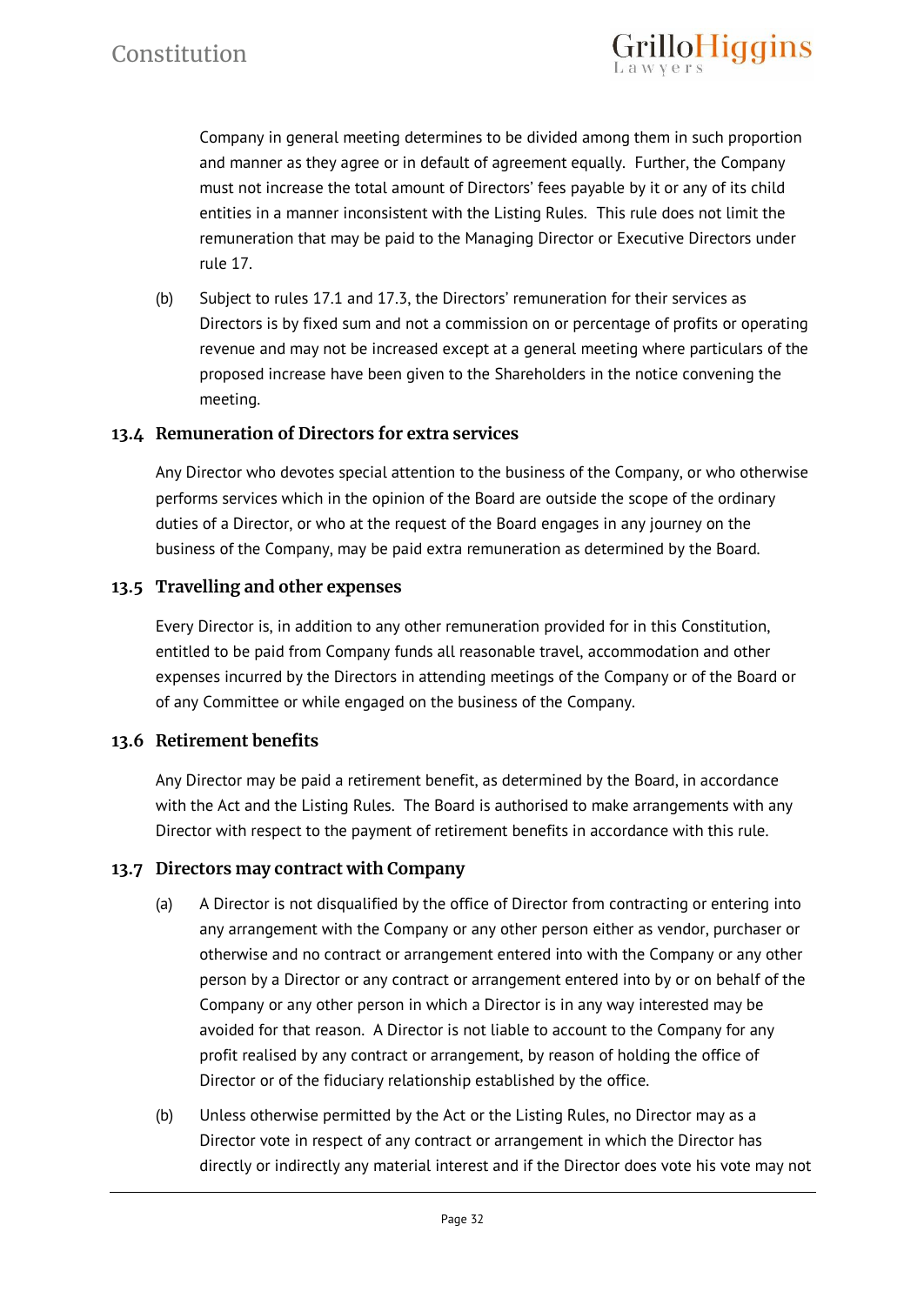be counted nor will the Director be counted in the quorum present at the meeting but either or both of these prohibitions may at any time be relaxed or suspended to any extent by ordinary resolution passed at a general meeting.

illoHiggins

- (c) To the extent and in the manner required by the Listing Rules, the Company will inform the relevant Securities Exchange of any material contract involving Directors' interests.
- (d) A Director who is interested in any contract or arrangement may, notwithstanding the interest, attest the affixing of the Seal, if any, to any document evidencing or otherwise connected with the contract or arrangement.

# **13.8 Director may hold other office**

- (a) A Director may hold any office or position under the Company (except that of Auditor) in conjunction with the office of Director, on terms and at a remuneration in addition to remuneration (if any) as a Director, as the Board approves.
- (b) A Director may be or become a director of or hold any other office or position under any corporation promoted by the Company, or in which it may be interested, whether as a vendor or Shareholder or otherwise, or with any other corporation or organisation, and the Director is not accountable for any benefits received as a director or Shareholder of or holder of any other office or position under that corporation or organisation.

# **13.9 Exercise of voting power in other corporation**

The Board may exercise the voting power conferred by the shares in any corporation held or owned by the Company as the Board thinks fit (including the exercise of the voting power in favour of any resolution appointing the Directors or any of them directors of that corporation or voting or providing for the payment of remuneration to the directors of that corporation) and a Director of the Company may vote in favour of the exercise of those voting rights notwithstanding that the Director is, or may be about to be appointed, a director of that other corporation and may be interested in the exercise of those voting rights.

# **13.10 Directors may lend to the Company**

Any Director may lend to the Company at interest with or without security or may, for a commission or profit, guarantee the repayment of any money borrowed by the Company and underwrite or guarantee the subscription of shares or securities of the Company or of any corporation in which the Company may be interested without being disqualified in respect of the office of Director and without being liable to account to the Company for the commission or profit.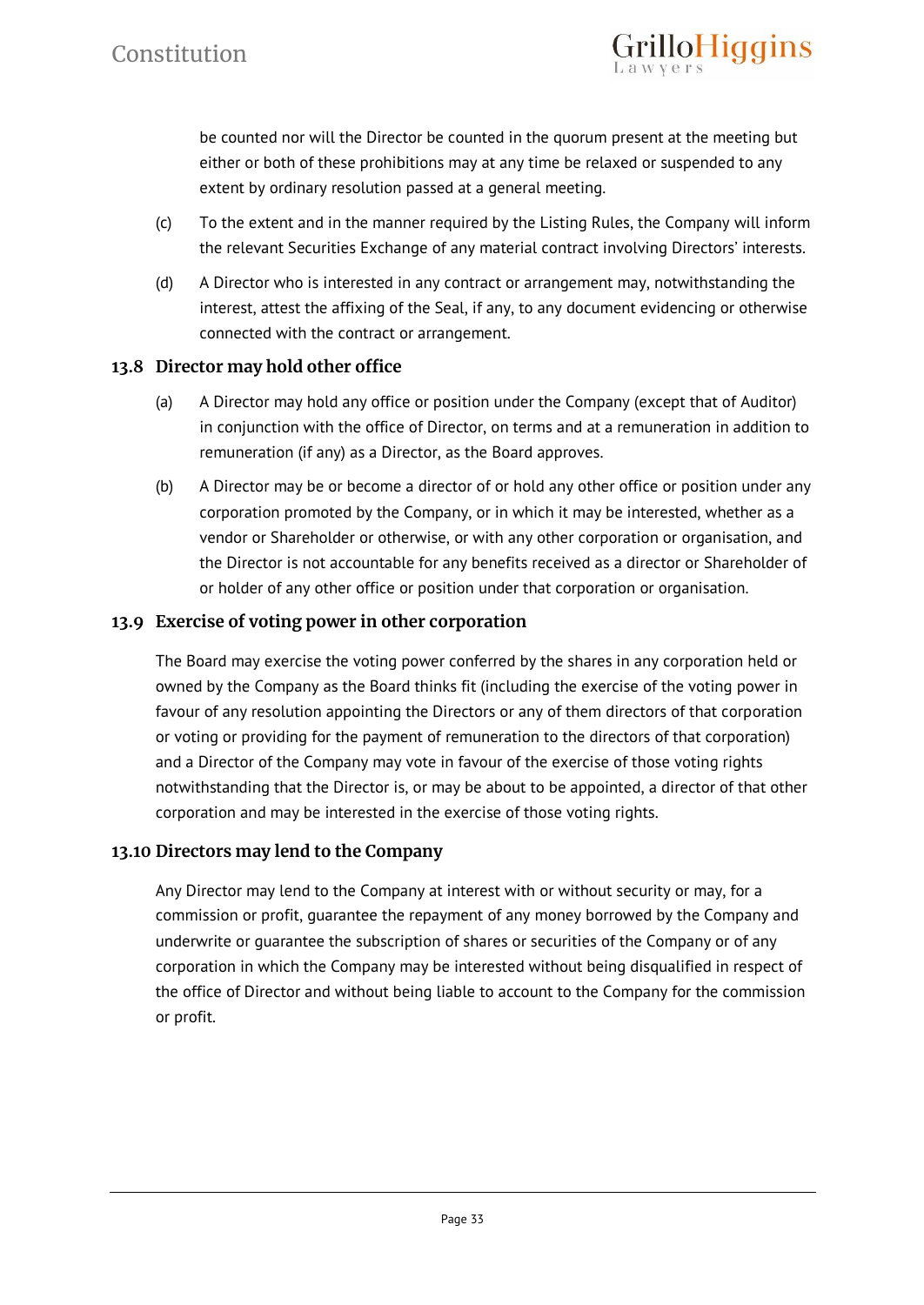# **14. Alternate Directors**

# **14.1 Director may appoint alternate Director**

Subject to this Constitution, each Director has power from time to time to appoint any person to act as an alternate Director in the Director's place, whether for a stated period or periods or until the happening of a specified event or from time to time, whenever by absence or illness or otherwise the Director is unable to attend to duties as a Director. The Director must first seek and obtain the consent of the Board to the appointment, which consent is not to be unreasonably withheld or delayed. The appointment is to be in writing and signed by the Director and a copy of the appointment is to be given by the appointing Director to the Company by forwarding or delivering it to the Office. The appointment takes effect immediately upon receipt of the appointment at the Office. The following provisions apply to an alternate Director:

- (a) the alternate Director may be removed or suspended from office upon receipt at the Office of written notice, letter or other form of visible communication from the Director by whom the alternate Director was appointed to the Company;
- (b) the alternate Director is entitled to receive notice of meetings of the Board and to attend and vote at the meetings if the Director by whom the alternate Director was appointed is not present;
- (c) the alternate Director is entitled to exercise all the powers (except the power to appoint an alternate Director) and perform all duties of a Director, in so far as the Director by whom the alternate Director was appointed had not exercised or performed them;
- (d) the alternate Director is not, unless the Board otherwise determines (without prejudice to the right to reimbursement for expenses pursuant to rule 13.5) entitled to receive any remuneration as a Director from the Company, and any remuneration (not including remuneration authorised by the Board or reimbursement for expenses) paid to the alternate Director by the Company is to be deducted from the reimbursement of the Director by whom the alternate Director was appointed;
- (e) the office of the alternate Director is vacated upon the vacation of office by the Director, or by written resignation being given to the Company by the Director, by whom the alternate Director was appointed;
- (f) the alternate Director is not to be taken into account in determining the number of Directors or rotation of Directors; and
- (g) the alternate Director is, while acting as a Director, responsible to the Company for the alternate Director's own acts and defaults and is not to be deemed to be the agent of the Director by whom the alternate Director was appointed.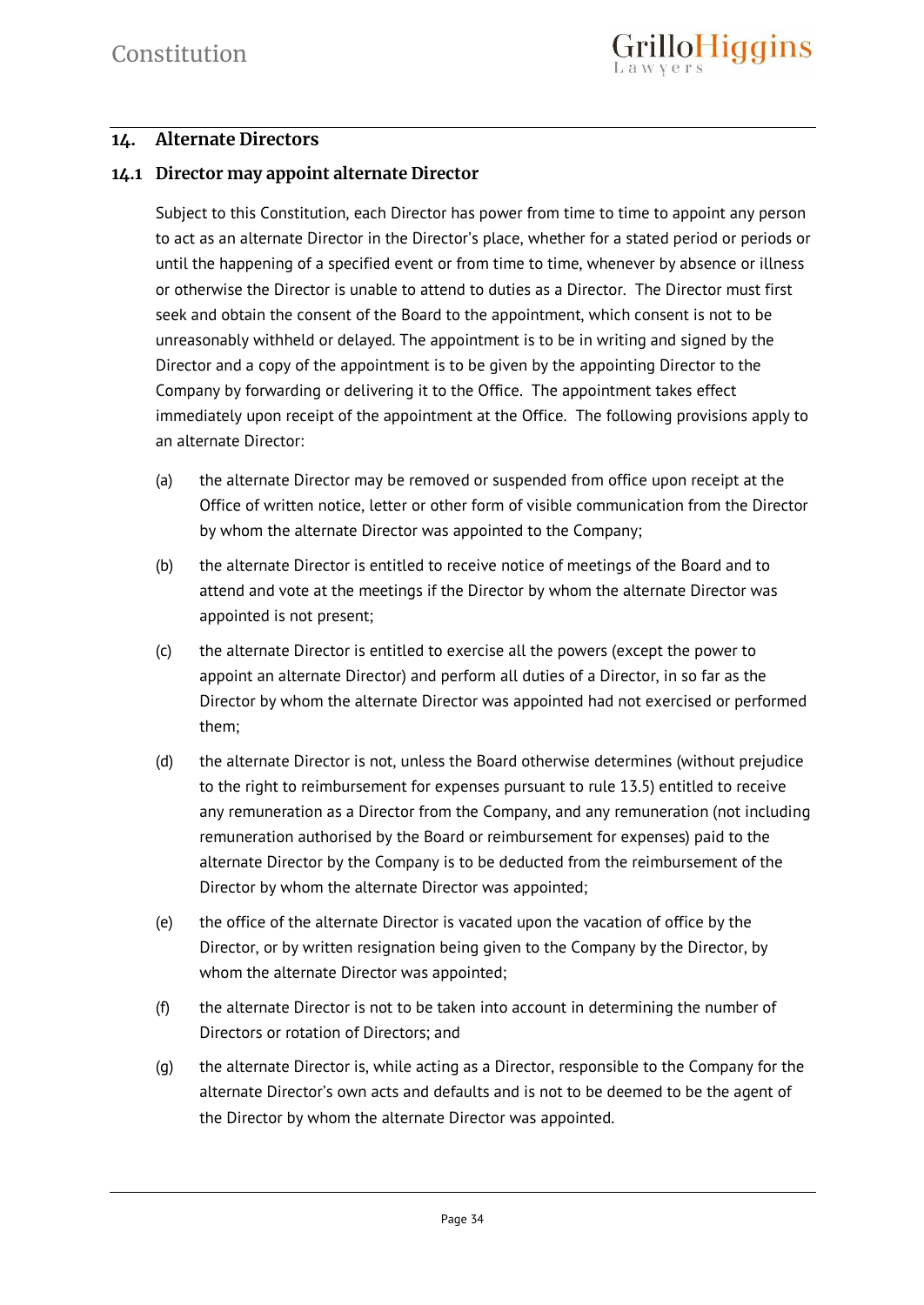# **15. Vacation of office of Director**

# **15.1 Vacation of office by Director**

- (a) The office of a Director is vacated:
	- (i) upon the Director becoming an insolvent under administration, suspending payment generally to creditors or compounding with or assigning the Director's estate for the benefit of creditors;
	- (ii) upon the Director becoming a person of unsound mind or a person who is a patient under laws relating to mental health or whose estate is administered under laws relating to mental health;
	- (iii) upon the Director being convicted on indictment of an offence and the Directors do not within 1 month after that conviction resolve to confirm the Director's appointment or election (as the case may be) to the office of Director;
	- (iv) upon the Director being absent from meetings of the Board during a period of 6 consecutive calendar months without leave of absence from the Board where the Board has not, within 14 days of having been served by the Secretary with a notice giving particulars of the absence, resolved that leave of absence be granted;
	- (v) upon the Director resigning office by notice in writing to the Company;
	- (vi) upon the Director being removed from office pursuant to the Act; or
	- (vii) upon the Director being prohibited from being a Director by reason of the operation of the Act.
- (b) A Director who vacates office pursuant to rule 15.1 is not to be taken into account in determining the number of Directors who are to retire by rotation at any annual general meeting.

# **15.2 Directors who are employees of the Company**

The office of a Director who is an employee of the Company and/or any of its subsidiaries becomes vacant upon the Director ceasing to be employed (so that he or she is no longer employed by the Company or any subsidiary of the Company) but the person concerned is eligible for reappointment or re-election as a Director of the Company.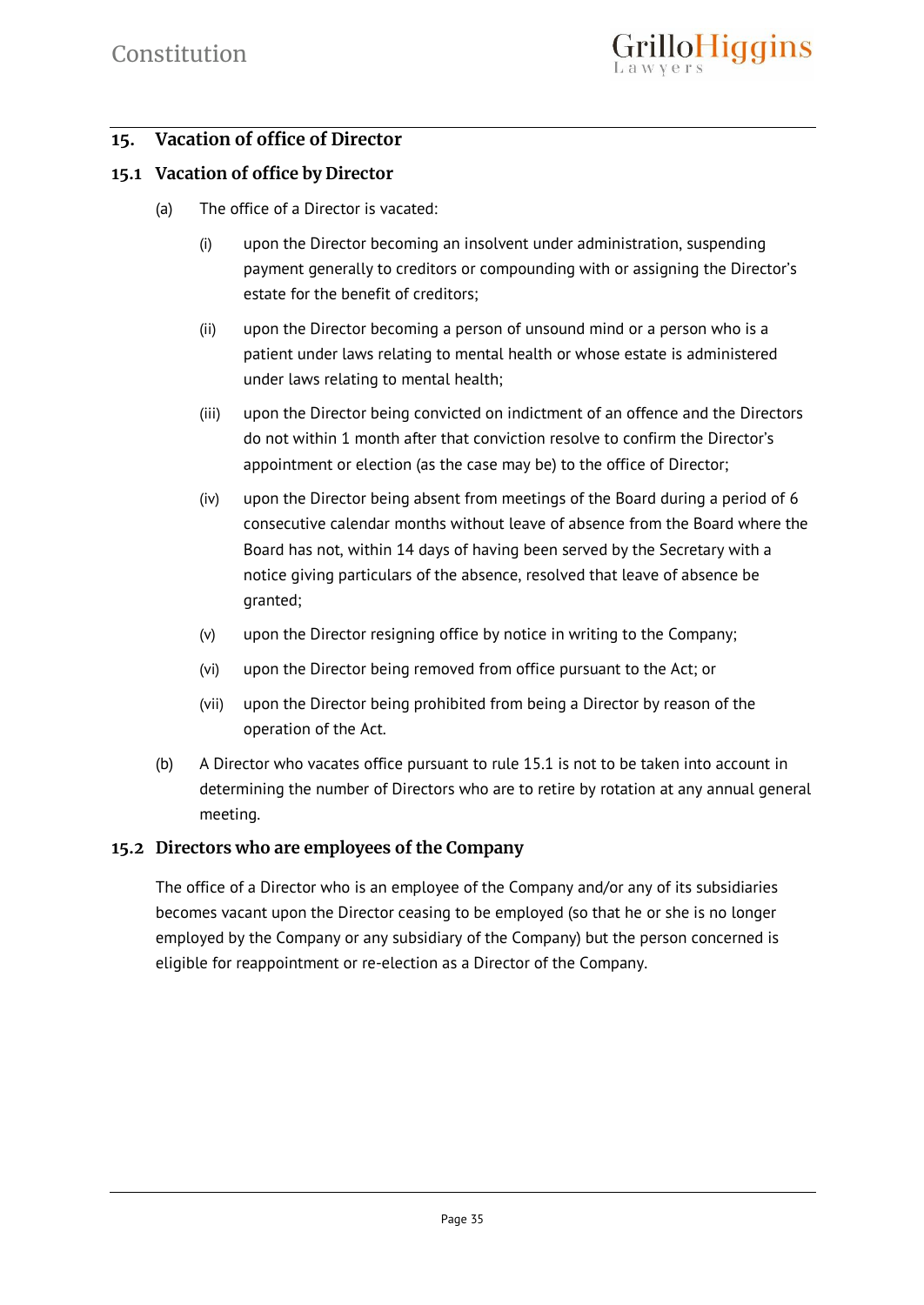# **16. Election of Directors**

#### **16.1 Retirement of Directors**

- (a) This **rule 16** does not apply to the managing director of the Company, or if more than one, the managing director of the Company determined by the Directors.
- (b) A Director (other than a Director who is a Managing Director) must not hold office without re-election:
	- (i) past the third annual general meeting following the Director's appointment or last election; or
	- (ii) for more than 3 years,

whichever is longer.

- (c) Without prejudice to rules 13.2 and 15.1(b), at every annual general meeting of the Company there must be an election of Directors. This can be satisfied by one or more of the following:
	- (i) a person standing for election as a new Director having been nominated in accordance with rule 16.3;
	- (ii) any Director who was appointed under rule 13.2 standing for election as a Director;
	- (iii) any Director who is retiring at the end of the annual general meeting due to the tenure limitation in rule 16.1(b) standing for re-election; or
	- (iv) if no person or Director is standing for election or re-election in accordance with rules 16.1(c)(i), 16.1(c)(ii) or 16.1(c)(iii), any Director who wishes to retire and stand for re-election. Otherwise, the person who has been a Director the longest without re-election must retire and stand for re-election. As between Directors who were elected on the same day the Director to retire are (in default of agreement between them) determined by ballot. The length of time a Director has been in office is calculated from the Director's last election or appointment.

# **16.2 Retiring Directors**

A Retiring Director retains office until the dissolution or adjournment of the meeting at which the Retiring Director retires. A Retiring Director is eligible for re-election.

#### **16.3 Nomination of Directors**

No person (other than a Retiring Director) is eligible for election to the office of Director at any general meeting unless:

(a) he or she has been nominated by the Directors for election at that meeting; or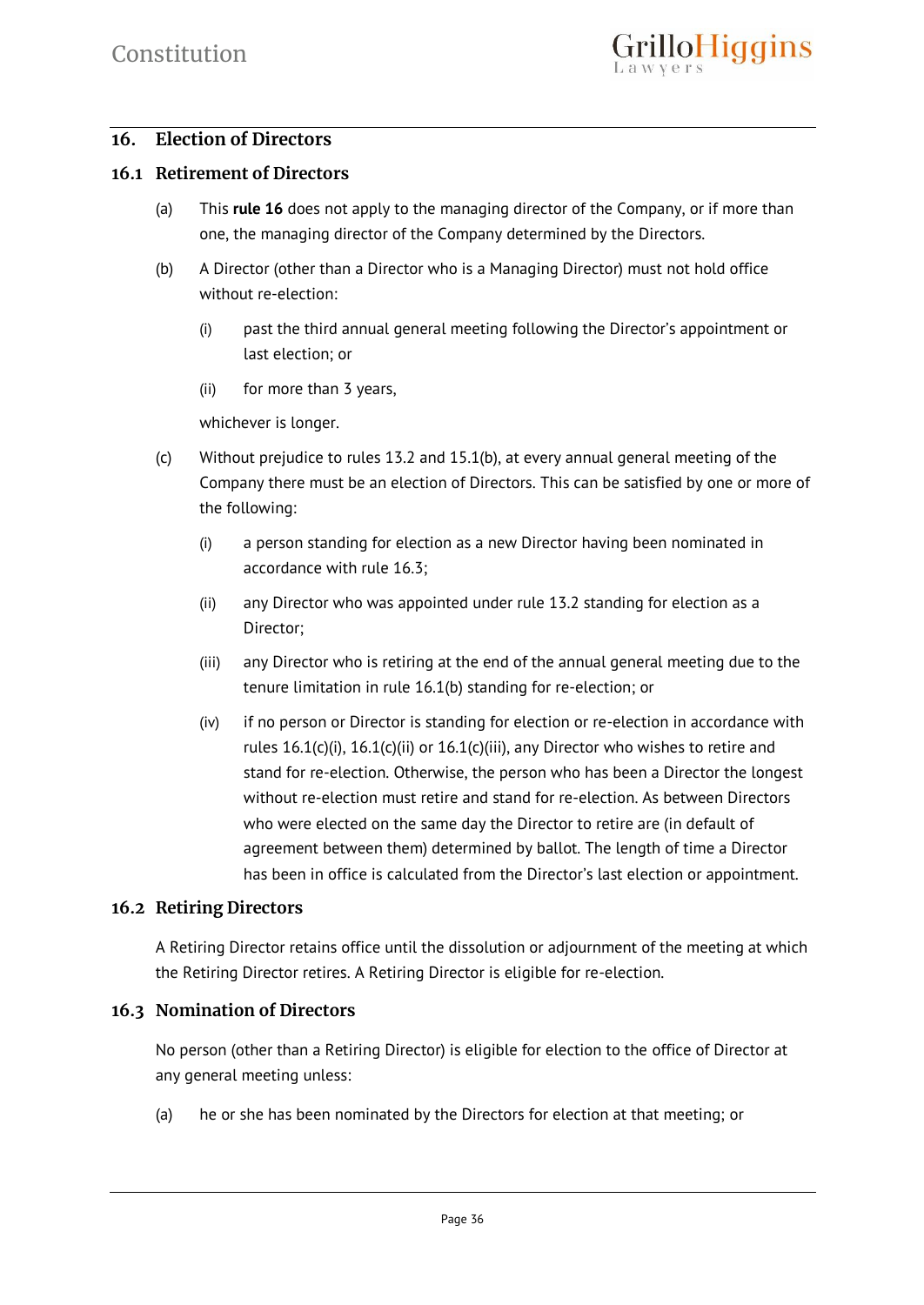(b) whether or not the person is a Shareholder, the person or some Shareholder intending to nominate him or her for election at that meeting has at least 30 Business Days before the meeting served on the Company a notice signed by the Shareholder and signifying the Shareholder's intention to nominate the person for election, which is accompanied by a notice signed by the person and signifying his or her consent to the nomination.

illoHiggins

# **17. Managing Director and Executive Directors**

#### **17.1 Appointment of a Managing Director**

The Board may from time to time appoint one of the Board to be Managing Director (who may bear that title or any other determined by the Board) for a period ending on the happening of events (if any) stipulated by the Board, at a remuneration which may be by way of salary or commission on or participation in profits or by any or all of these methods (but not by a commission on or percentage of operating revenue) and otherwise on terms as determined by the Board from time to time. The Board may confer upon a Managing Director any of the powers exercisable under this Constitution by the Board as it thinks fit and upon any conditions it thinks expedient but the conferring of powers by the Board upon a Managing Director does not exclude the exercise of those powers by the Board.

#### **17.2 Managing Director not to be subject to retirement by rotation**

A Managing Director is not subject to retirement as a Director by rotation while continuing to hold the office of Director and is not to be taken into account in determining the rotation or retirement of Directors or the number of Directors to retire, but is subject to the same provisions as to resignation and removal as the other Directors of the Company. A Managing Director ceases to be a Managing Director if the Managing Director ceases to hold office as a Director.

#### **17.3 Appointment of Executive Directors**

The Board may from time to time appoint one or more of the Board to be an Executive Director for a period ending on the happening of events (if any) stipulated by the Board, at a remuneration which may be by way of salary or commission on or participation in profits or by any or all of these methods (but not by a commission on or percentage of operating revenue) and otherwise on terms as determined by the Board from time to time. The Board may confer upon an Executive Director any of the powers exercisable under this Constitution by the Board as it thinks fit and upon any conditions it thinks expedient but the conferring of powers by the Board upon an Executive Director does not exclude the exercise of those powers by the Board.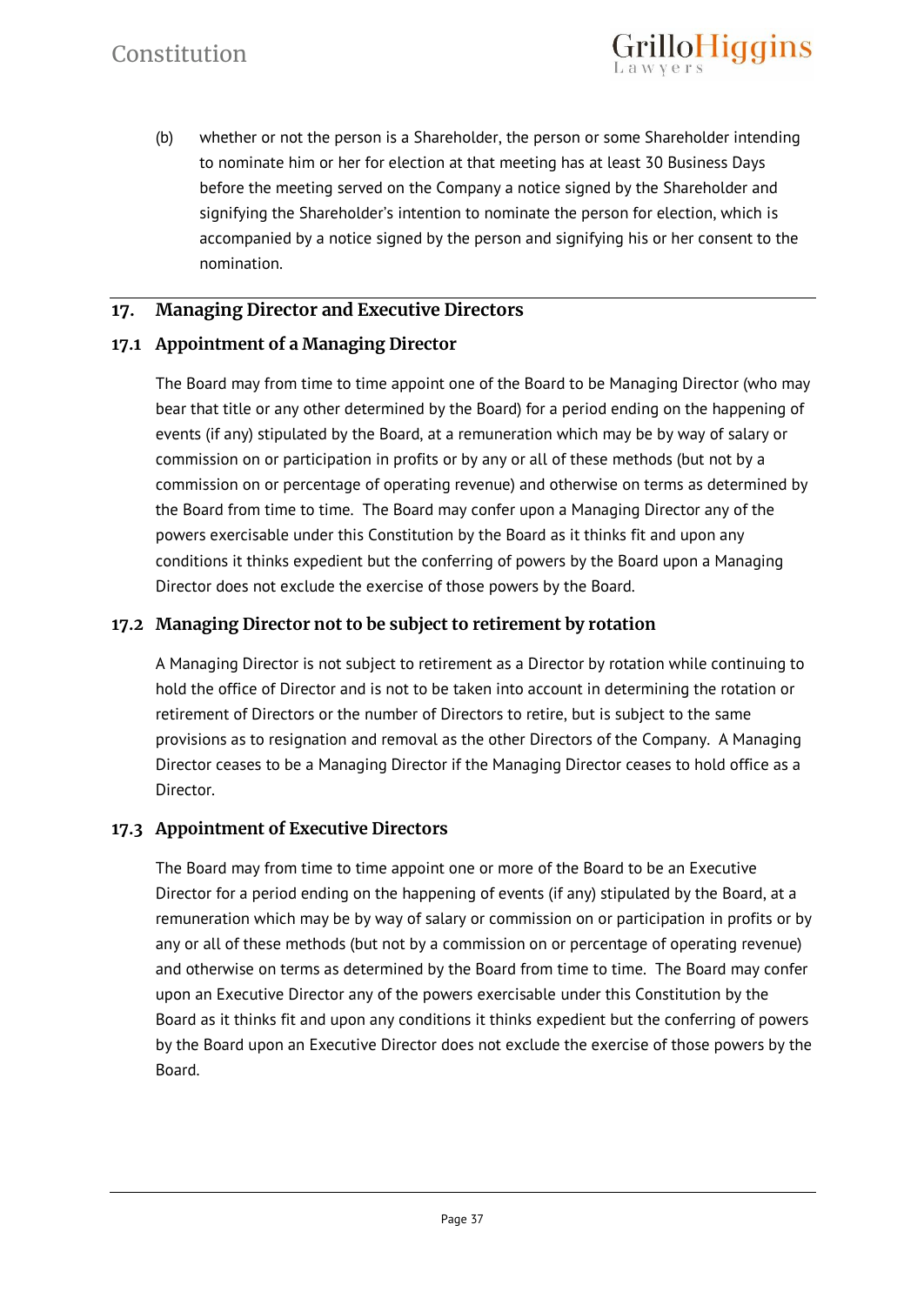# **18. Proceedings of Directors**

# **18.1 Procedures relating to Directors' meetings**

The Board may meet together, upon each Director being given reasonable notice, for the dispatch of business, adjourn and otherwise regulate its meetings as it thinks fit. Until otherwise determined by the Board, 2 Directors form a quorum. Notice is deemed to have been given to a Director and all Directors are hereby deemed to have consented to the method of giving notice if notice is sent by mail, personal delivery or by electronic mail to the usual place of residence or electronic address of the Director (if any electronic address is notified to the Company) or at any other address given to the Secretary by the Director from time to time, subject to the right of the Director to withdraw their consent within a reasonable period before a meeting.

# **18.2 Meetings by telephone or other means of communication**

While the Directors may regulate their meetings as they think fit, a meeting of Directors or committee of Directors may be held where one or more of the Directors is not physically present at the meeting, where:

- (a) all persons participating in the meeting can communicate with each other instantaneously whether by telephone or other form of communication;
- (b) notice of the meeting is given to all Directors entitled to notice according to the usual procedures determined by the Directors for the giving of notice and such notice does not specify that Directors are required to be present in person;
- (c) if a failure in communications prevents rule 18.2(a) from being satisfied as a result of which one or more Directors cease to participate, the Chair may adjourn the meeting until the difficulty is remedied or may, where a quorum of Directors remains present, continue with the meeting. If, as a result of the technical difficulty, a quorum of Directors is not present, then the meeting is suspended until rule 18.2(a) is satisfied again. If rule 18.2(a) is not satisfied within 15 minutes from the time the meeting was interrupted, the meeting is deemed to have terminated;
- (d) a Director participating in a meeting by technology is to be taken to be present in person at the meeting and to have consented to the holding of the meeting by the use of the relevant technology; and
- (e) any meeting held where any Director is not physically present is treated as held at the place specified in the notice of meeting as long as at least a Director is present there for the duration of the meeting. If no Director is so present, the meeting is treated as held at the place where the Chair of the meeting is located,

and all the provisions in this Constitution relating to meetings of the Directors apply, so far as they can and with such changes as are necessary, to meetings of the Directors by technology.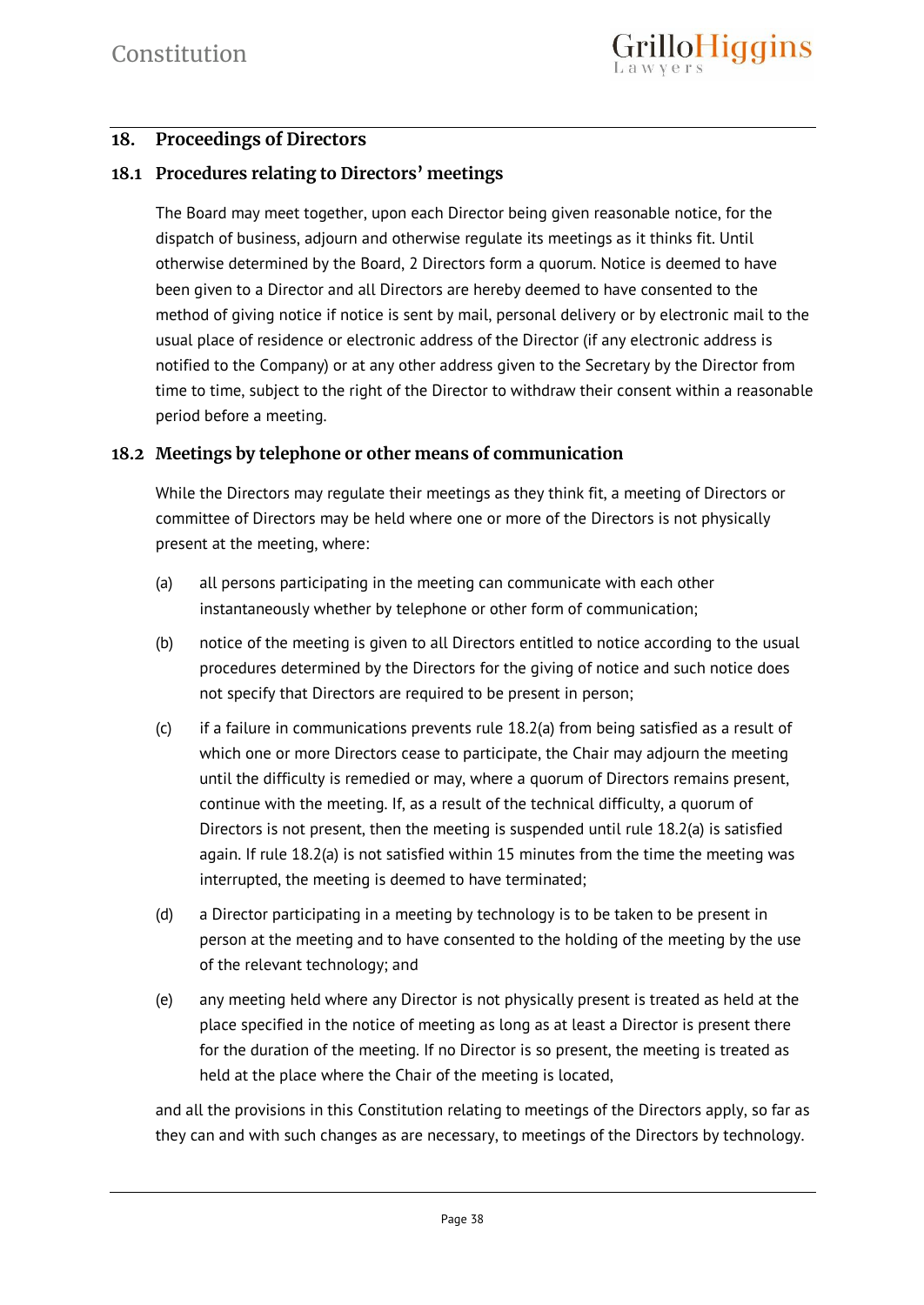# **18.3 Votes at meetings**

Questions arising at any meeting of the Board are decided by a majority of votes. Subject to the Listing Rules, if the votes cast are equal, the chair will have a second or casting vote, but not so where there are only two Directors present who are competent to vote on the question at issue.

# **18.4 Convening of meetings**

The Board may at any time, and the Secretary, upon the request of any one Director, must convene a meeting of the Board.

# **18.5 Chair**

The Board may elect a Chair and a deputy Chair of its meetings and determine the period for which each is to hold office. If no Chair or deputy Chair is elected or if at any meeting, the Chair and the deputy Chair are not present at the time specified for holding the meeting (or, if being present, the relevant Directors refuse to act as Chair or deputy Chair), the Directors present may choose one of their number to be Chair of the meeting.

#### **18.6 Powers of meetings**

A meeting of the Board or any adjournment of a meeting at which a quorum is present is competent to exercise any of the authorities, powers and discretions for the time being vested in or exercisable by the Board.

# **18.7 Delegation of powers to Committees**

The Board may, subject to the constraints imposed by the law, delegate any of its powers to Committees consisting of one or more Directors or any other person or persons as the Board thinks fit. Any Committee formed or person or persons appointed to the Committee must, in the exercise of the powers delegated, conform to any regulations that may from time to time be imposed by the Board. A delegate of the Board may be authorised to sub delegate any of the powers for the time being vested in the delegate.

#### **18.8 Proceedings of Committees**

The meetings and proceedings of any Committee are to be governed by the provisions of this Constitution for regulating the meetings and proceedings of the Board so far as they are applicable and are not superseded by any regulations made by the Board under rule 18.7.

# **18.9 Validity of acts**

(a) All acts done at any meeting of the Board or by a Committee or by any person acting as a Director are, notwithstanding that it is afterwards discovered that there was some defect in the appointment of any of the Directors or the Committee or the person acting as a Director or that any of them were disqualified, as valid as if every person had been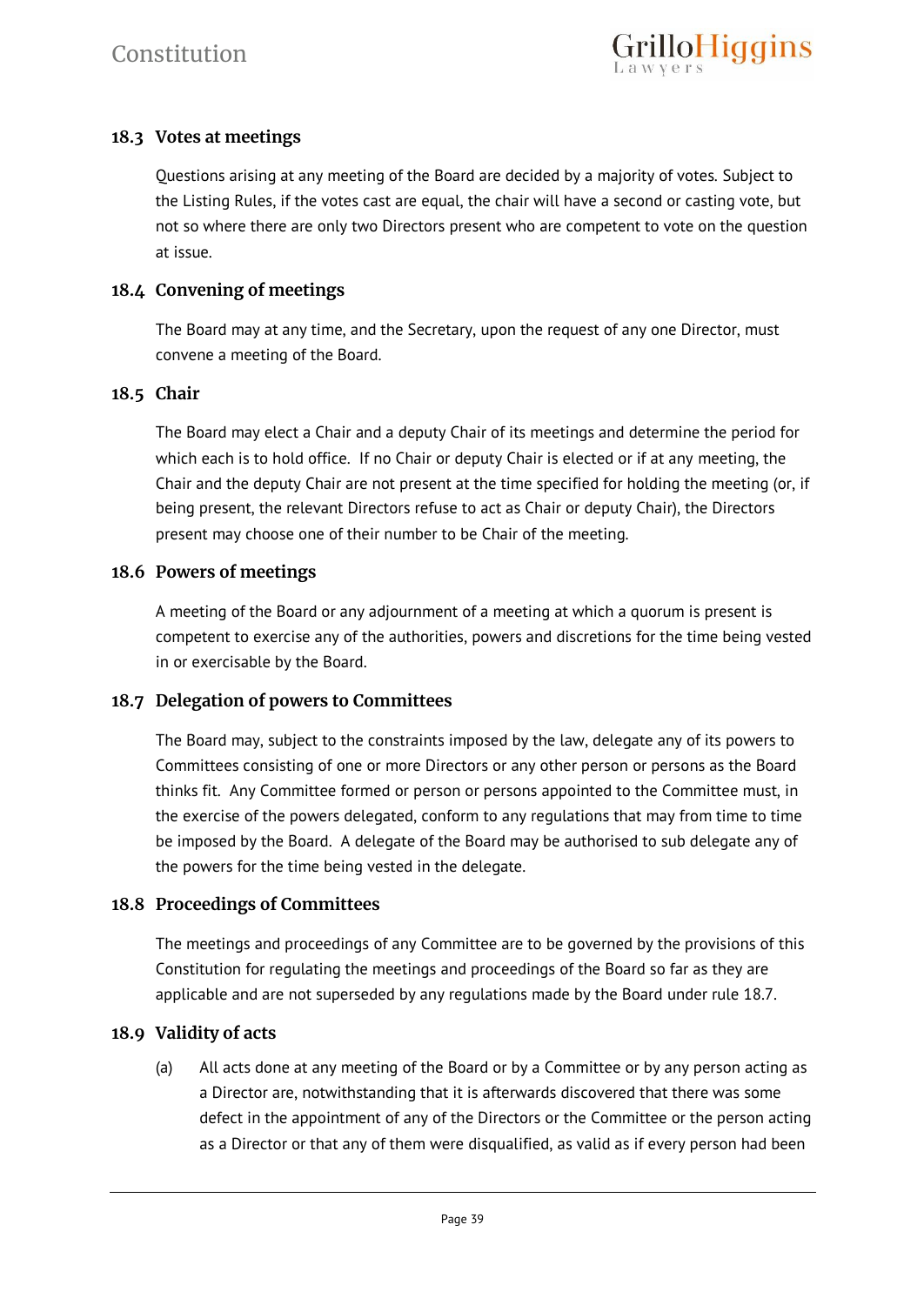

duly appointed and was qualified and continued to be a Director or a Shareholder of the Committee (as the case may be).

(b) If the number of Directors is reduced below the minimum number fixed pursuant to this Constitution, the continuing Directors may act for the purpose of increasing the number of Directors to that number or of calling a general meeting of the Company but for no other purpose.

# **18.10 Resolution in writing**

A resolution in writing of which notice has been given to all Directors and which is signed by all of the Directors entitled to vote on the resolution is as valid and effectual as if it had been passed at a meeting of the Board duly called and constituted and may consist of several documents in the same form each signed by one or more of the Directors. For the purposes of this rule the references to Directors include any alternate Director for the time being present in Australia who is appointed by a Director not for the time being present in Australia but do not include any other alternate Director. A document produced by mechanical or electronic means under the name of a Director with the Director's authority is deemed to be a document in writing signed by the Director.

#### **19. Powers of the Board**

# **19.1 General powers of the Board**

The management and control of the business and affairs of the Company are vested in the Board, which (in addition to the powers and authorities conferred upon them by this Constitution) may exercise all powers and do all things as are within the power of the Company and are not by this Constitution or by the Act directed or required to be exercised or done by the Company in general meeting.

#### **19.2 Power to borrow and guarantee**

Without limiting the generality of rule 19.1, the Board may exercise all the powers of the Company to raise or borrow money, may guarantee the debts or obligations of any person and may enter into any other financing arrangement, in each case in the manner and on the terms it thinks fit.

# **19.3 Power to give security**

Without limiting the generality of rule 19.1, the Board may charge any property or business of the Company or any of its uncalled capital and may issue debentures or give any other security for a debt, liability or obligation of the Company or of any other person, in each case, in the manner and on the terms it thinks fit.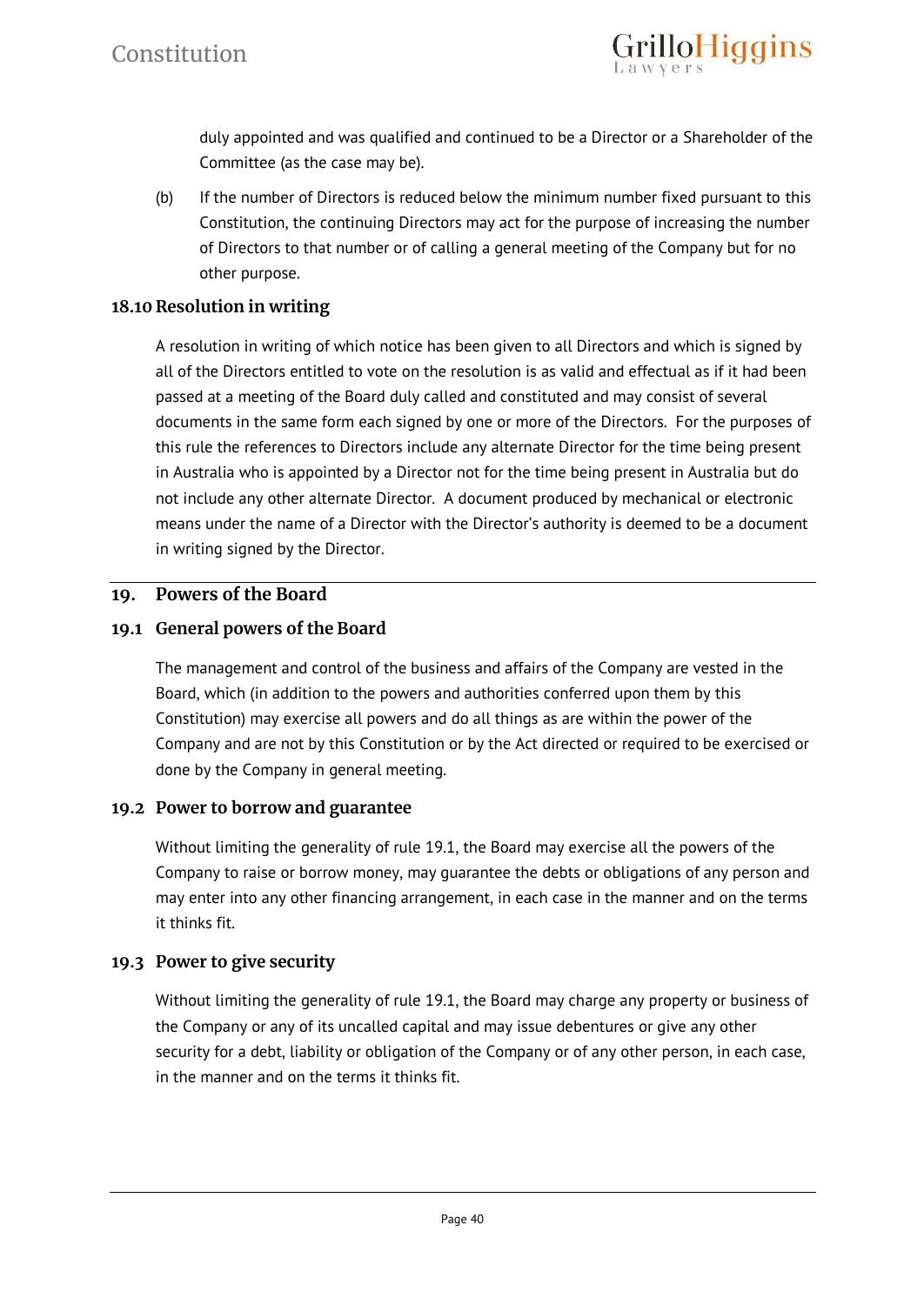

# **19.4 Power to authorise debenture holders to make Calls**

Without limiting the generality of rule 19.1, if any uncalled capital of the Company is included in or charged by any debenture, mortgage or other security, the Board may, by instrument under the Seal, or other appropriate instrument, authorise the person in whose favour the debenture, mortgage or other security is executed or any other person in trust for him to make Calls on the Shareholders in respect of that uncalled capital and to sue in the name of the Company or otherwise for the recovery of moneys becoming due in respect of Calls made and to give valid receipts for those moneys, and the authority subsists during the continuance of the debenture, mortgage or other security, notwithstanding any change in the Directors, and is assignable if expressed to be.

#### **19.5 Power to issue securities**

Any bonds, debentures or other securities may be issued with or without the right of or obligation on the holder thereof to exchange the same in whole or in part of shares in the Company at a certain or uncertain time or with any special privileges as to redemption, surrender, drawings, allotment of shares, attending and voting at general meetings of the Company, appointment of Directors and otherwise and generally with such rights and options and upon such conditions in all respects as the Board thinks fit.

# **19.6 Personal liability of officer**

If the Board or any Shareholder thereof or any officer of the Company becomes personally liable for the payment of any sum primarily due from the Company, the Board may execute or cause to be executed any charge or security over or affecting the whole or any part of the assets of the Company by way of indemnity to secure the persons or person so becoming liable as aforesaid from any loss in respect of such liability.

# **19.7 Disposal of main undertaking**

Any sale or disposal of the Company's main undertaking is conditional upon approval or ratification by the Company in general meeting. No person who may benefit (other than as a holder of securities issued by the Company) from the sale or disposal, and no associate of such person, may vote on any resolution to approve or ratify the sale or disposal.

#### **20. Branch register**

The Company may cause to be kept a branch register of Shareholders in accordance with, and as permitted by, the Act.

#### **21. Seal**

#### **21.1 Seal is optional**

The Company may have a Seal.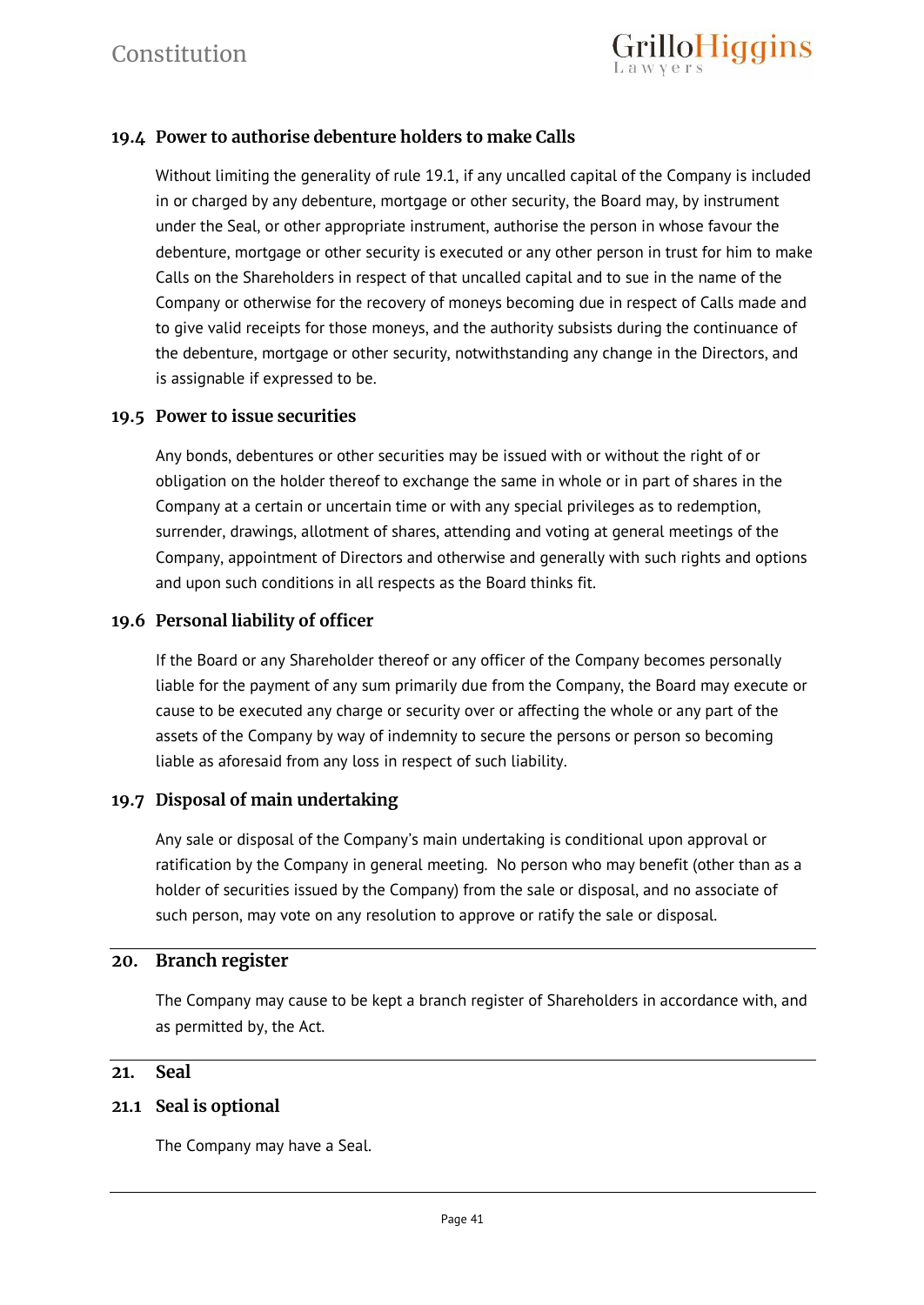# **21.2 Affixing the Seal**

If the Company has a Seal, the Board is to provide for its safety and it should only be used by the authority of the Board. Every instrument to which the Seal is affixed is to be signed by a Director and countersigned by the Secretary or by a second Director or by another person appointed by the Board for the purpose. The Board may determine either generally or in any particular case that a signature may be affixed by a mechanical means specified in the determination.

# **21.3 Execution of documents without a Seal**

The Company may execute a document, including a deed, by having the document signed by:

- (a) 2 Directors; or
- (b) a Director and the Secretary; and

if the Company executes a deed, the document is to be expressed as a deed and be executed in accordance with the appropriate procedures set out in rule 21.2 or this rule.

# **21.4 Other ways of executing documents**

Notwithstanding rules 21.2 and 21.3, any document, including a deed, may also be executed by the Company in any other manner permitted by law.

# **21.5 Execution of negotiable instruments**

All cheques, bills of exchange and promissory notes are to be signed, drawn, made, accepted or endorsed (as the case may be) for and on behalf of the Company by 2 Directors, or by one Director and the Secretary or some other officer authorised by the Board, or in such other manner as the Board may from time to time determine.

# **22. Minutes**

The Board must ensure that minutes are duly recorded in any manner it thinks fit:

- (a) of the names of the Directors present at each meeting of the Board and of any Committees; and
- (b) of all resolutions and proceedings of general meetings of the Company and of meetings of the Board and any Committees,

and the minutes of any meeting of the Board or any Committee or of the Company, if purporting to be signed by the Chair of the meeting or by the Chair of the next succeeding meeting, are prima facie evidence of the matters stated in the minutes.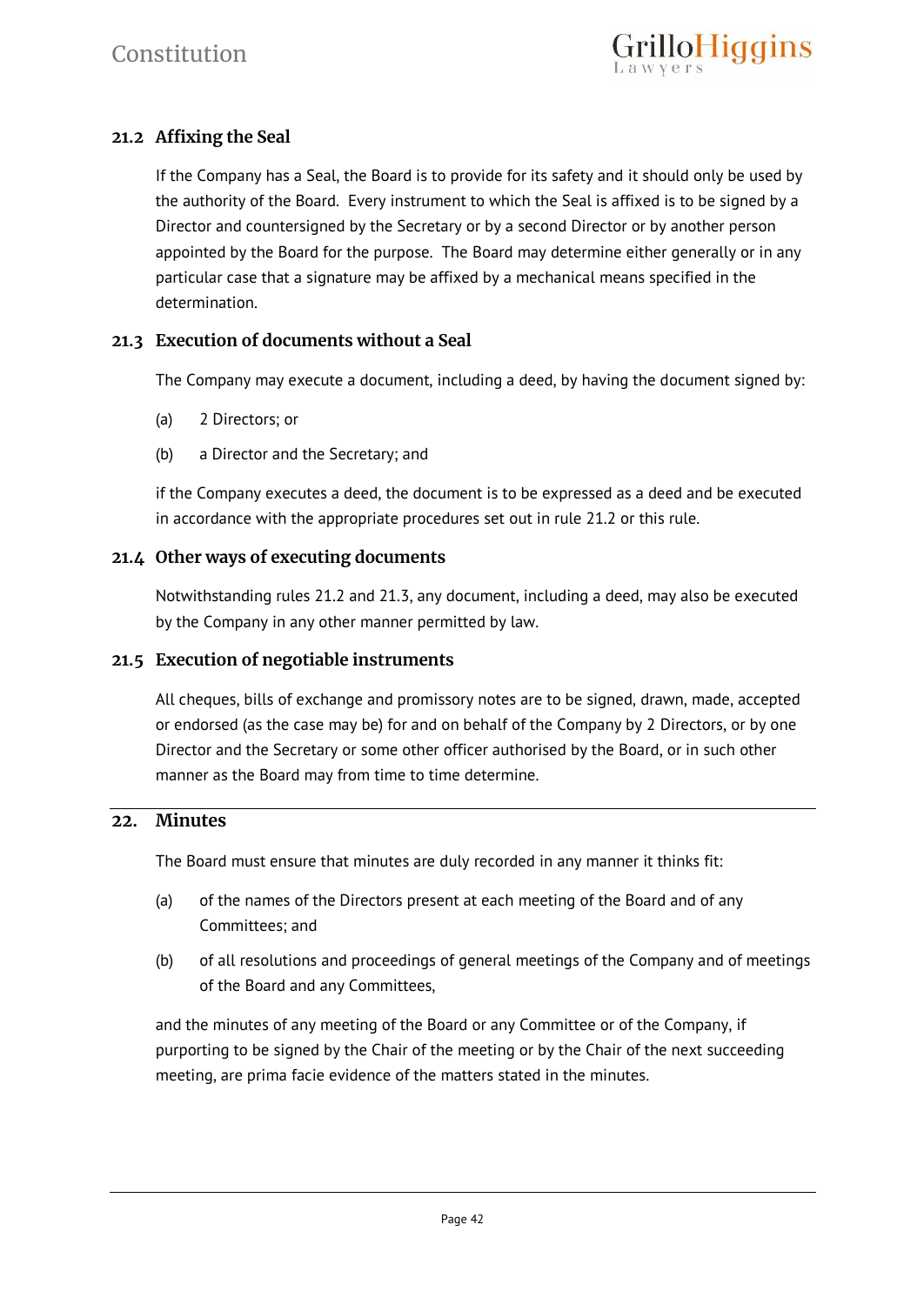# **23. Dividends and reserves**

# **23.1 Payment of dividend**

- (a) Subject to the Act, this Constitution and the terms of issue or rights of any shares with special rights to dividends, the Board may from time to time determine or declare that a dividend is payable, fix the amount and the time for payment and authorise the payment or crediting by the Company to, or at the direction of, each Shareholder entitled to that dividend. The Board may rescind or alter any such determination or declaration before payment is made.
- (b) The Company must not remove or change a Shareholder's right to receive dividends unless this is done in accordance with the Act and the Listing Rules.

#### **23.2 No Interest on Dividends**

No interest is payable by the Company on a dividend.

# **23.3 Calculation and apportionment of dividends**

- (a) Subject to the rights of any persons entitled to shares with special rights as to dividends and to the terms of issue of any shares to the contrary, all sums that the Company determines are to be distributed among the Shareholders as dividends are divisible among the Shareholders so that, on each occasion on which a dividend is paid:
	- (i) the same sum is paid on each fully paid share; and
	- (ii) the sum paid on a share on which all amounts payable have not been paid is the proportion of the sum referred to in rule 23.3(a)(i) that the amount paid on the share bears to the total of the amounts paid and payable on the share.
- (b) To determine the amount paid on a share, exclude any amount:
	- (i) paid or credited as paid in advance of a Call; and
	- (ii) credited as paid on a share to the extend that it exceeds the value (ascertained at the time of issue of the share) of the consideration received for the issue of the share.
- (c) All dividends are to be apportioned and paid proportionately to the amounts paid on the shares during any portion or portions of the period for which the dividend is paid, but, if any share is issued on terms providing that it will rank for dividend as from a particular date, that share ranks for dividend accordingly.

# **23.4 Deductions from dividends**

The Board may deduct from any dividend payable to, or at the direction of, a Shareholder any sums presently payable by that Shareholder to the Company on account of Calls or otherwise in relation to shares in the Company.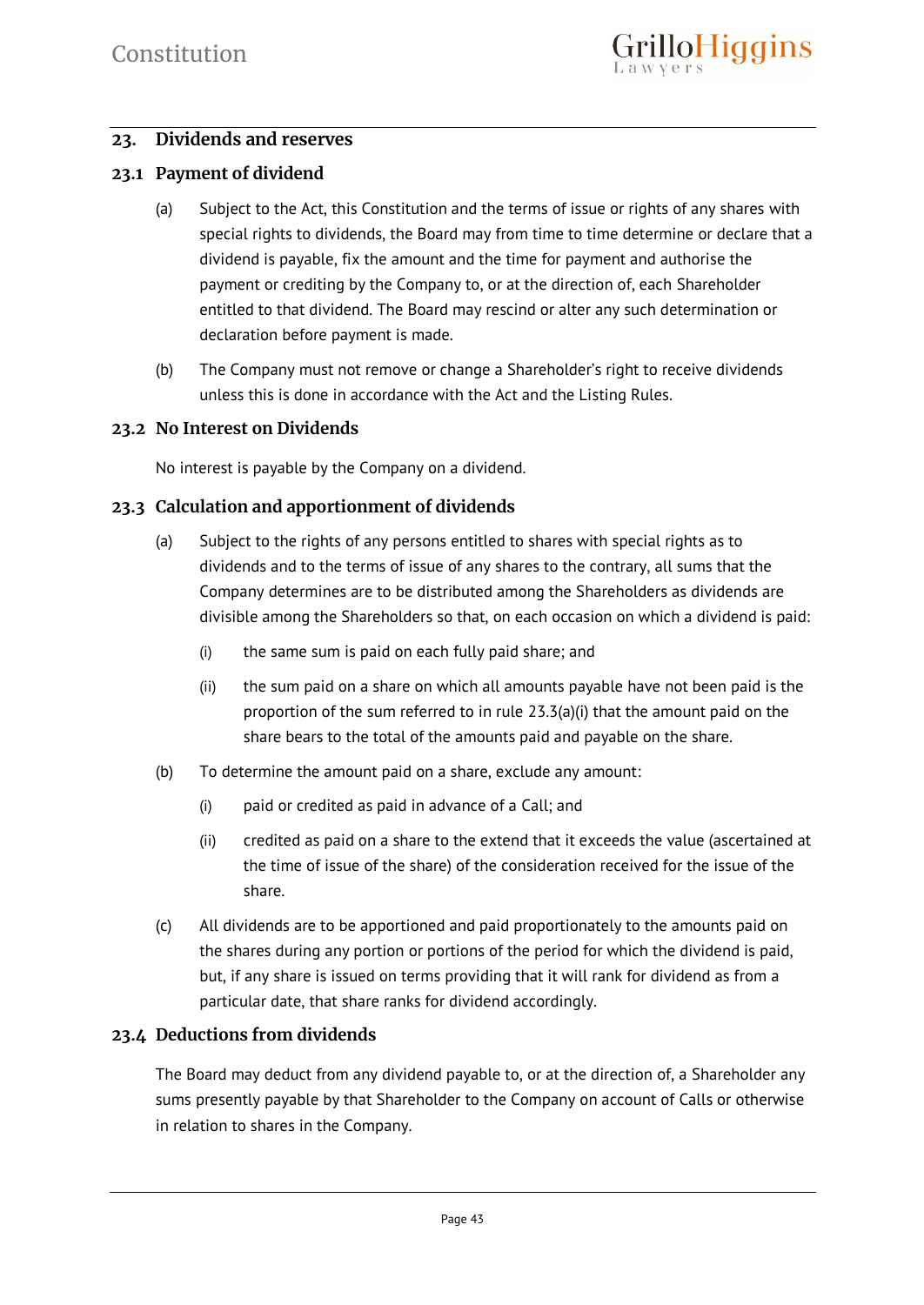# **23.5 Distribution otherwise than in cash**

When resolving to pay a dividend or to return capital by a reduction of capital, a buy-back or otherwise, the Board may:

- (a) direct payment of the dividend be satisfied wholly or in part by the distribution of specific assets or documents of title to some or all of the persons entitled to the dividend or return of capital, including paid up shares, debentures or other securities of the Company or any other body corporate or trust;
- (b) direct that the dividend or return of capital payable in respect of any particular shares be satisfied wholly or in part by such distribution, and that the dividend or return of capital payable in respect of other shares be paid in cash; and
- (c) if the Company in a general meeting has approved the adoption of a dividend plan, determine and announce that each Shareholder entitled to participate in the dividend may elect that the payment of the dividend be satisfied in respect of all, or a number of shares less than all of the shares held by the Shareholder by the allotment of paid up shares in accordance with the dividend plan.

# **23.6 Ancillary powers regarding distributions**

- (a) In relation to any decision to pay a dividend or to return capital by a reduction of capital, buy-back or otherwise, the Board may:
	- (i) settle any difficulty that arises in making the distribution as they think expedient and in particular:
		- (A) make cash payments in cases where Shareholders are entitled to fractions of shares, debentures or other securities;
		- (B) decide that amounts or fractions of less than a particular value decided by the Directors may be disregarded in order to adjust the rights of all parties by withholding assets, cash, shares, debentures or other securities where the Company is required to make a payment in respect of the Shareholder to a government or taxing authority in relation to the distribution or issue;
		- (C) decide to make distributions by disregarding transfers of shares or aggregating parcels of shares where they form the opinion that Shareholders have been split or aggregated to obtain the benefit of rounding on fractions of shares; and
		- (D) for an electronic transfer, if no account is nominated, or payment is rejected or refunded, the Company may credit the amount to an account of the Company until the Shareholder nominates a valid account, or the amount is otherwise dealt with under rule 23.18;
	- (ii) fix the value for distribution of any specific assets;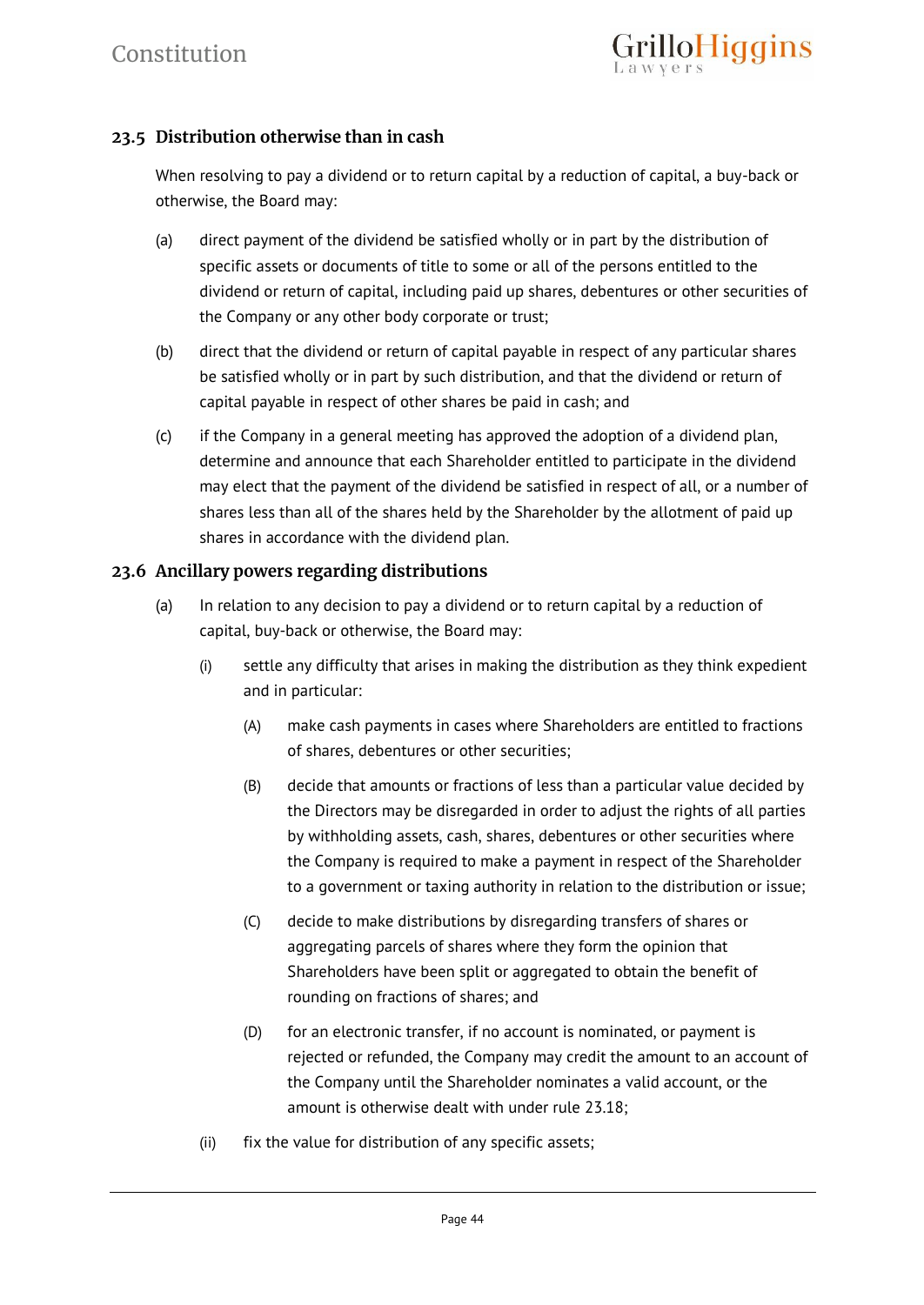(iii) pay cash or issue shares, debentures or other securities to any Shareholder in order to adjust the rights of all parties;

rilloHiggins

- (iv) vest any of those specific assets, cash, shares, debentures or other securities in a trustee or nominee on trust for the persons entitled to the distribution or capitalised amount, on any terms that seem expedient to the Directors; and
- (v) authorise any person to make, on behalf of the Shareholders, or a particular Shareholder, entitled to any specific assets, cash, shares, debentures or other securities as a result of the decision, an agreement (including in writing) with the Company or another person which provides, as appropriate, for the distribution or issue to them of the assets, cash, shares, debentures or other securities and by applying to them their respective proportions of the amount resolved to be distributed.
- (b) Any agreement made under an authority referred to in rule  $23.6(a)(v)$  is effective and binds all Shareholders concerned.
- (c) Instead of making a distribution of specific assets, shares, debentures or other securities to a particular Shareholder, the Board may make a cash payment to that Shareholder or allocate some or all of the assets, shares, debentures or other securities to a trustee to be sold on behalf of, and for the benefit of, that Shareholder if:
	- (i) the distribution or issue would otherwise be illegal or unlawful;
	- (ii) the distribution or issue would give rise to a parcel of securities which do not constitute a marketable parcel;
	- (iii) in the Directors' discretion, the distribution or issue would, for any reason, be impracticable; or
	- (iv) the Shareholder so agrees.
- (d) If the Company distributed to Shareholders (either generally or to specific Shareholders) shares, debentures or other securities of the Company or another body corporate or trust (whether as a dividend or return of capital or otherwise and whether or not for value), each of those Shareholders appoints the Company, and any officer of the Company nominated on their behalf by the Directors, as his or her agent or attorney to do anything needed or desirable to give effect, or assist in giving effect, to that distribution, including agreeing to become a member, holder of shares, holder of debentures or holder of securities of the Company or that other body corporate of trust.

# **23.7 Payments in respect of shares**

Payment of any dividend, interest or other money payable in cash in respect of shares may be made in any manner and by any means as determined by the Board, including: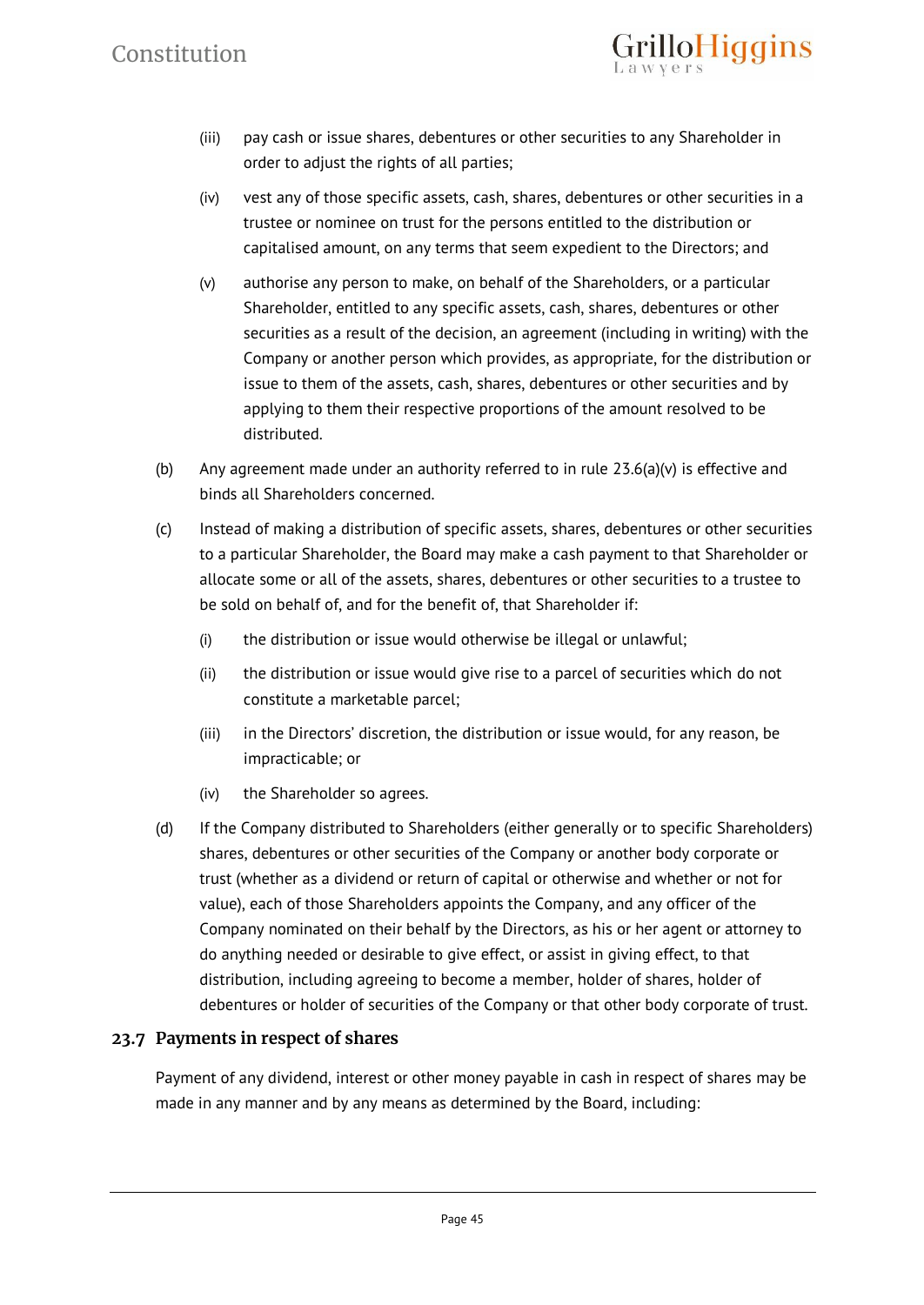(a) by any means of direct credit or other means determined by the Directors to an account (of a type approved by Directors) as provided in writing by the holder or holders shown on the Register; or

rilloHiggins

(b) by cheque sent through the post directed to the Shareholder's Registered Address or, in the case of joint holders, to the Registered Address of the joint holder first named on the Register or to such other address as the holder or joint holder directs in writing.

Payment of money is at the risk of the Shareholder or Shareholders to whom it is sent.

#### **23.8 Effectual receipt from one joint holder**

Any one of 2 or more joint holders may give effectual receipt for any dividend, interest or other money payable in respect of the shares held by them as joint holders.

#### **23.9 Dividend plans**

- (a) Subject to the Listing Rules, the Board may establish and maintain one or more dividend plans (including the establishment of rules) pursuant to which Shareholders may elect with respect to some or all of their shares (subject to the rules of the relevant plan):
	- (i) to reinvest in whole or in part dividends paid or payable or which may become payable by the Company to the Shareholder in cash by subscribing for shares in the capital of the Company;
	- (ii) to receive a dividend from the Company by way of allotment of shares paid up from such account or reserves from which shares may be issued under the Act;
	- (iii) that dividends from the Company not be paid and that instead a payment or distribution other than a dividend be made by the Company;
	- (iv) that cash dividends from the Company not be paid and that instead a cash dividend be received from a related corporation nominated by the Board;
	- (v) to participate in a dividend plan, including but not limited to a plan pursuant to which Shareholders may elect to receive a dividend from the Company or any related corporation which is less in amount but franked to a greater extent than the ordinary cash dividend that would be payable by the Company or any related corporation or to receive a dividend from the Company or any related corporation which is greater in amount but franked to a lesser extent than the ordinary cash dividend that would be payable by the Company or any related corporation.
- (b) Pursuant to a dividend plan established in accordance with rule 23.9(a), any Shareholder may elect for a specified period or for a period to be determined by specified notice (in either case determined by the Directors and prescribed in the rules of the plan) that all or some of the ordinary shares held by that Shareholder and designated by the Shareholder in accordance with the rules of the plan (designated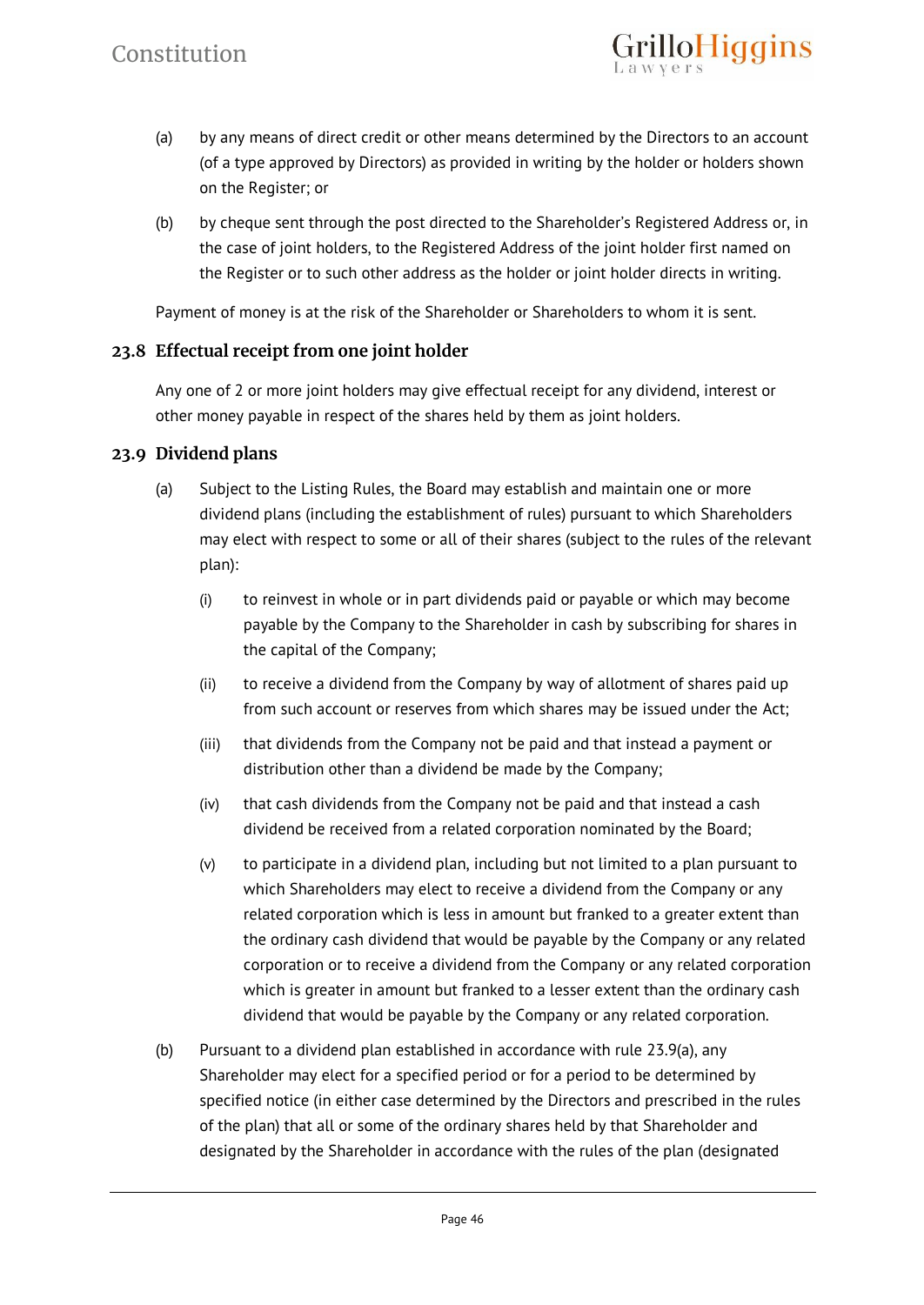

shares) will participate in the dividend plan. During that period the designated shares will be entitled to participate in the dividend plan subject to the rules of the dividend plans.

- (c) In the event of any inconsistency between any dividend plan established in accordance with rule 23.9(a) or rules of any dividend plan and this Constitution, this Constitution will prevail.
- (d) The Directors are authorised to do all things which they consider to be desirable or necessary for the purpose of implementing every dividend plan established in accordance with rule 23.9(a).
- (e) The Directors are authorised to vary the rules of the dividend plan established in accordance with rule 23.9(a) at their discretion and to suspend or terminate any dividend plan at their discretion. Any dividend plan may also be suspended, terminated or varied by resolution of a general meeting of the Company.

# **23.10Employee share plan**

Subject to the Listing Rules, the Board may, in addition to its powers under rule 23.11, resolve to apply the whole or a portion of any sum, standing to the credit of any reserve or other account in paying up in full unissued shares of the Company to be issued to the holders of shares, options or other securities of the Company in accordance with, or to give effect to, the terms of any plan for the issue of shares, rights to shares or options to acquire shares to or for the benefit of employees which has been approved by the Company by special resolution in general meeting.

# **23.11 Capitalisation of reserves and profits**

Subject to the Listing Rules, the Board:

- (a) may resolve that the whole or any portion of any sum forming part of the undivided profits of the Company or standing to the credit of any reserve or other account and which is available for distribution, be capitalised; and
- (b) may, but need not, resolve to apply the sum in any of the ways mentioned in rule 23.12, for the benefit of Shareholders in the proportions to which those Shareholders would have been entitled in a distribution of that sum by way of a dividend or in accordance with either the terms of issue of any share or the terms of any plan for the issue of securities for the benefit of officers or employees.

# **23.12 Applying a sum for the benefit of Shareholders**

The ways in which a sum may be applied for the benefit of Shareholders under rule 23.11 are:

(i) in paying up the amounts for the time being unpaid on any issued shares held by Shareholders;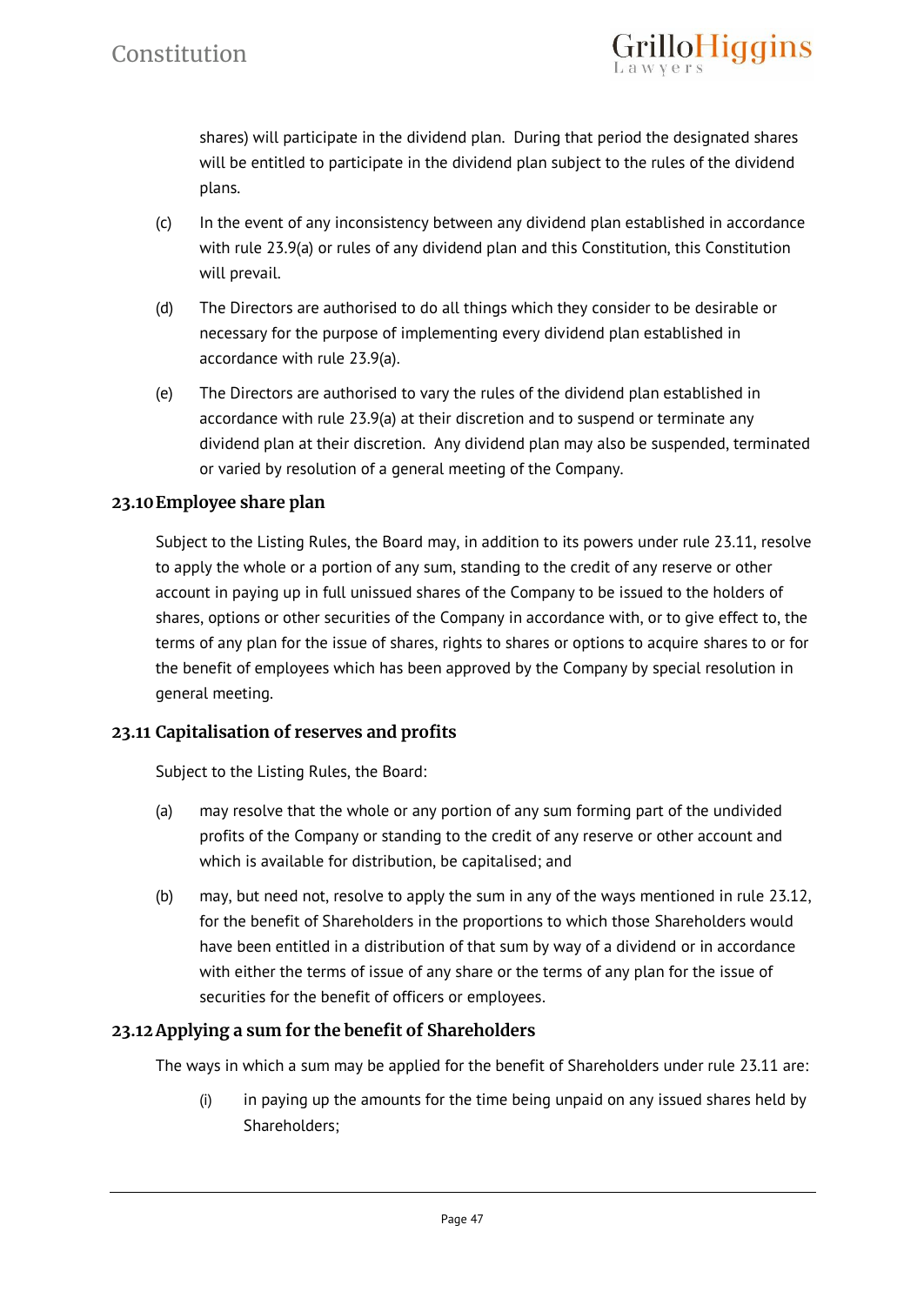(ii) in paying up in full unissued shares, debentures or other securities the Company (of an aggregate amount equal to the amount capitalised) which are to be issued to Shareholder as fully paid; or

illoHiggins

(iii) partly as mentioned in rule 23.12(i) and partly as mentioned in rule 23.12(ii).

# **23.13 Implementing the resolution**

The Board may do all things necessary to give effect to the resolution under rule 23.11 and in particular, to the extent necessary to adjust the rights of the Shareholders among themselves, may:

- (a) make cash payments in cases where shares or debentures become issuable in fractions;
- (b) authorise any person to make, on behalf of all or any of the Shareholders entitled to any further shares or debentures on the capitalisation, an agreement with the Company providing for:
	- (i) the issue to them, credited as fully paid up, of any further shares or debentures; or
	- (ii) the payment by the Company on their behalf of the amounts or any part of the amounts remaining unpaid on their existing shares by the application of their respective proportions of the sum resolved to be capitalised,

and any agreement so made is effective and binding on all Shareholders concerned;

- (c) fix the value of specified assets; or
- (d) vest property in trustees.

# **23.14Interim dividends**

The Board may from time to time pay to the Shareholders on account of the next forthcoming dividend any interim dividend as in its judgement the position of the Company justifies.

#### **23.15 Reserves**

The Board may, in priority to any dividend, set aside out of the profits of the Company any sums as it thinks proper as a reserve, which at the discretion of the Board may be applicable for any purpose to which the profits of the Company may be properly applied, and pending application, may be employed in the business of the Company or be invested in any investments the Board may from time to time think fit. Any income derived from or accretions to such shares, securities or other investments may either be carried to the credit of the reserve funds represented by such shares, securities or other investments or be dealt with as profits arising from the business of the Company.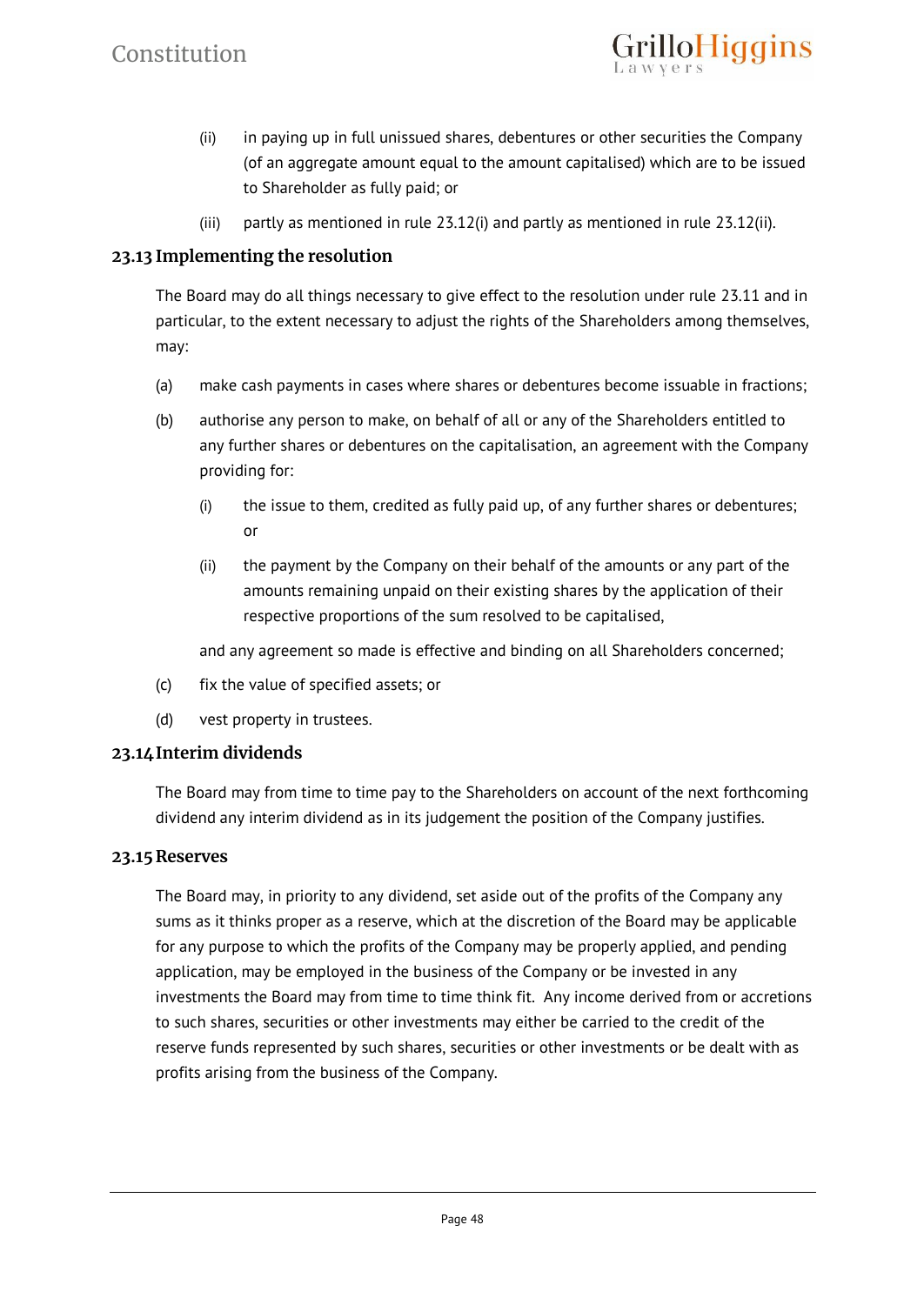# **23.16Transfer of shares**

A transfer of shares registered after the transfer books close for dividend purposes, but before a dividend is payable does not pass the right to any dividend fixed for payment before the books are closed.

#### **23.17 Retention of dividends**

The Board may retain the dividends payable on shares which any person is under rule 8 entitled to transfer until the person becomes registered as a Shareholder in respect of the shares or duly transfers them. The Board may also retain any dividends on or in respect of which (or on or in respect of the shares upon which any such dividend is payable) the Company has a lien or charge under rule 5.6 and may apply the same in or towards satisfaction of the Calls, instalments or sums owing in respect of which the lien or charge exists.

# **23.18Unclaimed dividends or other distributions**

- (a) Subject to rule 23.18(b), unclaimed dividends or other distributions may be reinvested, after deducting reasonably expenses, into shares in the Company on behalf of, and in the name of the Shareholder concerned or otherwise made use of by the Board as they think fit for the benefit of the Company until claimed or otherwise disposed of according to law.
- (b) Any unclaimed dividend or other distribution, which is less than \$100.00 or a residual sum which arises from a reinvestment that has not been claimed for 12 months or more may, at the discretion of the Board, be donated to charity on behalf of the Shareholders, as the Board decides.

# **23.19Listing Rules**

None of the powers conferred by this rule 23 may be exercised otherwise than in accordance with such timetable as may at the relevant time be prescribed by the Listing Rules.

#### **24. Notices**

#### **24.1 Service of notices**

A notice may be given by the Company to any Shareholder, or in the case of the joint holders to the Shareholder whose name stands first in the Register, personally, by leaving it at the Shareholder's Registered Address or by sending it by prepaid post or to the Shareholder's Registered Address or by sending it to electronic address nominated by the Shareholder (if any). All notices to persons whose Registered Address is not in Australia are to be sent by pre-paid post by airmail or in some other way that ensures they will be received quickly.

# **24.2 When notice is deemed to be served**

(a) A notice to a person by the Company is taken to have been effected: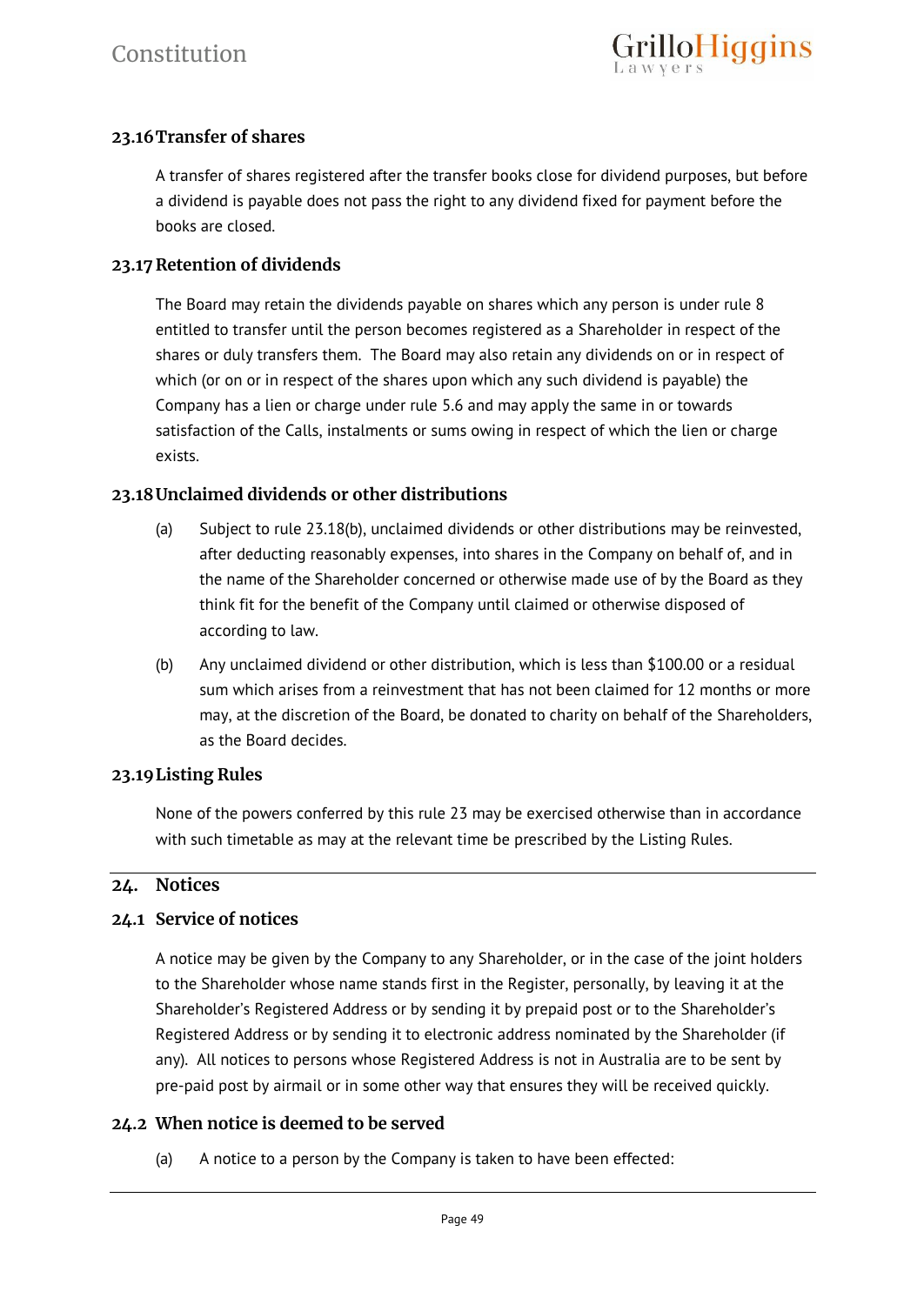

- (i) if it is delivered personally on that day;
- (ii) if it is sent by post on the day after the date of its posting;
- (iii) if it is sent by electronic means on the day after the date it is sent;
- (iv) if it is made available on the Company's website and/or the ASX Market Announcements Platform – on the date the notice becomes available for viewing and downloading by a Shareholder of the public; or
- (v) if it is given by a manner authorised under rule  $9.5(a)(iv)$  on the date nominated by the Company (acting reasonably) in the notice.
- (b) Where the Company gives a notice under rule 9.5(d) by exhibiting it at the Office of the Company, service of notice is to be taken to be effected when the notice was first so exhibited.

# **24.3 Shareholder not known at Registered Address**

Where a Shareholder does not have a Registered Address or where the Company has bona fide reasons to believe that a Shareholder is not known at the Shareholder's Registered Address, all future notices are deemed to be given to the Shareholder if the notice is exhibited in the Office for a period of 48 hours (and is deemed to be duly served at the commencement of that period) unless and until the Shareholder informs the Company of a registered place of address.

#### **24.4 Signature of notice**

The signature to any notice to be given by the Company may be written or printed.

# **24.5 Reckoning of period of notice**

Where a given number of days' notice or notice extending over any other period is required to be given the day of service is not to be counted in the number of days or other period.

#### **24.6 Notice to transferor binds transferee**

Every person who, by operation of law, transfer or any other means becomes entitled to be registered as the holder of any shares is bound by every notice which, prior to the person's name and address being entered in the Register in respect of those shares, was duly given to the person from whom the person derives title to those shares.

#### **24.7 Service on deceased Shareholders**

A notice delivered or sent by post to the Registered Address of a Shareholder pursuant to this Constitution is (notwithstanding that the Shareholder is then dead and whether or not the Company has notice of the Shareholder's death) deemed to have been duly served in respect of any registered shares, whether held solely or jointly with other persons by the Shareholder, until some other person is registered in the Shareholder's place as the holder or joint holder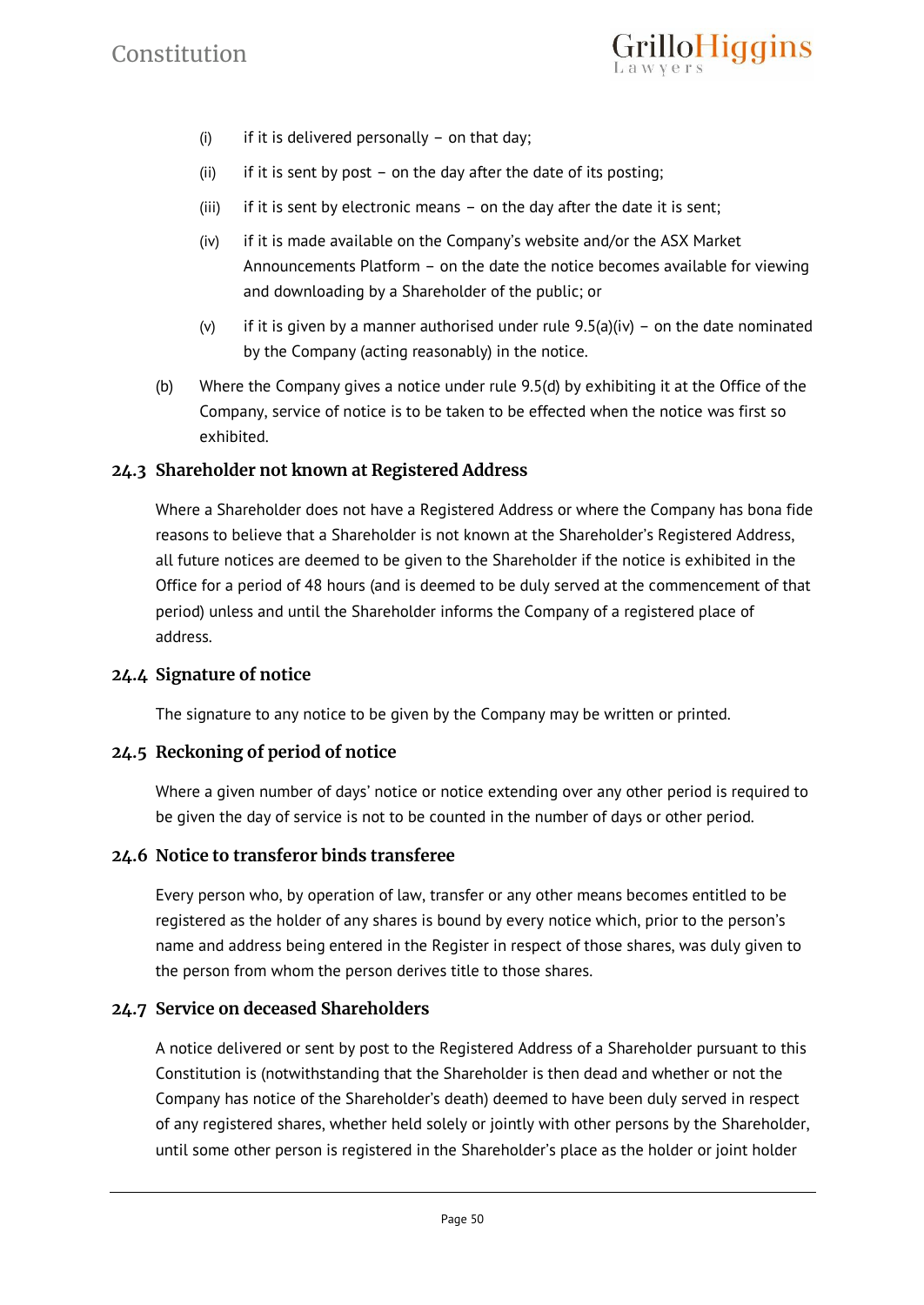

and the service is for all purposes deemed to be sufficient service of the notice or document on the Shareholder's heirs, executors or administrators and all persons (if any) jointly interested with the Shareholder in the shares.

# **24.8 Persons entitled to notice of general meeting**

- (a) Notice of every general meeting is to be given to:
	- (i) each Shareholder individually who is entitled to vote at general meetings of the Company;
	- (ii) each Director;
	- (iii) each person entitled to a share in consequence of the death or bankruptcy of a Shareholder who, but for his death or bankruptcy, would be entitled to receive notice of the meeting;
	- (iv) the Auditor for the time being of the Company; and
	- (v) the relevant Securities Exchange.
- (b) No other person is entitled to receive notices of general meetings unless they are required to receive a notice under the Act or the Listing Rules.

#### **25. Winding up**

- 25.1 If the Company is being wound up and the assets available for distribution among Shareholders (*surplus assets*) are insufficient to repay the whole of the paid up capital, the surplus assets must be distributed as follows:
	- (a) the surplus assets must be applied first in repayment of the capital paid up on all shares that are not at the commencement of the winding up Restricted Securities and so that, if the surplus assets are insufficient to repay the whole of the capital paid up on those shares, the losses are borne by the holders of those shares, as nearly as may be, in proportion to the capital paid up or which ought to have been paid up at the commencement of the winding up on such of those shares as are held by them respectively; and
	- (b) the remainder (if any) of the surplus assets must be applied in repayment of the capital paid up on all shares that are, at the commencement of the winding up, Restricted Securities and so that the losses are borne by the holders of those shares, as nearly as may be, in proportion to the capital paid up or which ought to have been paid up at the commencement of the winding up on such of those shares as are held by them respectively.
- 25.2 With effect on and from the date specified by the conditions of issue of a Restricted Security, that Restricted Security is, by force of this rule 25, classified as an ordinary share ranking pari passu in all respects with and forming one class with the then issued ordinary shares in the capital of the Company.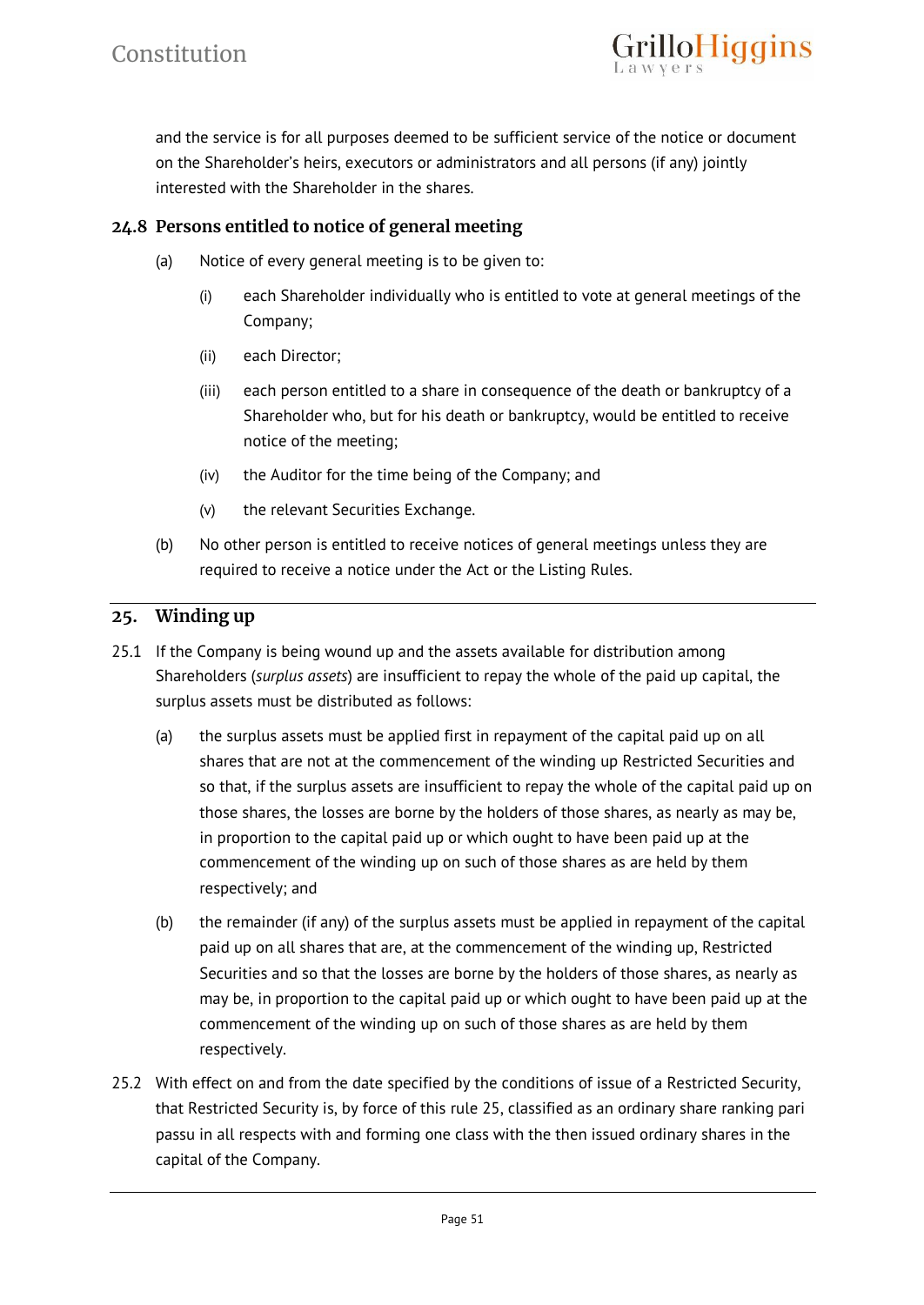# Constitution

25.3 If in a winding up the assets available for distribution among Shareholders as such are more than sufficient to repay the whole of the capital paid up at the commencement of the winding up, the excess must be distributed among the Shareholders in proportion to the capital paid up or which ought to have been paid up at the commencement of the winding up on the shares held by them respectively.

illoHiggins

- 25.4 This rule 25 does not add to or detract from the rights of the holders of preference shares or other shares issued on special terms and conditions.
- 25.5 When the Company is being wound up the liquidator may with the approval of a special resolution:
	- (b) distribute the whole or any part of the Company's assets (whether consisting of property of the same sort or not) in kind among some or all of the Shareholders and for that purpose set such value as the liquidator considers fair on the property so distributed and determine how the distribution is to be carried out as between different Shareholders or different classes of Shareholders; and
	- (c) vest the whole or any part of the Company's assets (whether consisting of property of the same sort or not) in trustees on such trusts for the benefit of some or all of the Shareholders or some or all of any class of Shareholders as are approved by the special resolution,

but a Shareholder may not be compelled to accept any shares in a body corporate or other securities in respect of which there is a liability.

# **26. Indemnity**

# **26.1 Definitions**

For the purposes of this Constitution:

- (a) *Officer* means a Director, an alternate Director, a Secretary, an officer as defined by the Act, or the Chief Executive Officer; and
- (b) *Legal Proceedings* means any claim, action, suit or demand, enquiry, Royal Commission or other regulatory investigation, whether civil or criminal, which relates to or arises in connection with the Officer being an officer of the Company or the employment of the Officer with the Company.

# **26.2 Indemnity**

Every Officer and past Officer (with the exception of any Auditor) of the Company is hereby indemnified by the Company to the fullest extent permitted by law against a liability incurred by that person as an Officer of the Company or a subsidiary of the Company, including without limitation legal costs and expenses incurred in participating or being involved in or in defending Legal Proceedings.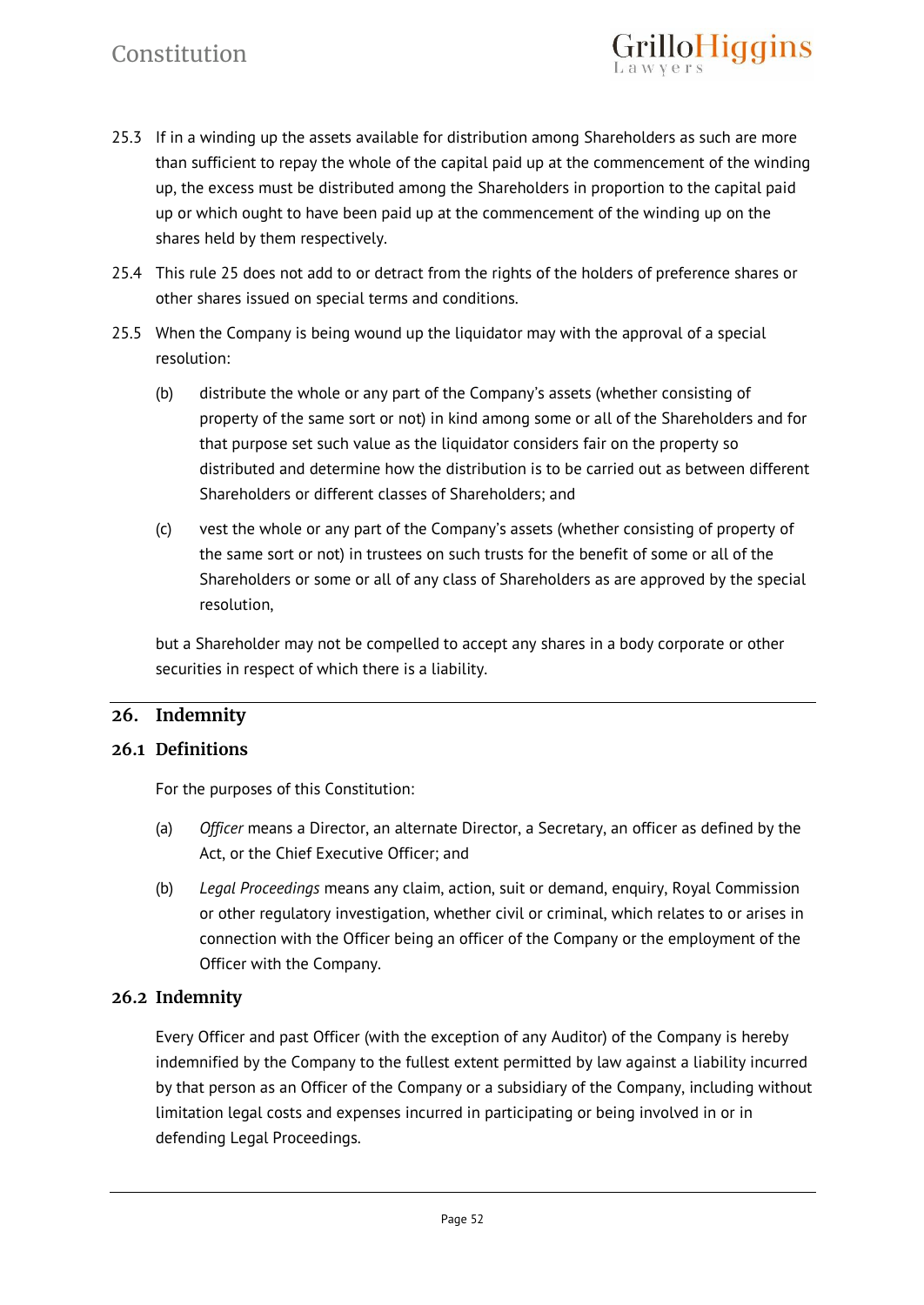# **26.3 Insurance premiums**

The Company may pay the premium on a contract insuring a person who is or has been an Officer of the Company to the fullest extent permitted by law.

#### **26.4 Indemnity to employees**

Every employee who is not a Director, Secretary or executive officer of the Company may be indemnified out of the property of the Company against a liability:

- (a) incurred by the employee acting in that capacity; and
- (b) for the costs and expenses incurred by an employee:
	- (i) in defending proceedings, whether civil or criminal, in which judgment is given in favour of the employee or in which the person is acquitted; or
	- (ii) in connection with an application, in relation to such proceedings, in which the court grants relief to the employee under the Act.

# **27. Proportional takeover approval**

#### **27.1 Definitions**

In the construction of this rule 27, unless the contrary intention appears:

- (a) *approving resolution* in relation to a proportional takeover bid, means a resolution to approve the proportional takeover bid passed in accordance with rules 27.3 and 27.6;
- (b) *approving resolution deadline*, in relation to a proportional takeover bid, means the day that is 14 days before the last day of the bid period, during which the offers under the proportional takeover bid remain open or a later day allowed by the Australian Securities and Investments Commission;
- (c) *proportional takeover bid* means a takeover bid that is made or purports to be made under the Act in respect of securities included in a class of securities in the Company; and
- (d) *relevant class*, in relation to a proportional takeover bid, means the class of securities in the Company in respect of which offers are made under the proportional takeover bid.

# **27.2 Transfers not to be registered**

Despite anything to the contrary in this Constitution, a transfer giving effect to a contract resulting from the acceptance of an offer made under a proportional takeover bid must not be registered unless an approving resolution to approve the proportional takeover bid either has been passed in accordance with rules 27.3 and 27.6, or is taken to have been passed in accordance with rule 27.8.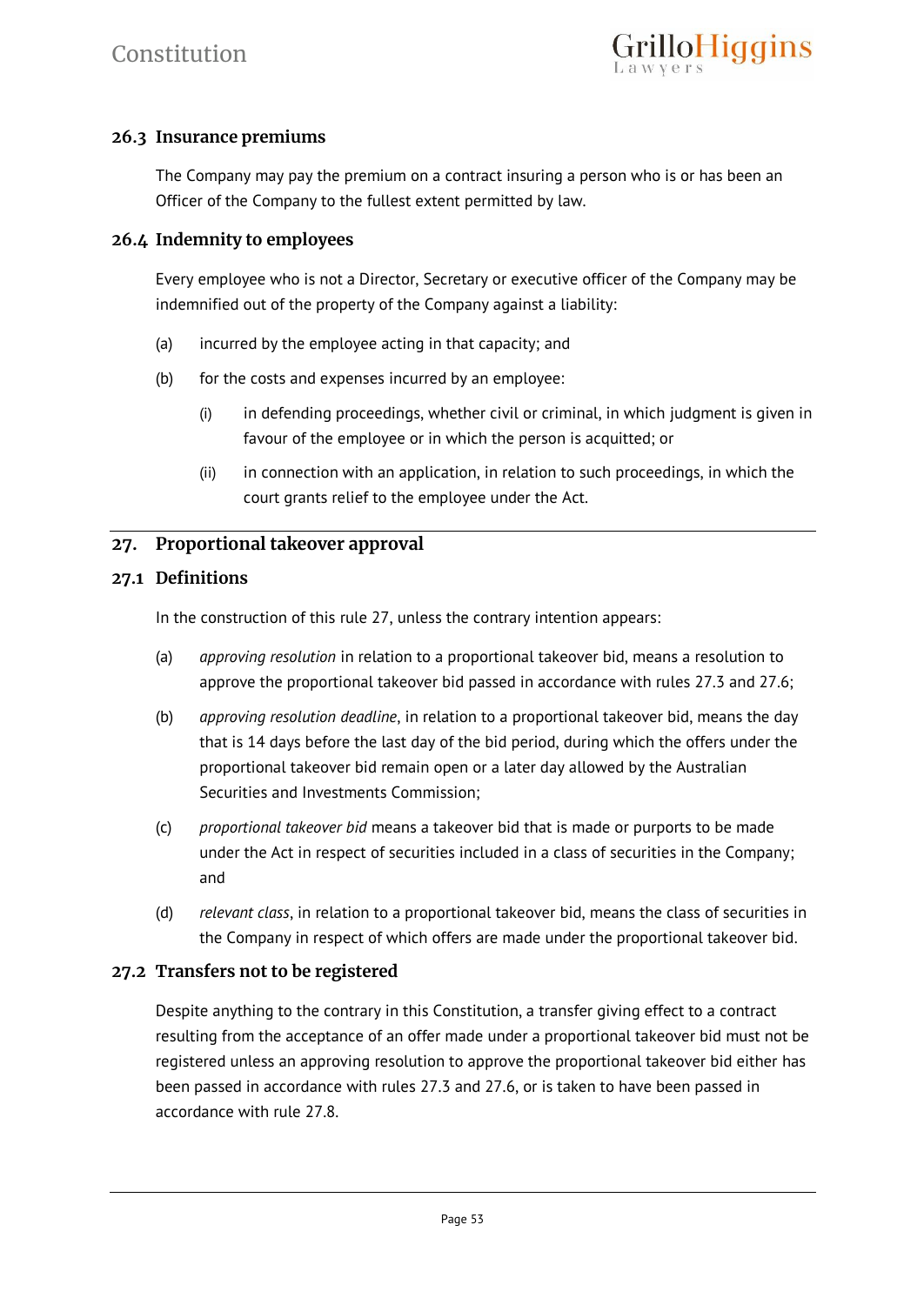

# **27.3 Approval resolution to be voted on before the deadline**

Where offers have been made under a proportional takeover bid, the Directors:

- (a) must determine whether the approving resolution is to be voted on:
	- (i) at a meeting of the persons entitled to vote on the approving resolution, such meeting convened and conducted by the Company; or
	- (ii) by means of a postal ballot, conducted by the Company in accordance with the procedure set out in rule 27.5; and
- (b) must ensure that the approving resolution is voted on before the approving resolution deadline.

#### **27.4 Meeting procedures**

The provisions of this Constitution relating to general meetings apply, with such modification as the circumstances require, to a meeting that is convened under rule  $27.3(a)(i)$ , as if that meeting were a general meeting of the Company.

#### **27.5 Postal ballot procedure**

The procedure for a postal ballot under rule 27.3(a)(ii) is as follows:

- (a) a notice of postal ballot and ballot paper must be sent to all persons entitled to vote on the approving resolution not less than 14 days before the date specified in the notice for closing of the postal ballot, or such lesser period as the Directors determine the circumstances require;
- (b) the non-receipt of a notice of postal ballot or ballot paper by, or the accidental omission to give a notice of postal ballot or ballot paper to, a person entitled to receive them does not invalidate the postal ballot or any approving resolution passed under the postal ballot;
- (c) the notice of postal ballot must contain the text of the approving resolution and the time and the date for closing of the ballot and may contain any other information the Directors consider appropriate;
- (d) each ballot paper must specify the name of the person entitled to vote;
- (e) a postal ballot is only valid if the ballot paper is duly completed and:
	- (i) if the person entitled to vote is an individual, signed by the individual or a duly authorised attorney; or
	- (ii) if the person entitled to vote is a corporation, executed under seal or as permitted by the Act or under the hand of a duly authorised officer or duly authorised attorney;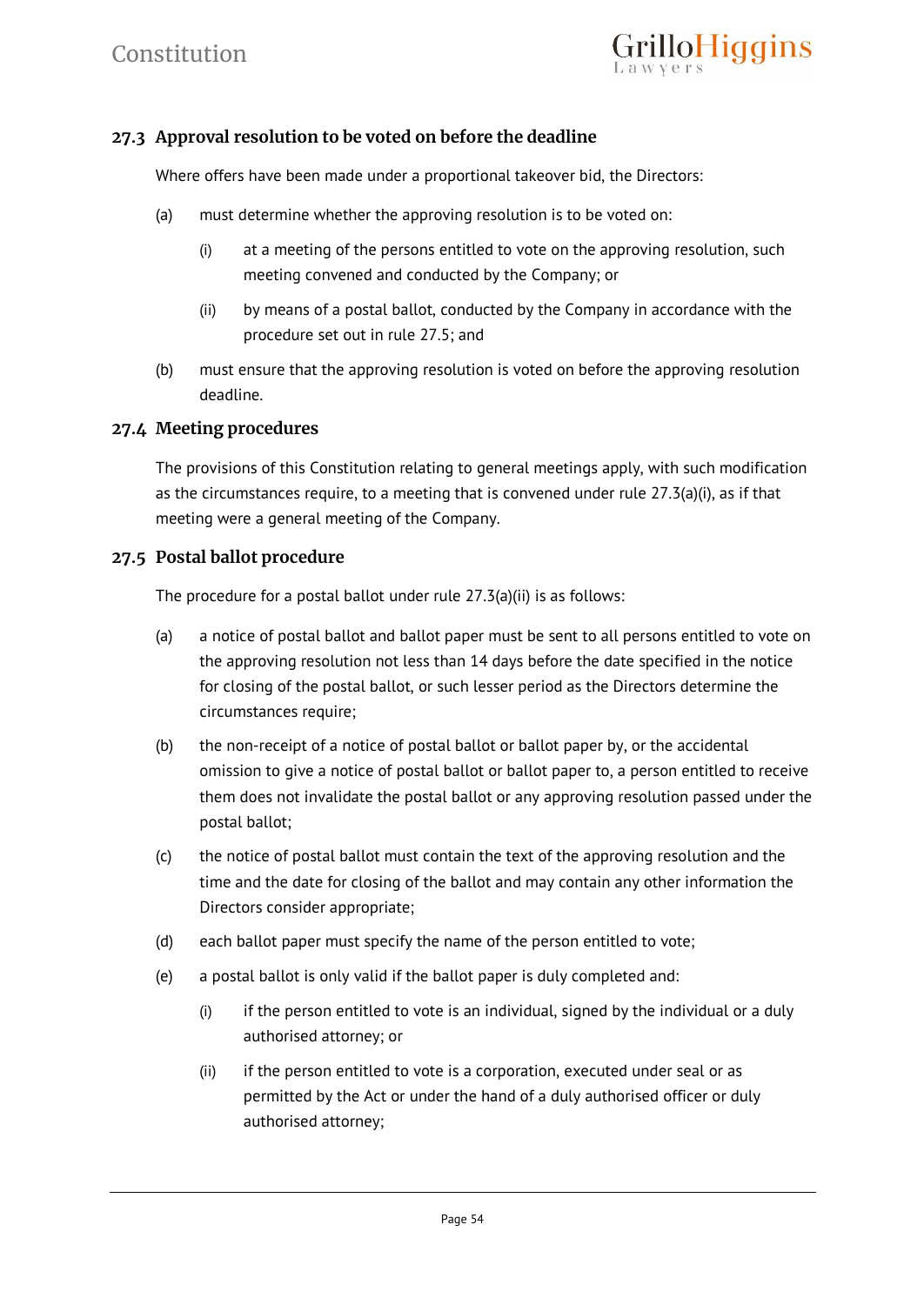(f) a ballot paper is only valid if the ballot paper and the power of attorney or other authority, if any, under which the ballot paper is signed or a copy of that power or authority certified as a true copy by statutory declaration is or are received by the Company before the time appointed for the closing of the postal ballot (as specified in the notice of postal ballot) at the Office or share registry of the Company or at such other place as is specified for that purpose in the notice of postal ballot; and

rilloHiggins

(g) a person may revoke a postal ballot vote by notice in writing which to be effective must be received by the Company before the time appointed for closing of the postal ballot.

# **27.6 Voting on the approving resolution**

In relation to either the meeting convened by the Directors under rule 27.3(a)(i) or the postal ballot conducted by the Directors under rule 27.3(a)(ii):

- (a) the bidder under a proportional takeover bid and any associates of the bidder are not entitled to vote on the approving resolution and if they do vote, their votes must not be counted;
- (b) subject to rule 27.6(a), a person who, as at the end of the day on which the first offer under the proportional takeover bid was made, held securities of the relevant class, is entitled to vote on the approving resolution relating to the proportional takeover bid. Each person who is entitled to vote on the approving resolution is entitled to one vote for each security of the relevant class held by that person at that time;
- (c) an approving resolution that has been voted on is taken to have been passed if the proportion that the number of votes in favour of the resolution bears to the total number of votes on the resolution is greater than 50%, and otherwise is taken to have been rejected.

# **27.7 Notice of result of vote**

If an approving resolution to approve the proportional takeover bid is voted on in accordance with rules 27.3 and 27.6 before the approving resolution deadline, the Company must, on or before the approving resolution deadline, give each relevant Securities Exchange and the bidder a written notice stating that an approving resolution to approve the proportional takeover bid has been voted on and whether it was passed or rejected.

# **27.8 Approving resolution deemed passed, if no vote by deadline**

If an approving resolution has not been voted on in accordance with rules 27.3 and 27.6 as at the end of the day before the approving resolution deadline, an approving resolution will be taken to have been passed in accordance with rules 27.3 and 27.6 on the approving resolution deadline.

# **27.9 Sunset**

Rules 27.2, 27.3, 27.4, 27.5 and 27.6 cease to have effect at the end of 3 years beginning: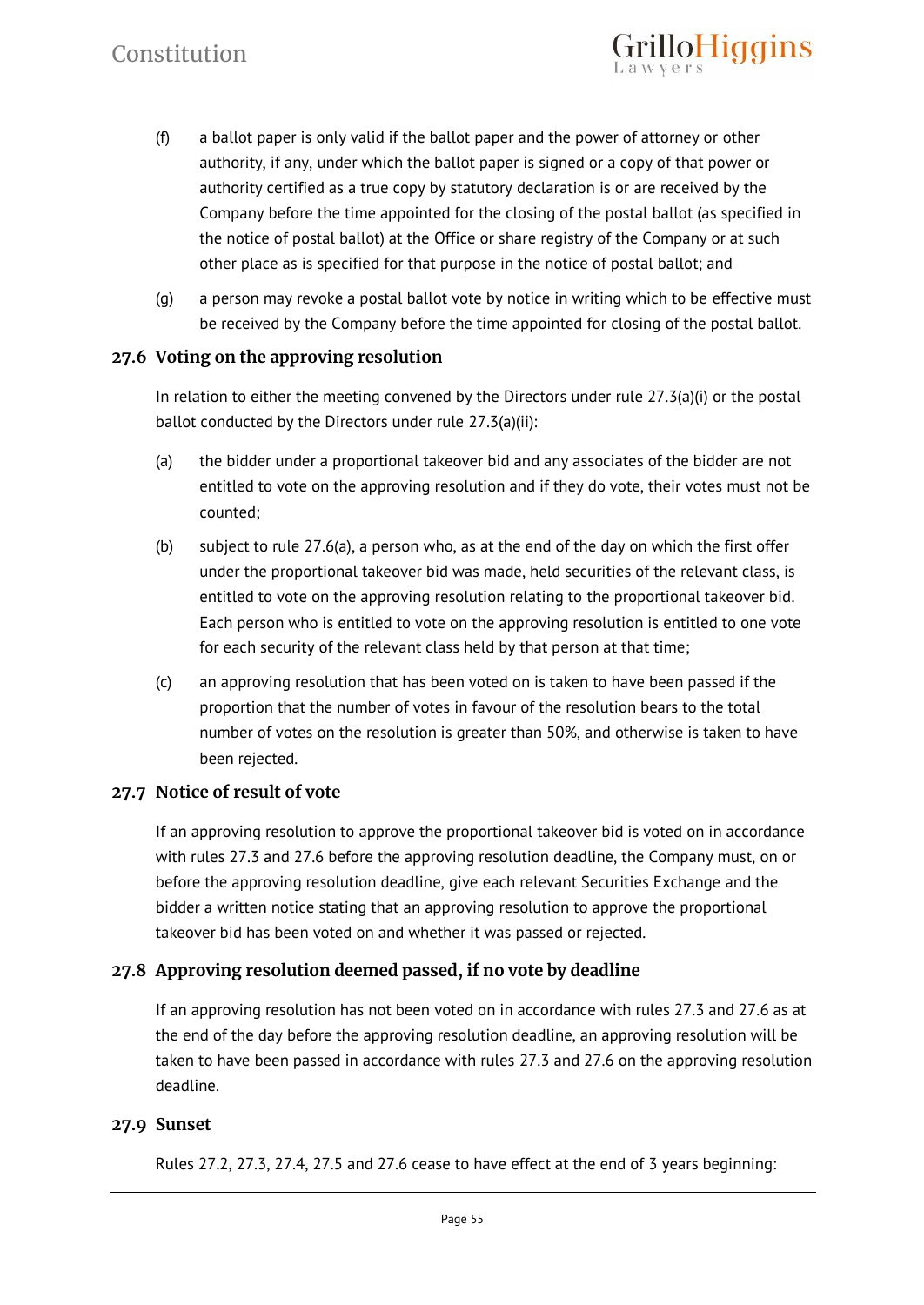

- (a) where those rules have not been renewed in accordance with the Act, on the date that those rules were adopted by the Company; or
- (b) where those rules have been renewed in accordance with the Act, on the date those rules were last renewed.

#### **28. Security Interests**

- 28.1 If any provision of this Constitution creates a security interest in shares or other personal property (*Collateral*) to which the PPSA applies:
	- (a) the Company need not comply with any provisions of the PPSA that the parties may contract out of in relation to the Collateral; and
	- (b) Shareholders may not exercise any rights under sections 142 (redemption of collateral) or 143 (reinstatement of security agreement) of the PPSA to the extent the law permits those rights to be excluded.
- 28.2 The Company need not give the Shareholder any other notice required under the PPSA (including a notice of verification statements under section 157 of the PPSA) unless the notice cannot be excluded.

#### **29. Small Holdings**

#### **29.1 Divestment Notice**

- (a) If the Directors determine that a Shareholder is a Small Holder or a New Small Holder the Company may give the Shareholder a Divestment Notice to notify the Shareholder:
	- (i) that the Shareholder is a Small Holder or a New Small Holder, the number of Shares making up and the aggregate Market Value of the Small Holding or New Small Holding, and the date on which the aggregate Market Value was determined; and
	- (ii) that the Company intends to sell the Relevant Shares in accordance with this rule after the end of the Relevant Period specified in the Divestment Notice; and
	- (iii) if the Shareholder is a Small Holder, that the Shareholder may at any time before the end of the Relevant Period notify the Company in writing that the Shareholder desires to retain the Relevant Shares and that if the Shareholder does so the Company will not be entitled to sell the Relevant Shares under that Divestment Notice; and
	- (iv) after the end of the Relevant Period the Company may for the purpose of selling the Relevant Shares that are in a CS Facility holding initiate a holding adjustment to move those Relevant Shares from that CS Facility holding to an issuer sponsored holding or certificated holding.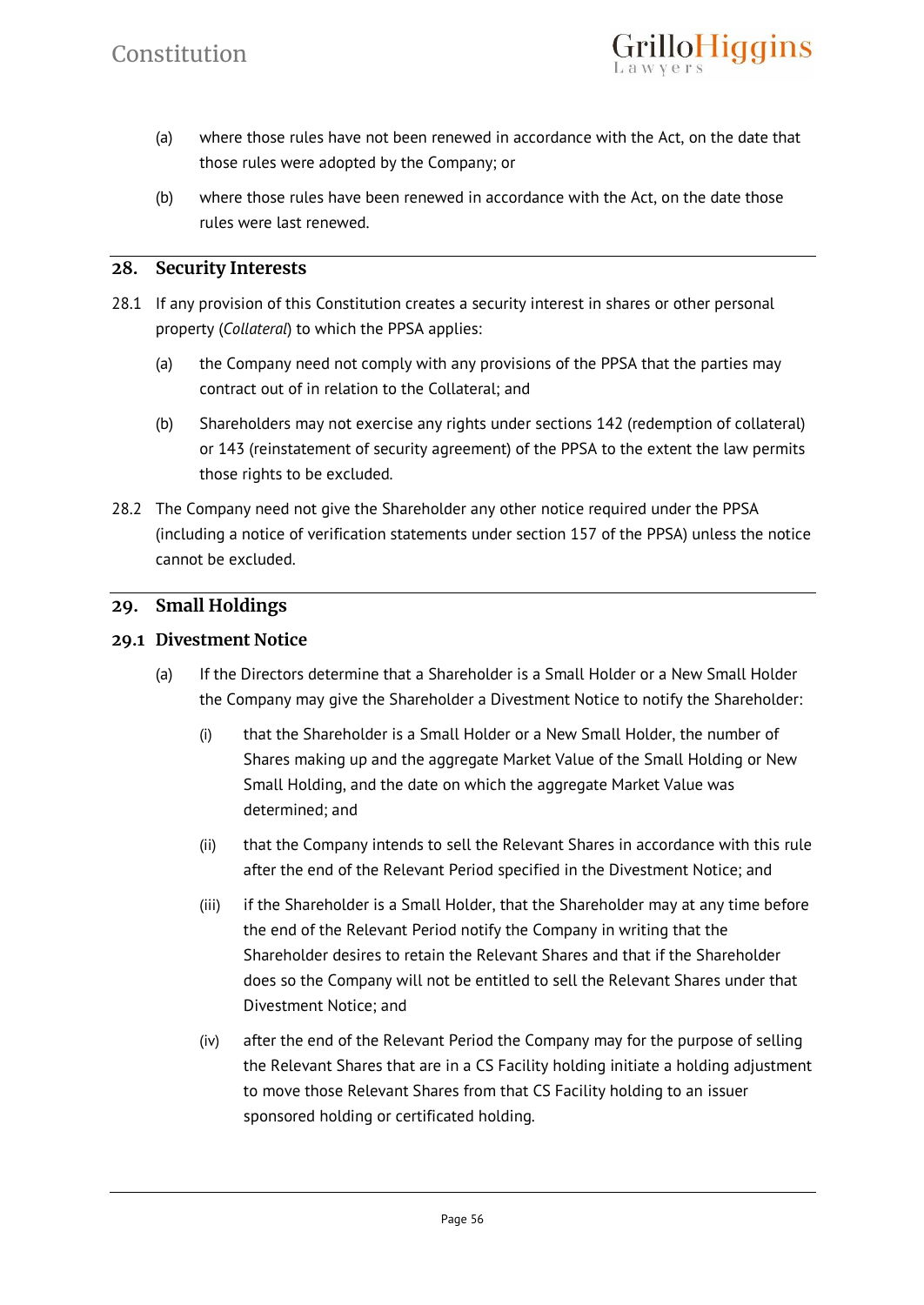

(b) If the operating rules of a CS Facility apply to the Relevant Shares, the Divestment Notice must comply with those operating rules.

#### **29.2 Changes In Market Value after the relevant date**

A Small Holding or New Small Holding at the date specified in the notice under rule 29.1(a)(i) does not cease to be a Small Holding or New Small Holding for the purpose of this rule by reason of any increase in its aggregate Market Value that occurs after the specified date.

#### **29.3 Relevant Period**

For a Divestment Notice given to a Small Holder, the Relevant Period must be at least 6 weeks from the date the Divestment Notice was given. For a Divestment Notice given to a New Small Holder, the Relevant Period must be at least 7 days from the date the Divestment Notice was given.

#### **29.4 Company can sell Relevant Shares**

At the end of the Relevant Period the Company is entitled to sell on-market or in any other way determined by the Directors:

- (a) the Relevant Shares of a Shareholder who is a Small Holder, unless that Shareholder has notified the Company in writing before the end of the Relevant Period that the Shareholder desires to retain the Relevant Shares, in which event the Company must not sell those Relevant Shares under that Divestment Notice; and
- (b) the Relevant Shares of a Shareholder who is a New Small Holder.

# **29.5 No obligation to sell**

The Company is not bound to sell any Relevant Shares which it is entitled to sell under this rule. If the Relevant Shares are not sold within 6 weeks after the end of the Relevant Period the Company's right to sell the Relevant Shares under the Divestment Notice relating to those Shares lapses and it must notify the Shareholder to whom the Divestment Notice was given accordingly.

# **29.6 Company as Shareholder's attorney**

To effect the sale and transfer by the Company of Relevant Shares of a Shareholder, the Shareholder appoints the Company and each Director and Secretary jointly and severally as the Shareholder's attorney in the Shareholder's name and on the Shareholder's behalf to do all acts and things which the Company considers necessary or appropriate to effect the sale or transfer of the Relevant Shares and, in particular:

(a) to initiate a holding adjustment to move the Relevant Shares from a CS Facility holding to an issuer sponsored holding or a certificated holding; and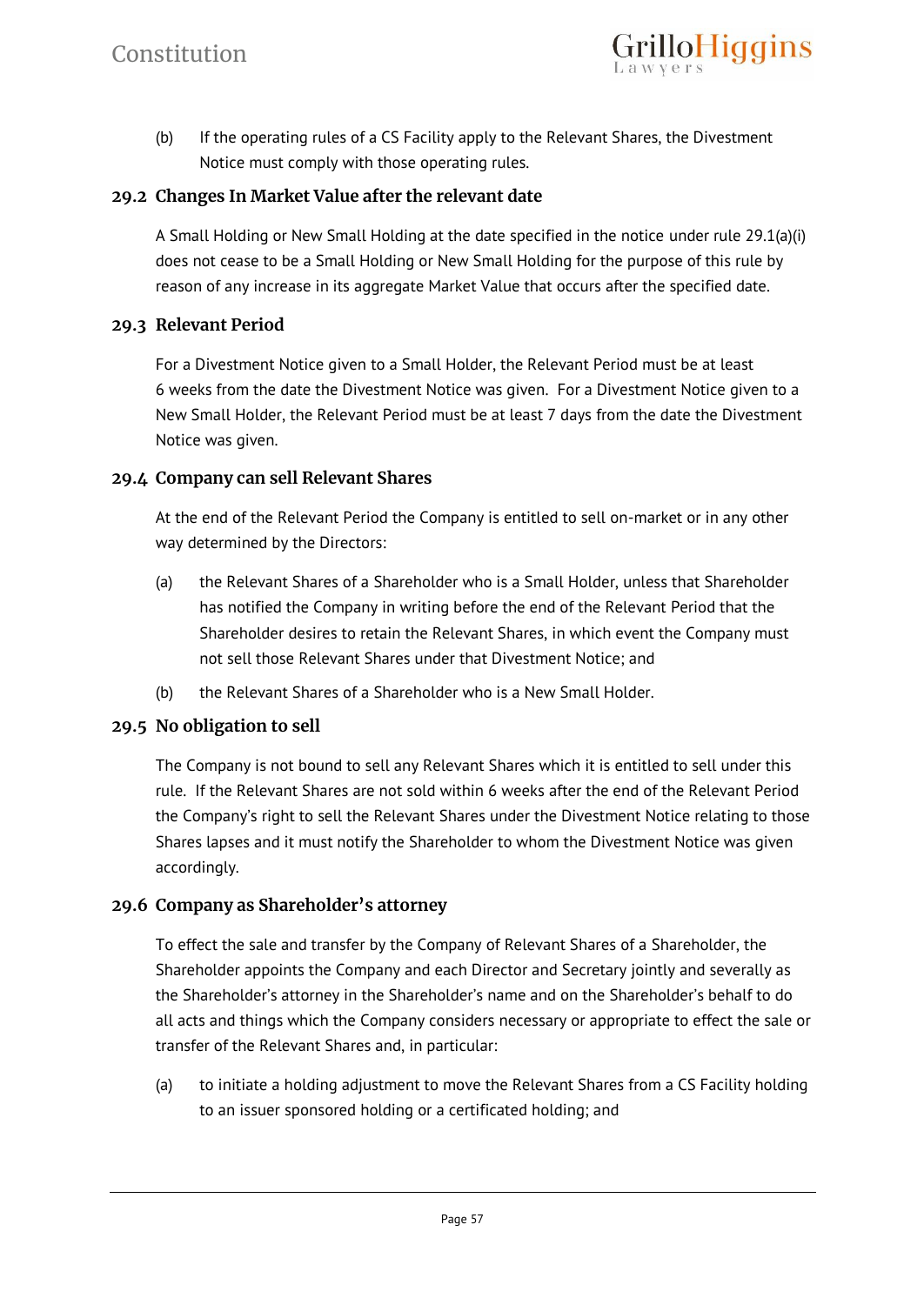(b) to execute on behalf of the Shareholder all deeds, instruments or other documents necessary to transfer the Relevant Shares and to deliver any such deeds, instruments or other documents to the purchaser.

rilloHiggins

#### **29.7 Conclusive evidence**

A statement in writing by or on behalf of the Company under this rule is (in the absence of manifest error) binding on and conclusive against a Shareholder. In particular, a statement that the Relevant Shares specified in the statement have been sold in accordance with this rule is conclusive against all persons claiming to be entitled to the Relevant Shares and discharges the purchaser from all liability in respect of the Relevant Shares.

#### **29.8 Registering the purchaser**

The Company must register the purchaser of Relevant Shares as the holder of the Relevant Shares transferred to the purchaser under this rule. The purchaser is not bound to see to the application of any money paid as consideration. The title of the purchaser to the Relevant Shares transferred to the purchaser is not affected by any irregularity or invalidity in connection with the actions of the Company under this rule.

#### **29.9 Payment of proceeds**

Subject to rule 29.10, where:

- (a) Relevant Shares of a Shareholder are sold by the Company on behalf of the Shareholder under this rule; and
- (b) the certificate for the Relevant Shares (unless the Company is satisfied that the certificate has been lost or destroyed or the Relevant Shares are uncertificated securities) has been received by the Company,

the Company must, within 60 days after the completion of the sale, send the proceeds of sale to the Shareholder entitled to those proceeds by sending a cheque payable to the Shareholder through the post to the address of the Shareholder shown in the Register, or in the case of joint holders, to the address shown in the Register as the address of the Shareholder whose name first appears in the Register. Payment of any money under this rule is at the risk of the Shareholder to whom it is sent.

#### **29.10Costs**

In the case of a sale of the Relevant Shares of a New Small Holder in accordance with this rule, the Company is entitled to deduct and retain from the proceeds of sale, the costs of the sale as determined by the Company. In any other case, the Company or a purchaser must bear the costs of sale of the Relevant Shares. The costs of sale include all stamp duty, brokerage and government taxes and charges (except for tax on income or capital gains of the Shareholder) payable by the Company in connection with the sale and transfer of the Relevant Shares. Any interest earned on the proceeds of sale is for the benefit of the Company.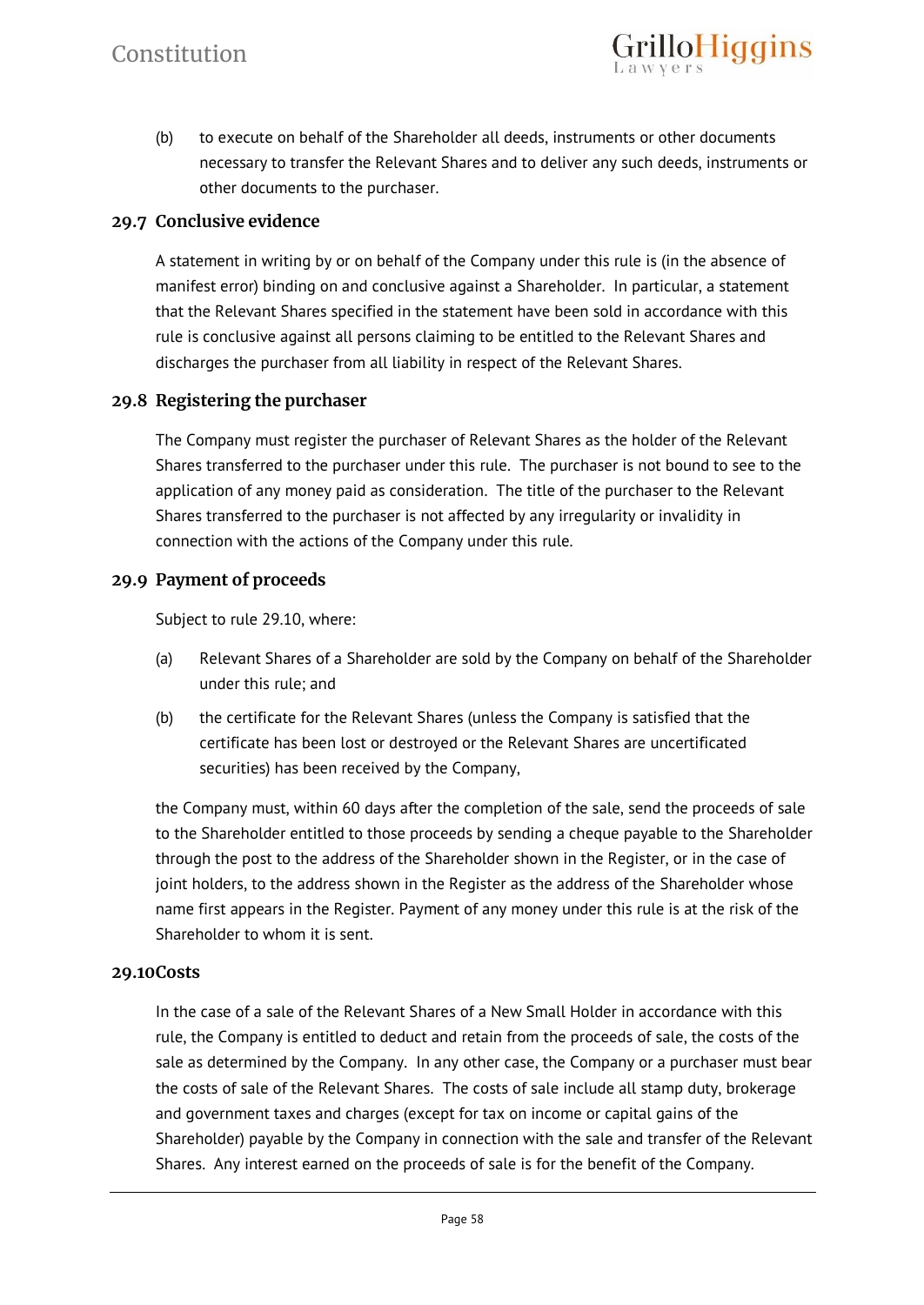# **29.11 Remedy limited to damages**

The remedy of a Shareholder to whom this rule applies, in respect of the sale of the Relevant Shares of that Shareholder is expressly limited to a right of action in damages against the Company to the exclusion of any other right, remedy or relief against any other person.

#### **29.12Dividends and voting suspended**

Unless the Directors determine otherwise, where a Divestment Notice is given to a New Small Holder in accordance with this rule, then despite any other provision in this Constitution, the rights to receive payment of dividends and to vote attached to the Relevant Shares of that Shareholder are suspended until the Relevant Shares are transferred to a new holder or that Shareholder ceases to be a New Small Holder. Any dividends that would, but for this rule, have been paid to that Shareholder must be held by the Company and paid to that Shareholder within 60 days after the earlier of:

- (a) the date the Relevant Shares of that Shareholder are transferred; and
- (b) the date that the Relevant Shares of that Shareholder cease to be subject to a Divestment Notice.

#### **29.13Twelve month limit**

If it is a requirement of the Listing Rules, the Company must not give a Small Holder more than one Divestment Notice in any 12 month period (except as contemplated by rule 29.14).

# **29.14Effect of takeover bid**

From the date of the announcement of a takeover bid for the Shares until the close of the offers made under the takeover bid, the Company's powers under this rule to sell Relevant Shares of a Shareholder cease. After the close of the offers under the takeover bid, the Company may give a Divestment Notice to a Shareholder who is a Small Holder or a New Small Holder, despite rule 29.13 and the fact that it may be less than 12 months since the Company gave a Divestment Notice to that Shareholder.

# **30. Listing Rules**

# **30.1 Company not admitted to the official list of a Securities Exchange**

Notwithstanding any of the rules contained in this Constitution, the Company and its Directors and other officers are not required to comply with any rule insofar as it may specifically relate to the listing rules of a particular Securities Exchange unless the Company is admitted to the official list of that Securities Exchange.

#### **30.2 Company admitted to the official list of a Securities Exchange**

If the Company is admitted to the official list of a Securities Exchange, the following rules apply: